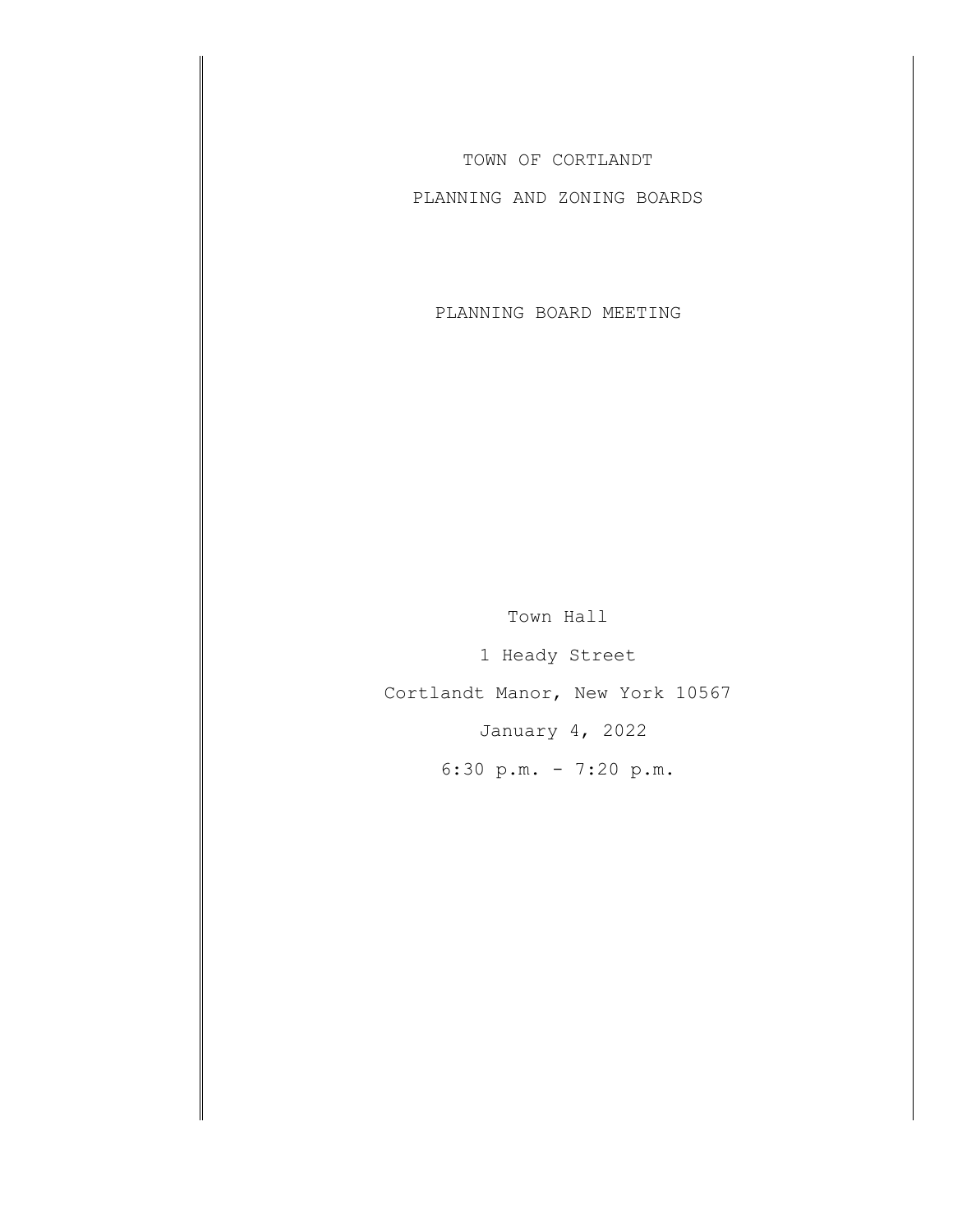MEMBERS PRESENT:

Loretta Taylor, Chairperson

Thomas A. Bianchi, Vice Chairperson

Suzanne Decker, Member

Robert Foley, Member

Stephen Kessler, Member

George Kimmerling, Member

Jeffrey Rothfeder, Member

Robert Mayes, Alternate Member

Chris Kehoe, Deputy Director, Planning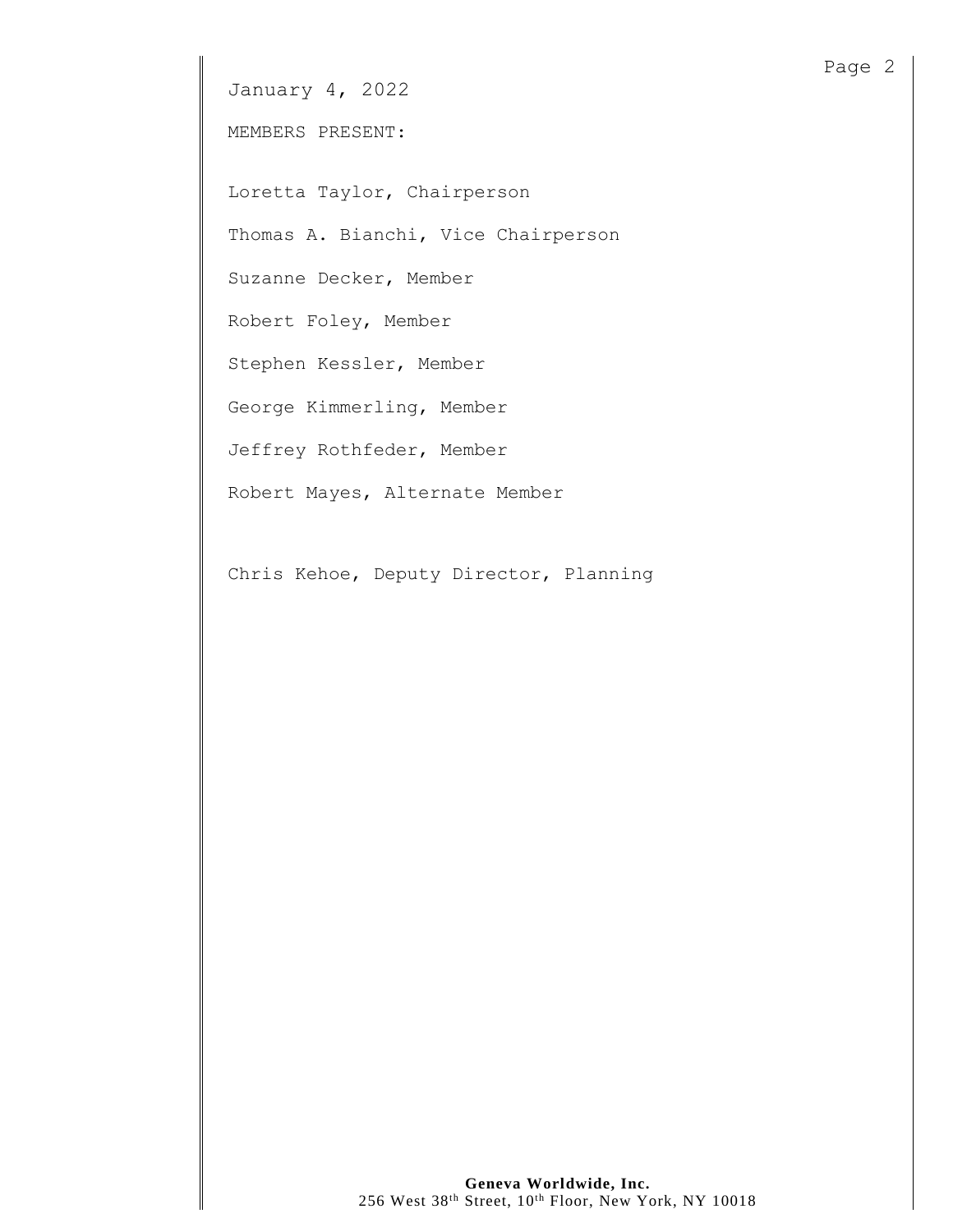|               | Page                                            |
|---------------|-------------------------------------------------|
| $\mathbf{1}$  | January 4, 2022                                 |
| $\mathbf{2}$  | (The board meeting commenced at 6:30 p.m.)      |
| 3             | MULTIPLE: I pledge allegiance to the            |
| 4             | flag of the United States of America and to the |
| 5             | republic for which it stands, one nation under  |
| 6             | God, indivisible, with liberty and justice for  |
| 7             | all.                                            |
| 8             | MR. CHRIS KEHOE: Mr. Kimmerling?                |
| $\mathcal{G}$ | MR. GEORGE KIMMERLING: Here.                    |
| 10            | MR. KEHOE: Mr. Rothfeder?                       |
| 11            | MR. JEFFEREY ROTHFEDER: Here.                   |
| 12            | MR. KEHOE: Mr. Kessler?                         |
| 13            | MR. STEVEN KESSLER: Here.                       |
| 14            | MR. KEHOE: Ms. Taylor?                          |
| 15            | MS. LORETTA TAYLOR: Here.                       |
| 16            | MR. KEHOE: Ms. Decker?                          |
|               |                                                 |
| 17            | MS. SUZANNE DECKER: Here.                       |
| 18            | MR. KEHOE: Mr. Bianchi?                         |
| 19            | MR. THOMAS A. BIANCHI: Here.                    |
| 20            | MR. KEHOE: Mr. Mayes?                           |
| 21            | MR. ROBERT MAYES: Here.                         |
| 22            | MR. KEHOE: Mr. Foley?                           |
| 23            | MR. ROBERT FOLEY: Here.                         |
| 24            | MS. TAYLOR: There are going to be               |

 $\mathfrak{Z}$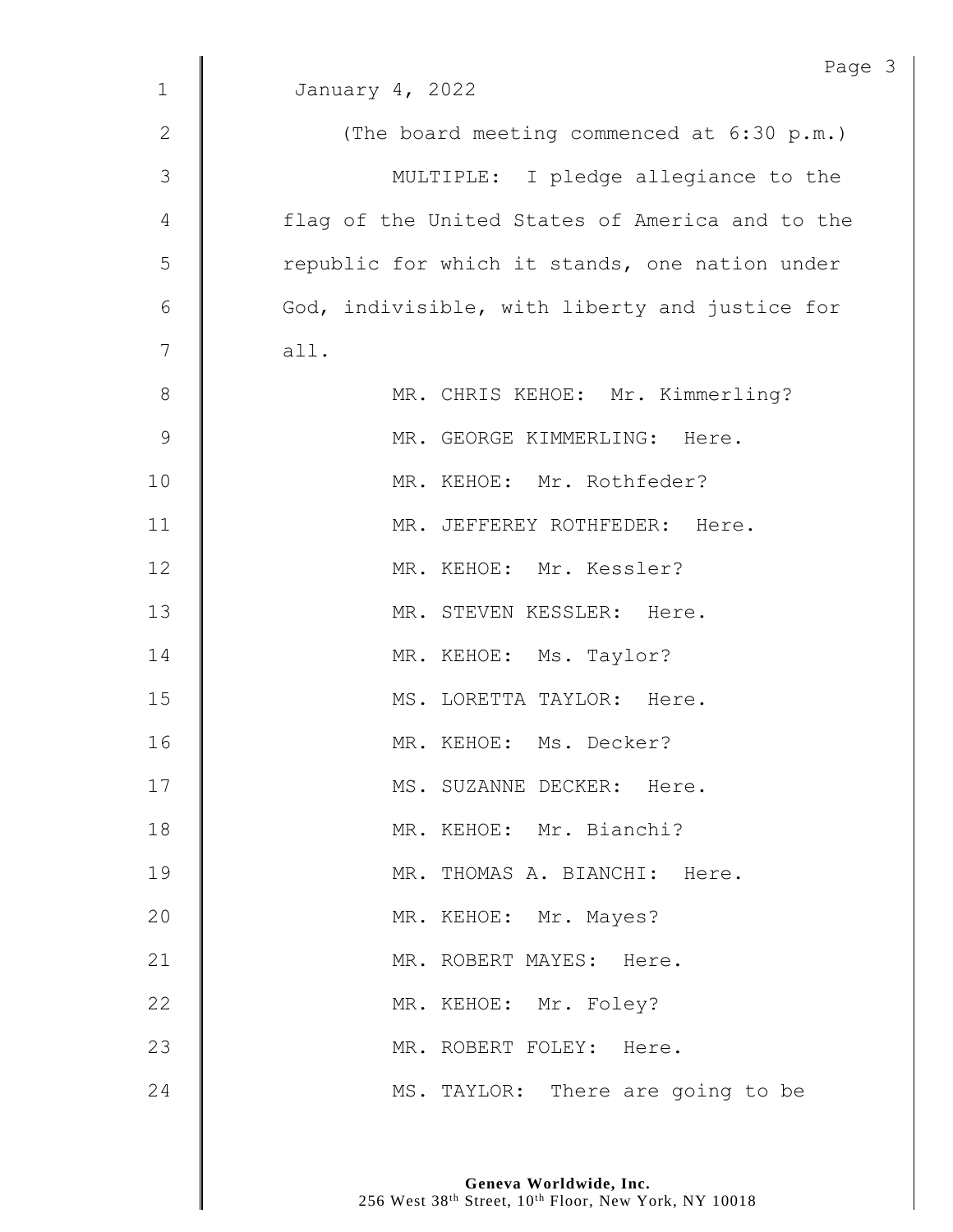Page 4 1 January 4, 2022  $2 \parallel$  several changes to the agenda tonight. The first 3 | is PB 2020-10, which is the solar power, well the 4 | 2.3 solar power megawatts, excuse me, I'm getting 5 | it all confused. It's the solar power system. 6  $\parallel$  Then we have a change of PB 1-16, that is the 7 | three-lot subdivision on Revolutionary Road and 8  $\parallel$  Eton Road, then 6-15, PB 6-15, which is Hudson 9 Wellness. They're all being adjourned until the 10 | next meeting, and Mr. Bianchi, can we get 11 | somebody, please, would you please give us the --12 | MR. BIANCHI: [unintelligible]  $13 \parallel 100:01:39$ ]. 14 MS. TAYLOR: Pardon me? 15 MR. BIANCHI: [unintelligible] 16 [00:01:42] do you want me to take it? 17 | MS. TAYLOR: Yes, please. 18 | MR. BIANCHI: Okay. Madam Chair, I'll 19 move that we adopt Resolution number 1-22, to 20 **qrant the renewal for the special permit for** 21 three years. 22 | MR. KEHOE: No. 23 | MS. TAYLOR: No, no. We're doing the 24 **changes.**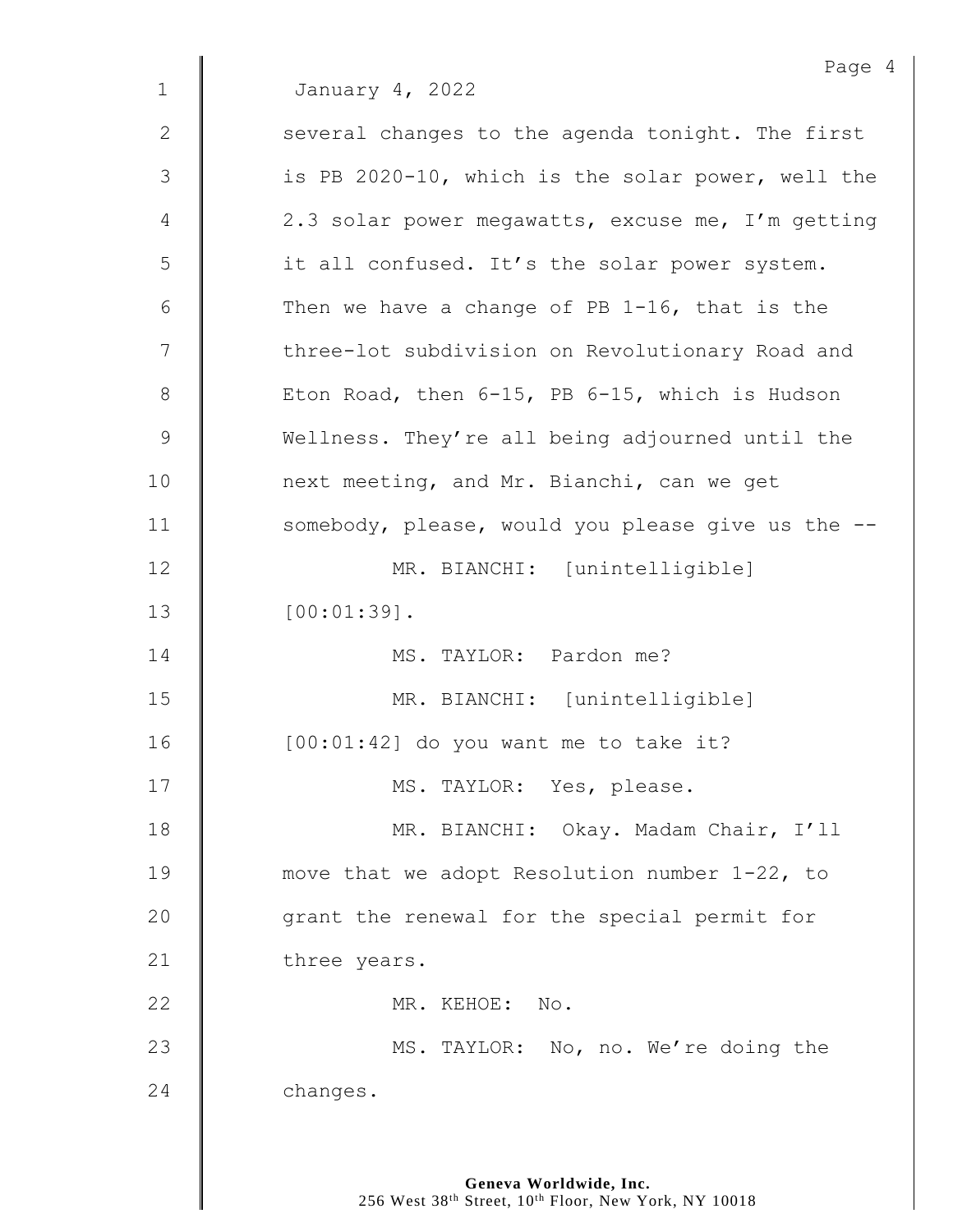|              | Page 5                                            |
|--------------|---------------------------------------------------|
| $\mathbf 1$  | January 4, 2022                                   |
| $\mathbf{2}$ | MR. KEHOE: Loretta wants you to make a            |
| 3            | motion to adjourn those three cases.              |
| 4            | MR. BIANCHI: Oh. I'm sorry.                       |
| 5            | MR. FOLEY: The changes.                           |
| 6            | MS. TAYLOR: Yeah.                                 |
| 7            | MR. BIANCHI: Okay. I'll take that back.           |
| 8            | Madam Chair, I move that we move to adjourn the   |
| 9            | three cases that were mentioned.                  |
| 10           | MS. TAYLOR: Alright. I need a second on           |
| 11           | that please.                                      |
| 12           | MR. KESSLER: Second.                              |
| 13           | MR. FOLEY: Second.                                |
| 14           | MS. TAYLOR: On the question? All in               |
| 15           | favor?                                            |
| 16           | MULTIPLE:<br>Aye.                                 |
| 17           | MS. TAYLOR: Opposed? Alright, so that's           |
| 18           | taken care of. Can I get a motion please to adopt |
| 19           | the minutes of December 7th?                      |
| 20           | MR. KESSLER: So moved.                            |
| 21           | MS. TAYLOR: Thank you. A second,                  |
| 22           | please.                                           |
| 23           | MR. MAYES: Second.                                |
| 24           | MS. TAYLOR: Alrightie.                            |
|              |                                                   |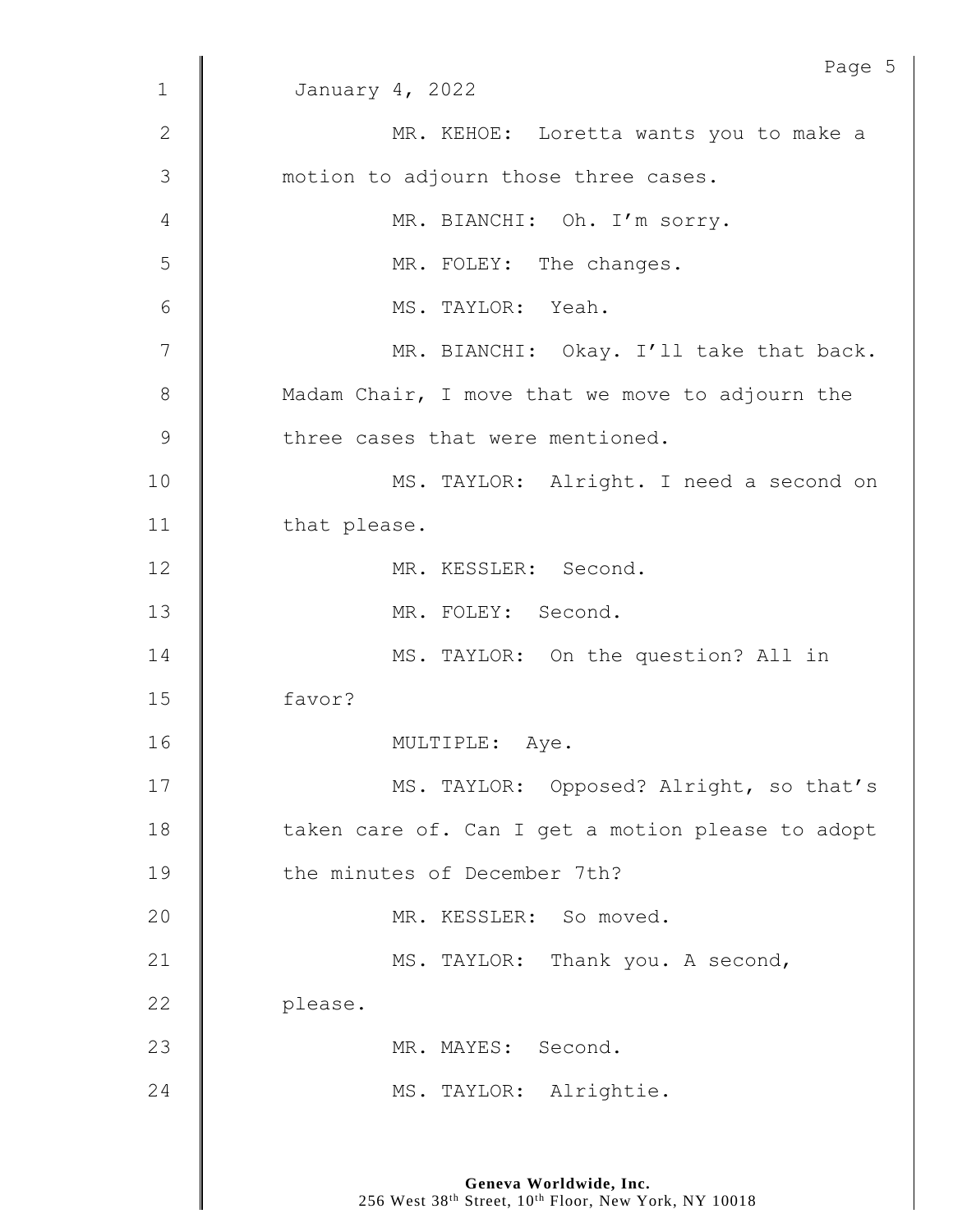|                | Page 6                                            |
|----------------|---------------------------------------------------|
| $\mathbf 1$    | January 4, 2022                                   |
| $\mathbf{2}$   | MR. FOLEY: On the question, I have a              |
| $\mathfrak{Z}$ | few minor ones I'll print out and leave in the    |
| 4              | box outside.                                      |
| 5              | MR. KEHOE: Okay.                                  |
| 6              | MS. TAYLOR: Okay. All in favor?                   |
| 7              | MULTIPLE: Aye.                                    |
| $8\,$          | MS. TAYLOR: Opposed? Good. Alright. The           |
| $\mathsf 9$    | first area on the agenda tonight, excuse me, is   |
| 10             | for resolution, and the first we have is the      |
| 11             | application of Yeshiva Ohr Hameir for renewal of  |
| 12             | a special permit for a university, college or     |
| 13             | seminary for property located at 141 Furnace      |
| 14             | Woods Road, as described in a letter dated        |
| 15             | October 13, 2021 from David Steinmetz, Esq. and   |
| 16             | as shown on a three-page set of drawings entitled |
| 17             | Site Plan, prepared by Ciarcia Engineering, P.C., |
| 18             | latest revision June 19, 2014.                    |
| 19             | MR. KESSLER: Madam Chair, I move we               |
| 20             | adopt resolution 1-22, approving the renewal of   |
| 21             | the special permit.                               |
| 22             | MS. TAYLOR: Alright.                              |
| 23             | MR. ROTHFEDER: Second.                            |
| 24             | MS. TAYLOR: Alright. Thank you. Second,           |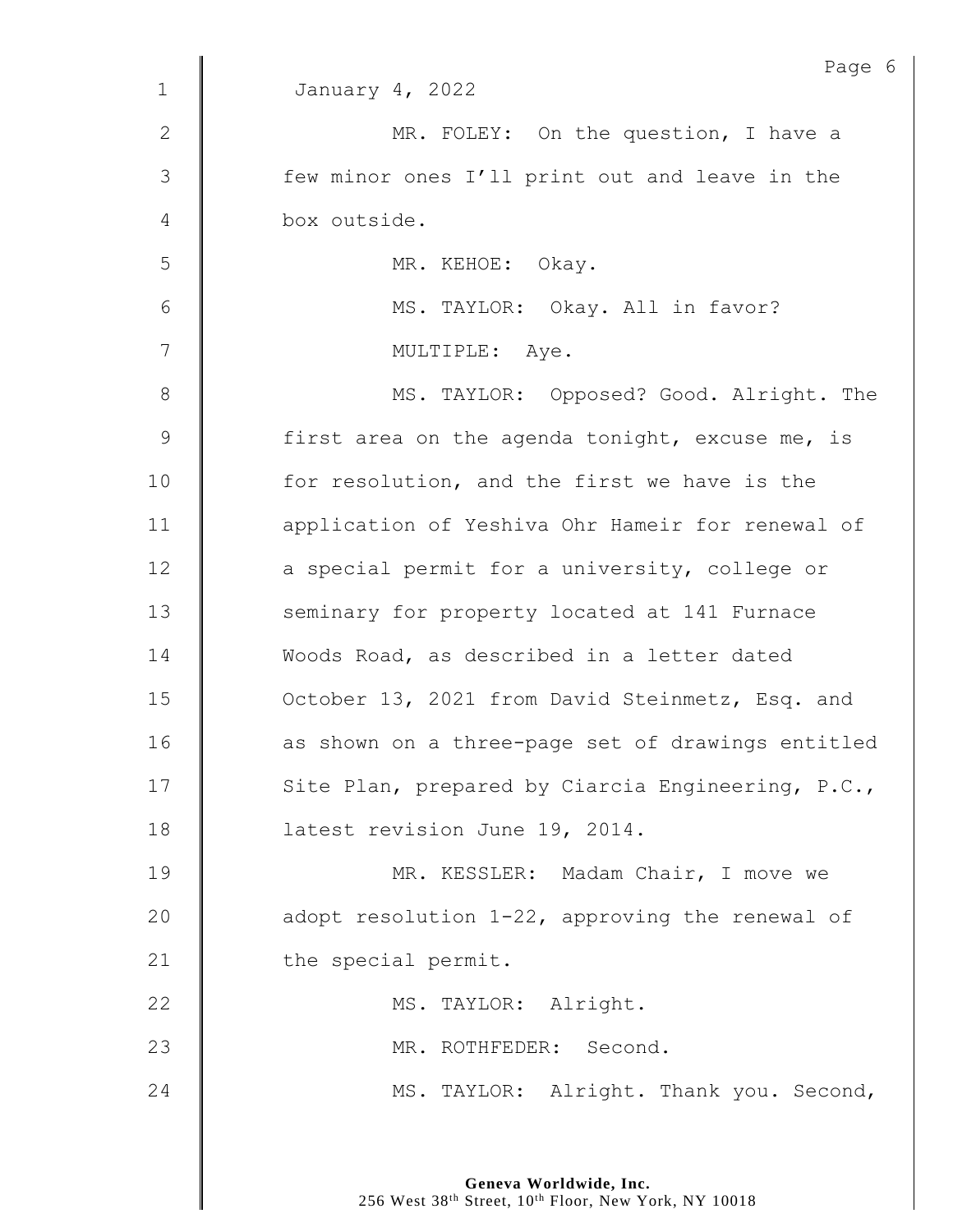|              | Page 7                                            |
|--------------|---------------------------------------------------|
| $\mathbf 1$  | January 4, 2022                                   |
| $\mathbf{2}$ | please.                                           |
| 3            | MR. ROTHFEDER: I second.                          |
| 4            | MR. BIANCHI: Jeff seconded.                       |
| 5            | MS. TAYLOR: Oh, I'm sorry, okay. On the           |
| 6            | question? All in favor?                           |
| 7            | MULTIPLE: Aye.                                    |
| $8\,$        | MS. TAYLOR: Opposed? Alright.                     |
| 9            | MR. DAVID STEINMETZ: Thank you.                   |
| 10           | MR. KEHOE: So we'll see you,                      |
| 11           | correspondence wise, in October of that, you      |
| 12           | know, you'll send a letter, code enforcement does |
| 13           | their thing. Thank you.                           |
| 14           | MR. STEINMETZ: Thank you very much,               |
| 15           | Madam Chair, and to the board, Happy New Year.    |
| 16           | MS. TAYLOR: Okay. Happy New Year to you           |
| 17           | as well. Alright. The next, the next item under   |
| 18           | resolutions was 2020, but we have said that said  |
| 19           | that that, excuse me, application is adjourned to |
| 20           | our next meeting. So we're going to move to page  |
| 21           | two, to an adjourned public hearing from a        |
| 22           | previous meeting, this is PB 1-16, and that one   |
| 23           | as well was adjourned to the next meeting, to the |
| 24           | February meeting, per the applicant. So we can    |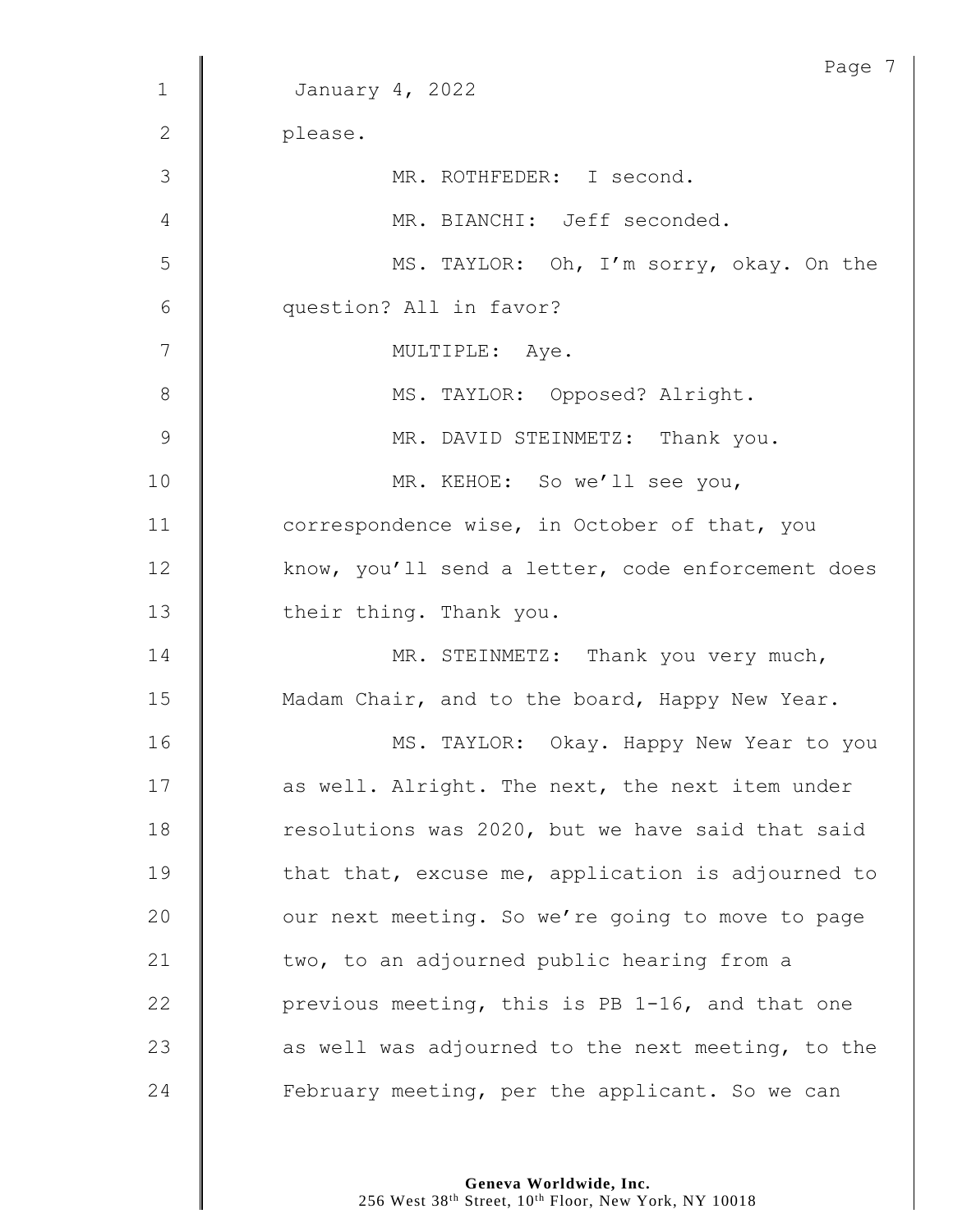2 Then move on down to PB 2020-6, the public 3 | hearing of Palisades Enterprises, LLC for site 4 | plan approval, a special permit and fro tree 5 | Temoval and steep slope permits for a proposed 6 2,940 square foot gas station and convenience 7 | store with six fuel pumps on an approximately 8 | 1.7-acre parcel of property located at 2058 East 9 Main Street, Cortlandt Boulevard. The latest 10 | revised drawings are December 20, 2021. 11 | MR. JOHN CANNING: Good evening, Madam 12 Chair and members of the board. I'm glad to see

13 | vou're all well enough to be here and hopefully 14 we all say that way. Thank you for your time this  $15$   $\parallel$  evening. As you know, this is a zoning compliant 16 **deg is application** for a site plan and special permit 17 | approval to expand the operations of an existing 18 qas station on Route 6, opposite the westbound 19 **EXAM** exit for the Bear Mountain Parkway.

20 | Since the application was made in April 21 | of 2020, we've worked productively with this 22 **board, with town staff, with the town's** 23 **Consultants and the DOT to make many improvements** 24  $\parallel$  to the plan. We've managed to persuade the DOT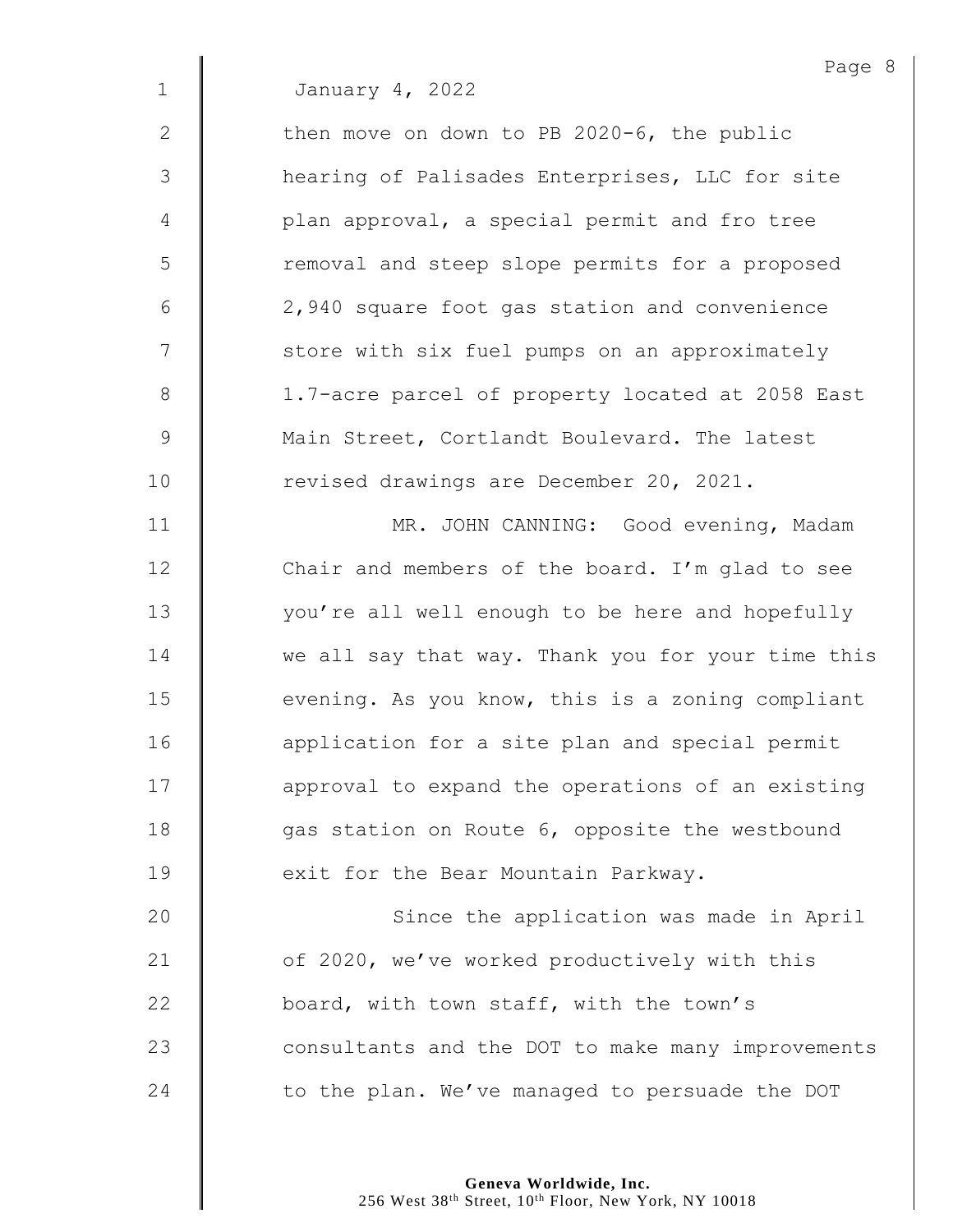$2 \parallel$  that we can install a much needed traffic signal  $3 \parallel$  at the intersection. We have also significantly 4 The reduced the volume of traffic that the station 5 || will generate by agreeing to prohibit left turns 6  $\parallel$  into the site from eastbound Route 6. We've 7 | affirmed that the convenience store will not be a 8 | high traffic generator, like a Dunkin Donuts and  $9 \parallel$  since we met with you last, we've relocated the 10 | dumpster, improved the circulation around the 11 | site for fuel delivery vehicles, and we've also 12 | succeeded in persuading the owner to drop any 13  $\parallel$  drive through operations around the building at  $14$   $\parallel$  the convenience store, which I know was something  $15$   $\parallel$  that you really wanted and I had to push very 16 | hard for that. Ralph and I had to push very hard 17 | for that.

 We did consider Mr. Preziosi's **Suggestion** that the site be rotated, that the  $\parallel$  building be put at the back and the pumps be **turned.** And we determined for the reasons  $\parallel$  outlined in my memo and in Ralph's memo that  $\parallel$  while it's a good suggestion, it doesn't work  $\parallel$  with this site, specifically because it pushes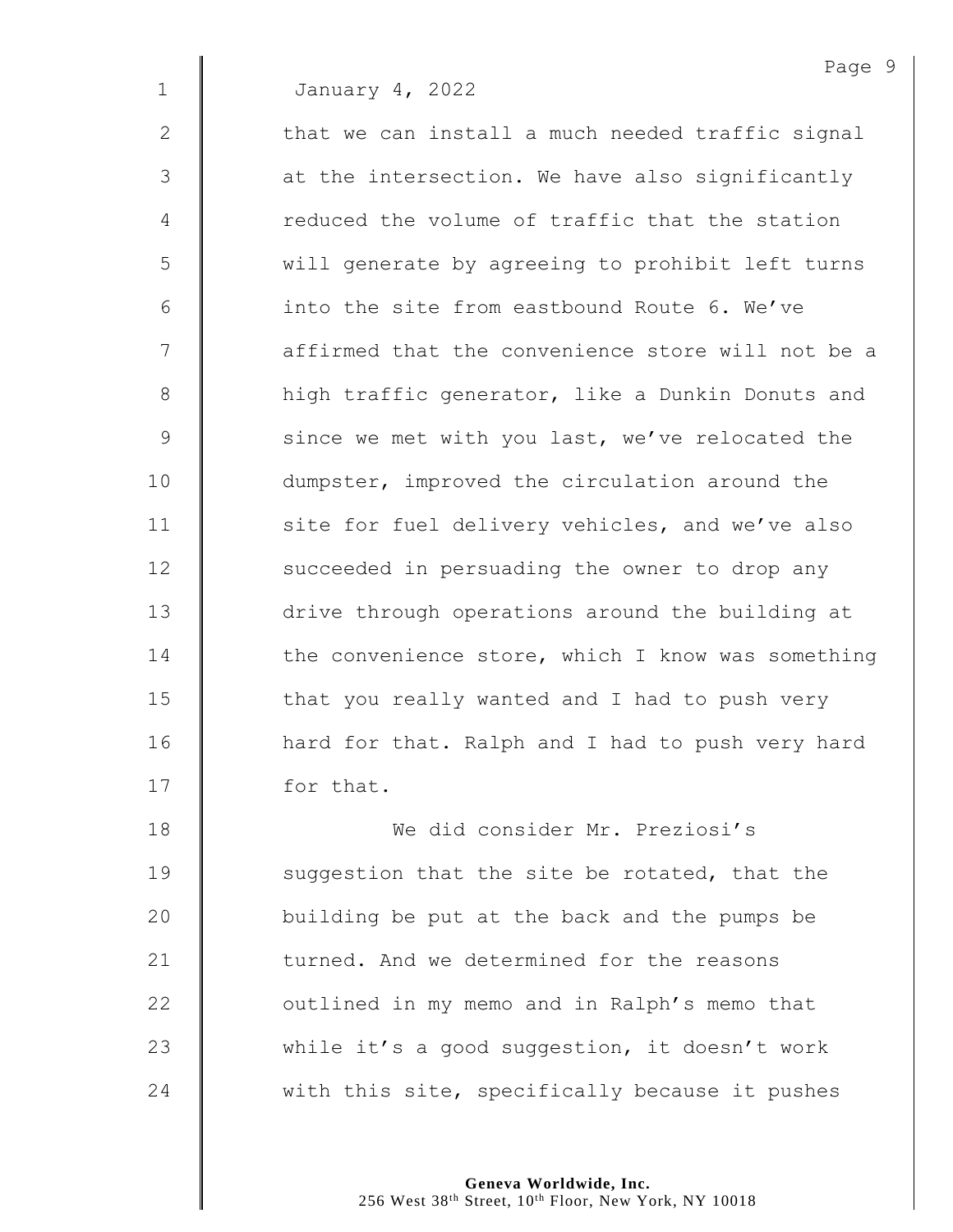2  $\parallel$  the building further back into the slope, so we 3 | think it's better not to do that, which would 4 Tequire more disturbance and a higher wall. It 5 | also requires the vehicle fueling, the vehicle to  $6$  | stop in front of the store because that's the way 7 | it would go in and go around the truck, so it 8 || would be in front of the store to deliver fuel. 9 We don't think that is advisable either. It 10 | pushes, when you turn the pumps, it pushes 11 **everybody over to the right, so you'd have to put** 12  $\parallel$  the driveway a bit further to the west, which 13 | might jeopardize the signal, its visibility under 14  $\parallel$  the bridge, and finally, as indicated in Mr. 15 **Mastromonaco's letter, it increases the distance** 16 that motorists have to circulate on the site to 17 | get in and out. And cumulatively, they would be 18 | traveling more and potentially there would be 19 **more risk of accidents, although the risk is very** 20 modest.

21 | The project will improve the aesthetics  $\parallel$  of the property, eliminate the problems **a** associated with the current configuration. The  $\parallel$  two pumps are very close to the street. It will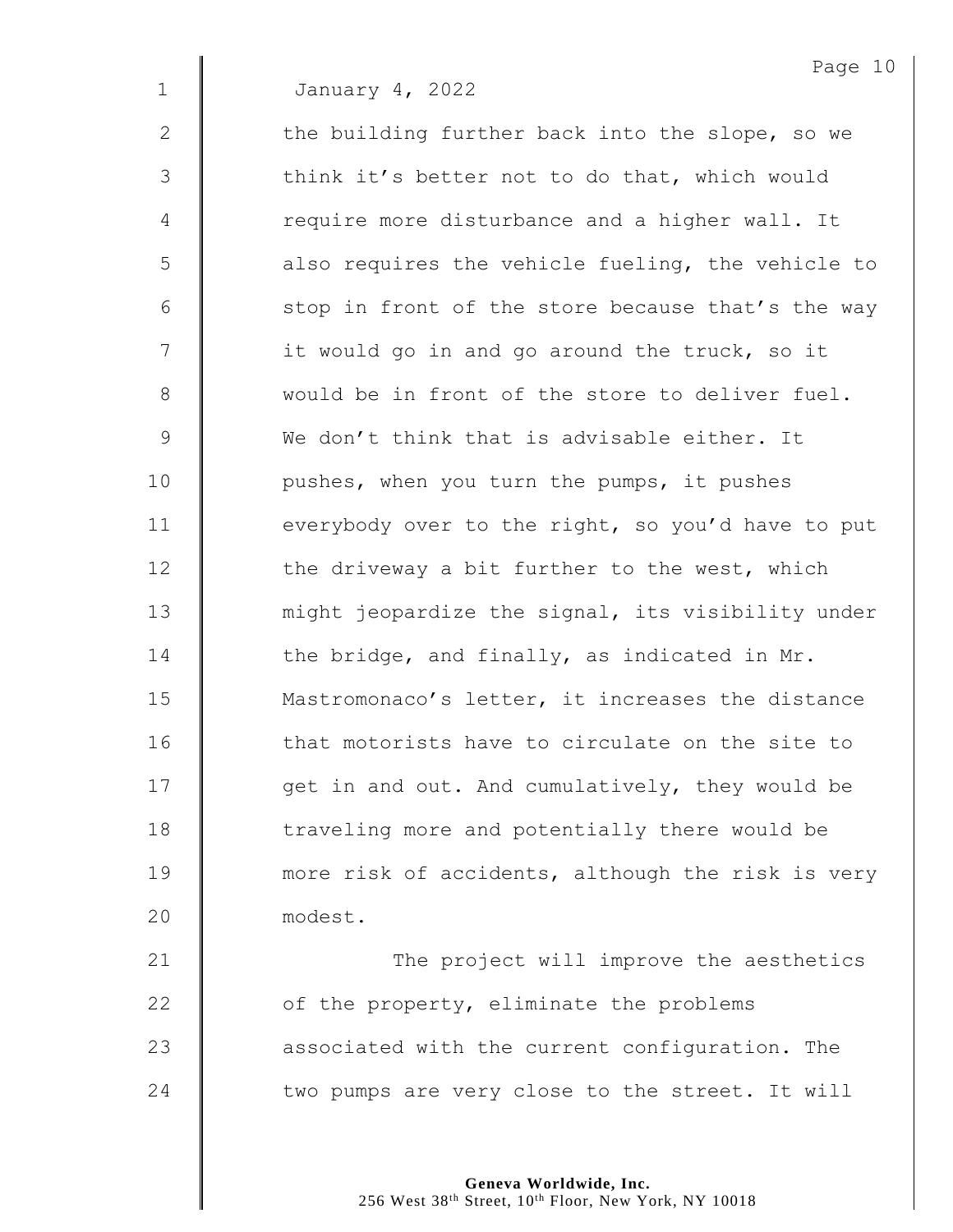2 || also preserve a significant portion of the site 3  $\parallel$  in its natural state. What little comment there 4 | has been from the public has been considered and 5 incorporated into the site plan where appropriate 6 | and we have responded to all of your consultant's 7 comments.

8 || In the interest of brevity tonight, we 9 Would be happy to discuss additional items that 10 | vou have, but we would request that the board 11 | close the public hearing and direct staff to 12 | prepare a resolution one way or the other for the 13 | next planning board meeting. Thank you.

**MS. TAYLOR:** Thank you. Well, we have 15 | had some discussion on this latest rendering, and 16 | I think maybe we want to sort of bring up a few 17 | things with you on that and see where it goes. **One of them has to do still with the layout here.** 19 || MR. CANNING: Mm-hmm. MS. TAYLOR: I personally still feel  $\parallel$  that, you know, we, we are getting too close to  $\parallel$  cars on, that are parked in front of the **Convenience store, and we might need to work on**  $\parallel$  that a little bit. Some people are suggesting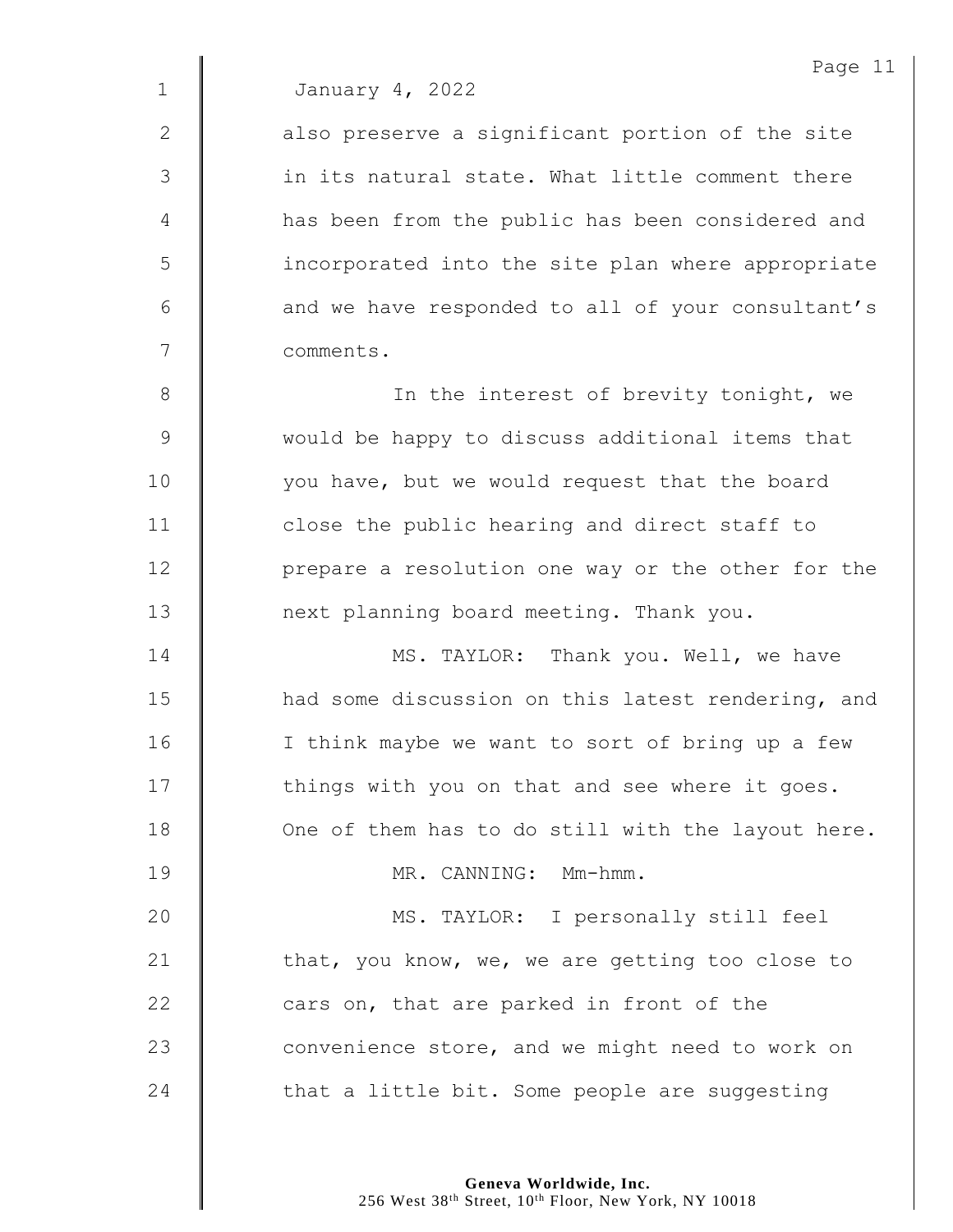$2 \parallel$  that we get rid of two pumps in the back I think 3 || and that would give us additional room to 4 | navigate the turn and come through. That's one  $5 \parallel$  thing.

6 There are others who are concerned about  $7$   $\parallel$  the traffic coming in on the right, coming into  $8 \parallel$  the site, making a right turn into the site and 9 Solut the fact that there are cars that are allowed to 10 **come** across the front. There's an arrow, that's a 11 | very busy drawing there. But there's an arrow at 12 | the front, which allows people to come in on the 13 | front and make a right turn and it looks as 14  $\parallel$  though it could be a bit of a problem there, at 15  $\parallel$  least I see, that I see that there could be a 16 | problem there, right there, whereas people are 17 | coming in, others are being allowed to go across 18 the front.

**So there are other issues I think people**  $\parallel$  would want to bring up, but maybe we can talk **about those.** I think those were the more **prevalent** issues there.

23 | MR. CANNING: Thank you, Madam Chair.  $24$  With regard to the circulation, we have made a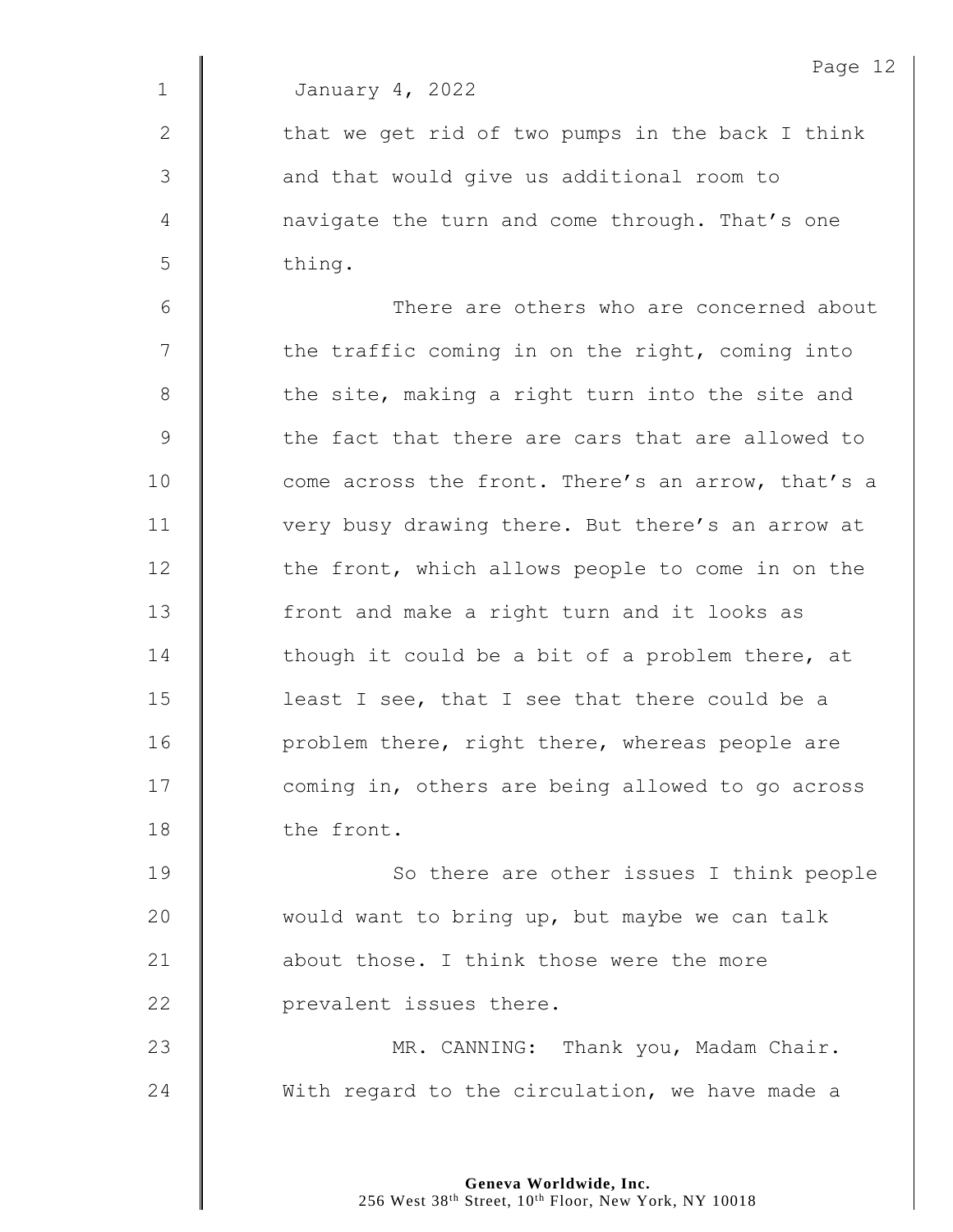2 | number of changes. You will see on the top right  $3 \parallel$  there, the curve that is next to parking spaces,  $4 \parallel$  I'm going to guess 10, 11, 12 and 13, that curve  $5 \parallel$  there, has been pushed back by about five feet, 6 which allows the truck that as it comes in to 7 | stay more to the right. And we've also shifted 8 | the actual pumps over about five feet because 9 Solut there was concern the last time. You can see the 10 | alignment there. The yellow is original and you 11  $\parallel$  can see on the right hand side, how the backs of 12 **the cars are now a little bit further over.** 

13 || So those changes have allowed us to **decive** provide even more room for the truck circulation **and there be at least three to five feet between** 16 | any vehicles and the trucks as they turn around. 17 | And we've done this truck turning circulation 18 Weith a WB50 vehicle, which is the largest vehicle **that you'd ever have fuel delivered. But we've**  $\parallel$  looked up and found that fuel, a lot of fuel **deliveries are made with smaller tankers, so the**  $\parallel$  plan that we have presented works. We've **demonstrated it and improved it.** 

24 | Chambridge Theory this board would like to see two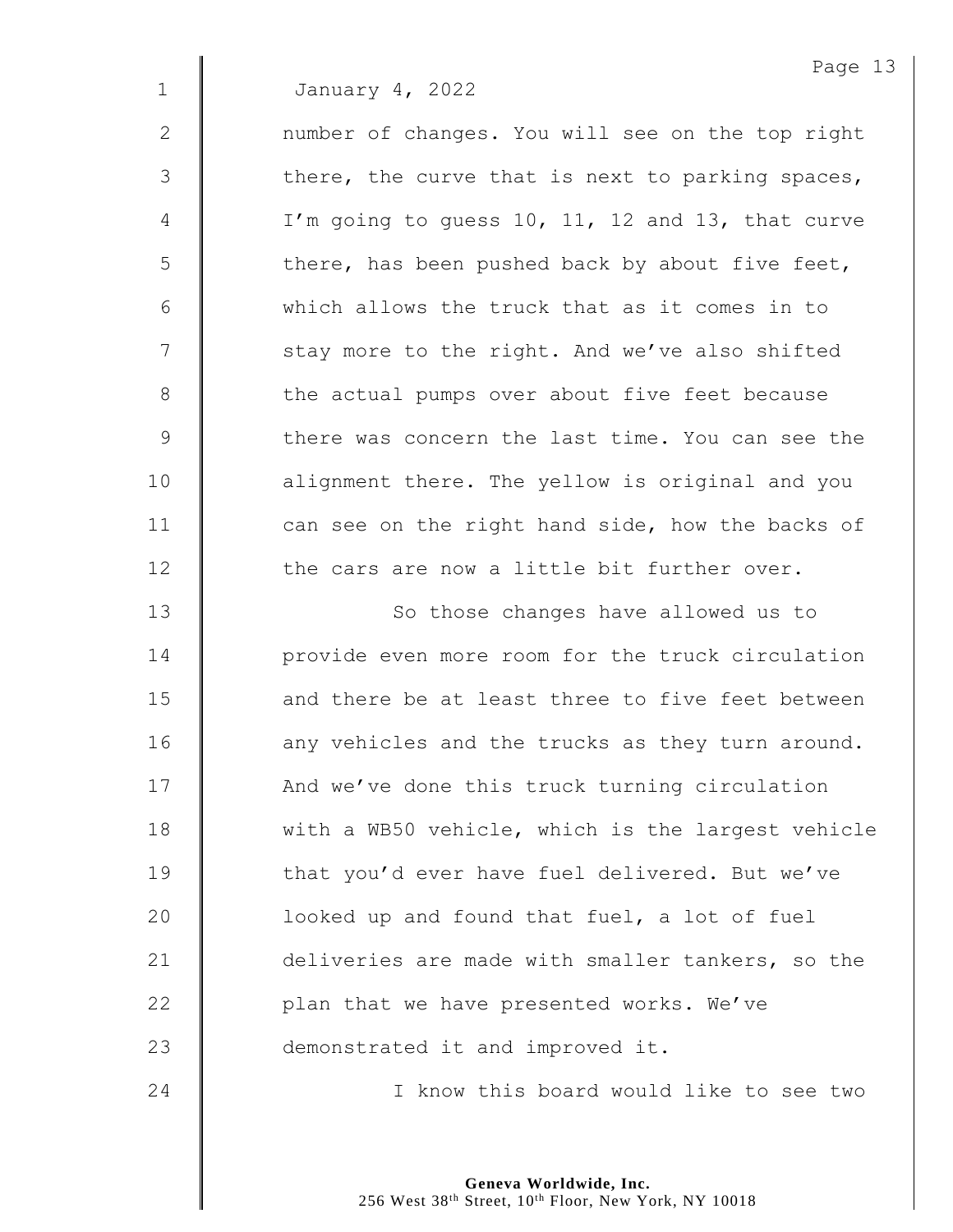2 | fewer vehicle fueling positions. I've repeatedly 3 | expressed your concerns and desires to the  $4 \parallel$  applicant, along with the desire to not have a 5 drive through operation. I am happy to be able to  $6 \parallel$  say that he has, I guess the word is conceded or 7  $\parallel$  decided not to have a drive through operation. 8 They're very firm about the number of vehicle 9 **Julie** fueling positions. So, you know, regardless of  $10$   $\parallel$  the other issues, when you vote on this, I think 11 **d** that's an issue that it will have to be a 12 decision maker up or down. 13 **The documentation that we've presented** 14 Shows that the site works, that eliminating two 15 | vehicle fueling positions is not going to make a 16 | significant difference and that's my professional  $17$   $\parallel$   $-$ 18 **MR. BIANCHI:** When you say two

19 | positions, you mean two pumps?

20 | MR. CANNING: No, two positions. 21 | MR. BIANCHI: Positions being two? 22 | MR. KESSLER: One pump, two fueling 23 stations.

24 **MR. CHANNING:** Potentially, it would be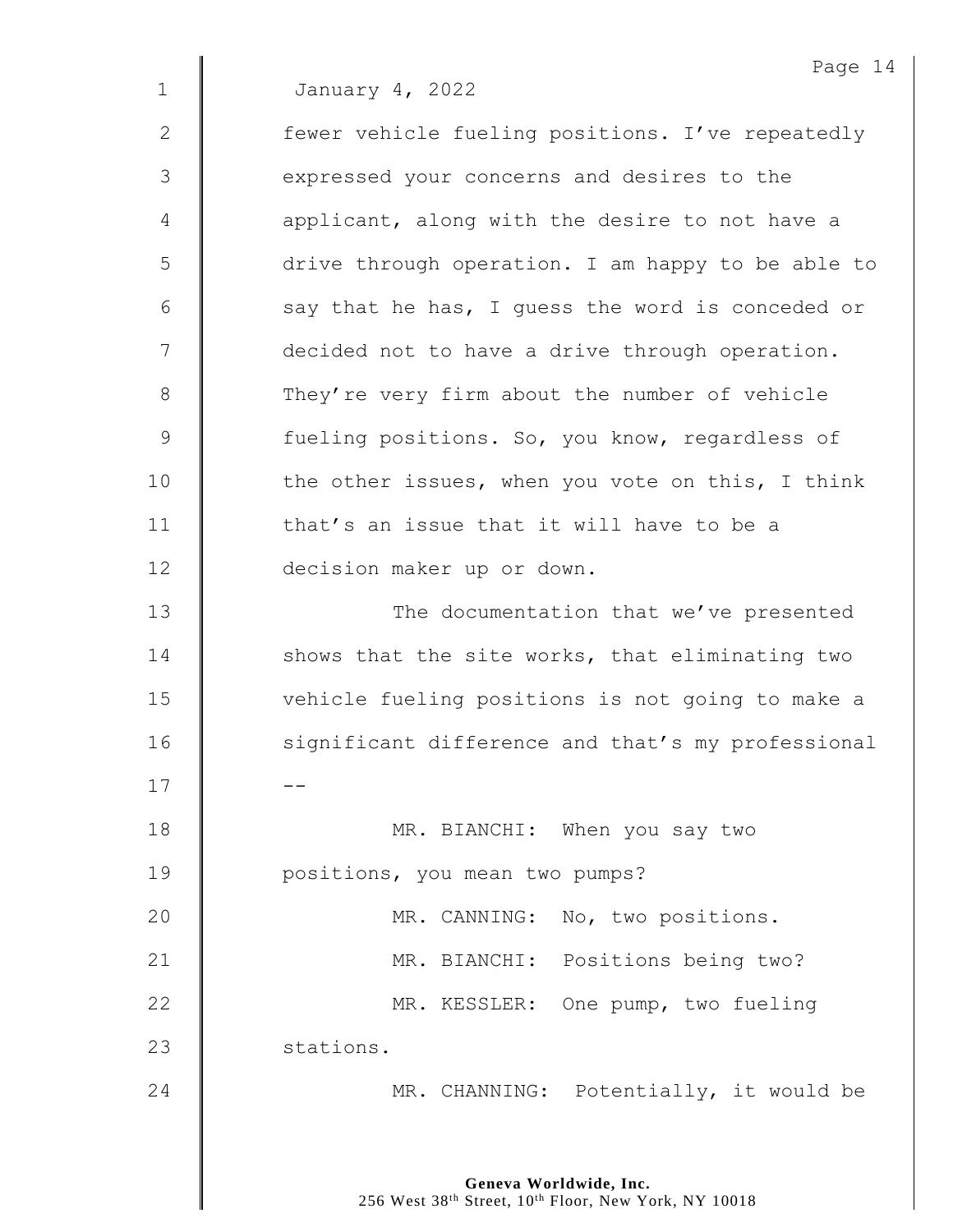|                | Page 15                                           |
|----------------|---------------------------------------------------|
| $\mathbf 1$    | January 4, 2022                                   |
| $\mathbf{2}$   | one pump. You could also still keep the pumps and |
| 3              | just not have a second hose on the other side.    |
| 4              | But the bottom line is the client has made clear  |
| 5              | to me that they want to have 12 vehicle fueling   |
| $6\,$          | positions. With regard --                         |
| $\overline{7}$ | MR. FOLEY: So two positions would be              |
| $\,8\,$        | one pump? Is that what you're saying?             |
| $\overline{9}$ | MR. CANNING: A fueling position is not            |
| 10             | a pump. It's a position next to a pump. Each pump |
| 11             | can have two fueling positions. But you can do it |
| 12             | in a number of ways. Regardless --                |
| 13             | MR. FOLEY: Two positions per pump?                |
| 14             | MR. CANNING: There are two positions              |
| 15             | per pump, although you could close off one and    |
| 16             | just have one position if you wanted. Just like   |
| 17             | you have a drive that's two-way, you could make   |
| 18             | it one-way by putting signs up. With regard to    |
| 19             | the circulation, as I've indicated, because of    |
| 20             | the turn restrictions, the site's predominant     |
| 21             | circulation is going to be counterclockwise. It   |
| 22             | is generous in the dimensions that are on the     |
| 23             | site. We are, I am personally comfortable that it |
| 24             | will be safe and operate safely. The town's       |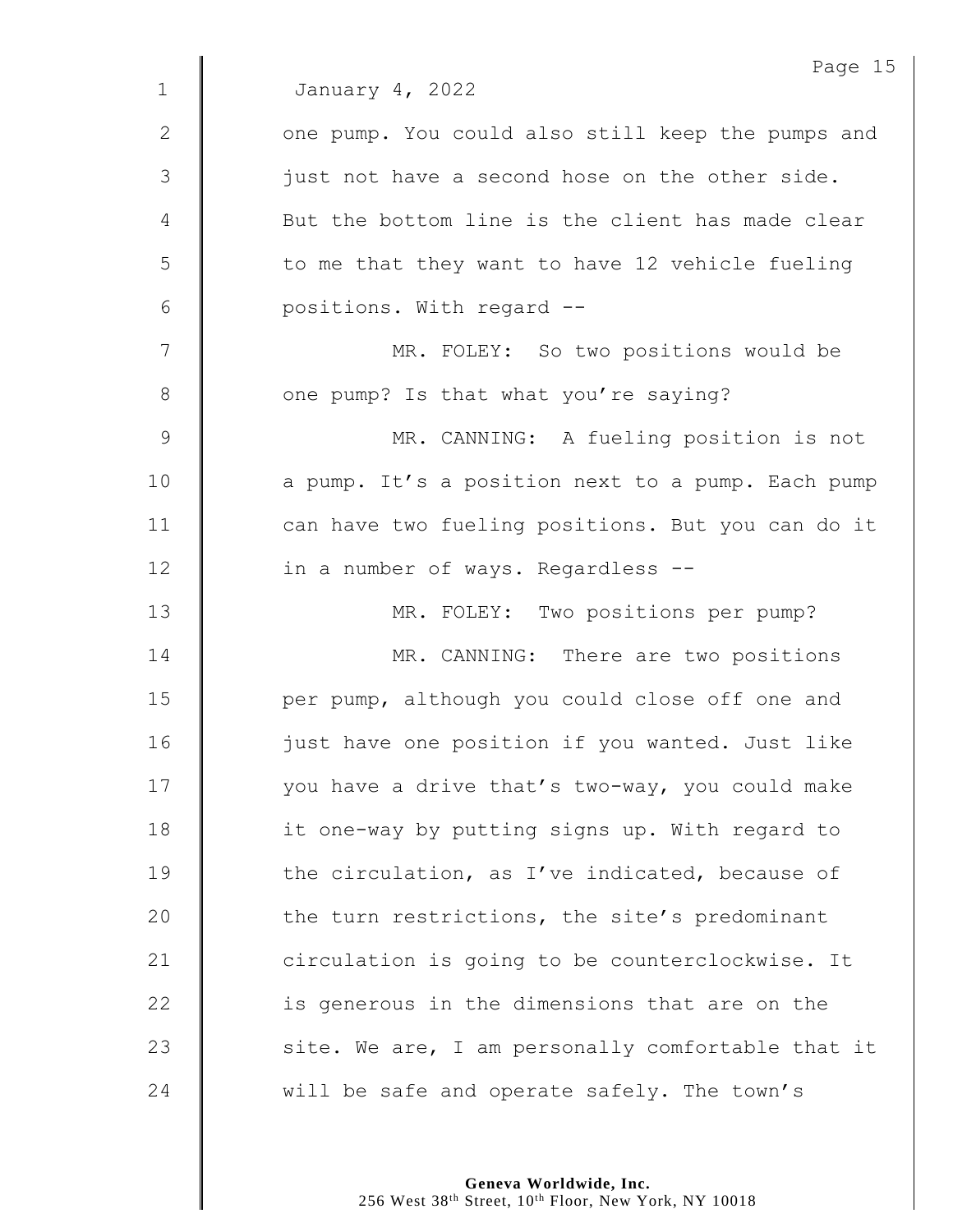|              | Page 16                                           |
|--------------|---------------------------------------------------|
| $\mathbf{1}$ | January 4, 2022                                   |
| $\mathbf{2}$ | consultant did suggest that we put some signing   |
| 3            | and striping to make it completely one way        |
| 4            | circulation so that you, when you came in at the  |
| 5            | west driveway opposite where the signal will be,  |
| 6            | opposite the exit from the westbound exit from    |
| 7            | the Bear Mountain Parkway, you would have to go   |
| 8            | right and go around, and you couldn't go straight |
| 9            | up and just park and use the convenience store.   |
| 10           | If the board feels that that is a                 |
| 11           | benefit to the site, the applicant has indicated  |
| 12           | that he will stripe it that way so that when you  |
| 13           | come in, you have to right and everybody will     |
| 14           | have to go around the site counterclockwise.      |
| 15           | MR. ROTHFEDER: But that just                      |
| 16           | exacerbates the problem you have with all the     |
| 17           | circulation coming through from the east, which   |
| 18           | is why we've been wanting to get rid of the one   |
| 19           | fueling station, because if you have cars backed  |
| 20           | up and everybody is coming in from that           |
| 21           | direction, even to the convenience store, there's |
| 22           | a real risk of problems back there. Not just the  |
| 23           | truck, but just in terms of cars, let's say       |
| 24           | backing up if two are stacked up at the fueling   |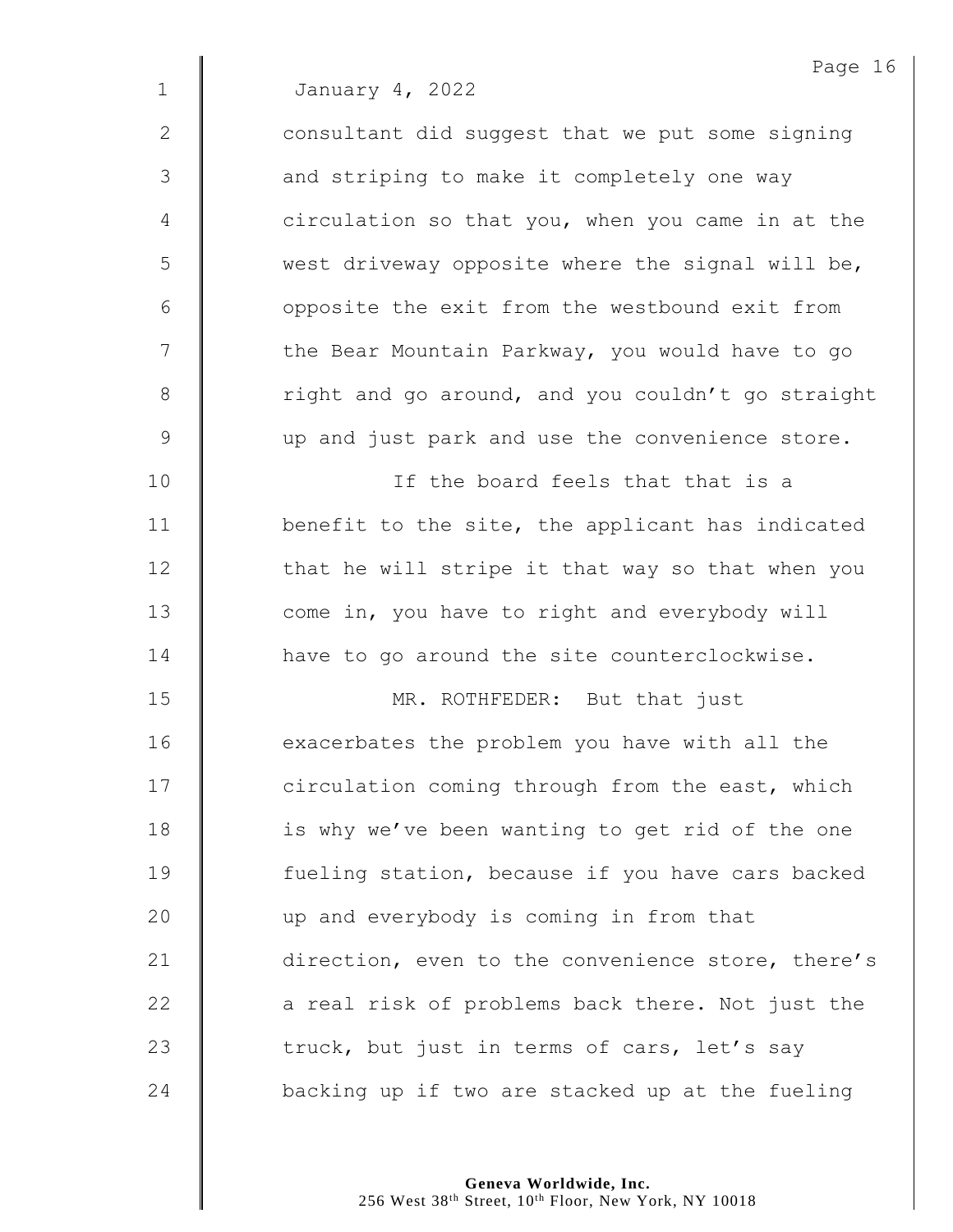Page 17 1 January 4, 2022 2 stations. 3 || MR. CANNING: Well, I understand the 4 **concept, but I have to say that just by virtue of**  $5 \parallel$  the fact that we can only take traffic from one 6  $\parallel$  direction on Route 6, and it's a convenience 7 | based business so people along the parkway, most 8 | of them are just going to go on until they hit a 9 Street that has a gas station. We're going to 10 | have a lot less traffic than you imagine for this 11 | store, and I don't see that as an issue, to be 12 | honest with you. 13 | I respect the fact that it could happen, 14 **but I** think we've already addressed it by 15 | prohibiting left turns. If the board would like 16 us to have the one-way circulation, we will do 17 | it. I personally don't think it's necessary. But 18 we could do it as paint. 19 **MR. KESSLER:** But if you didn't have the 20 **c** one-way circulation, John, not everybody that's 21 | going in on the western side is necessarily going 22  $\parallel$  to the convenience store, they'll be pulling into 23 | a pump and then you'll have the contention from 24  $\parallel$  people on the  $-$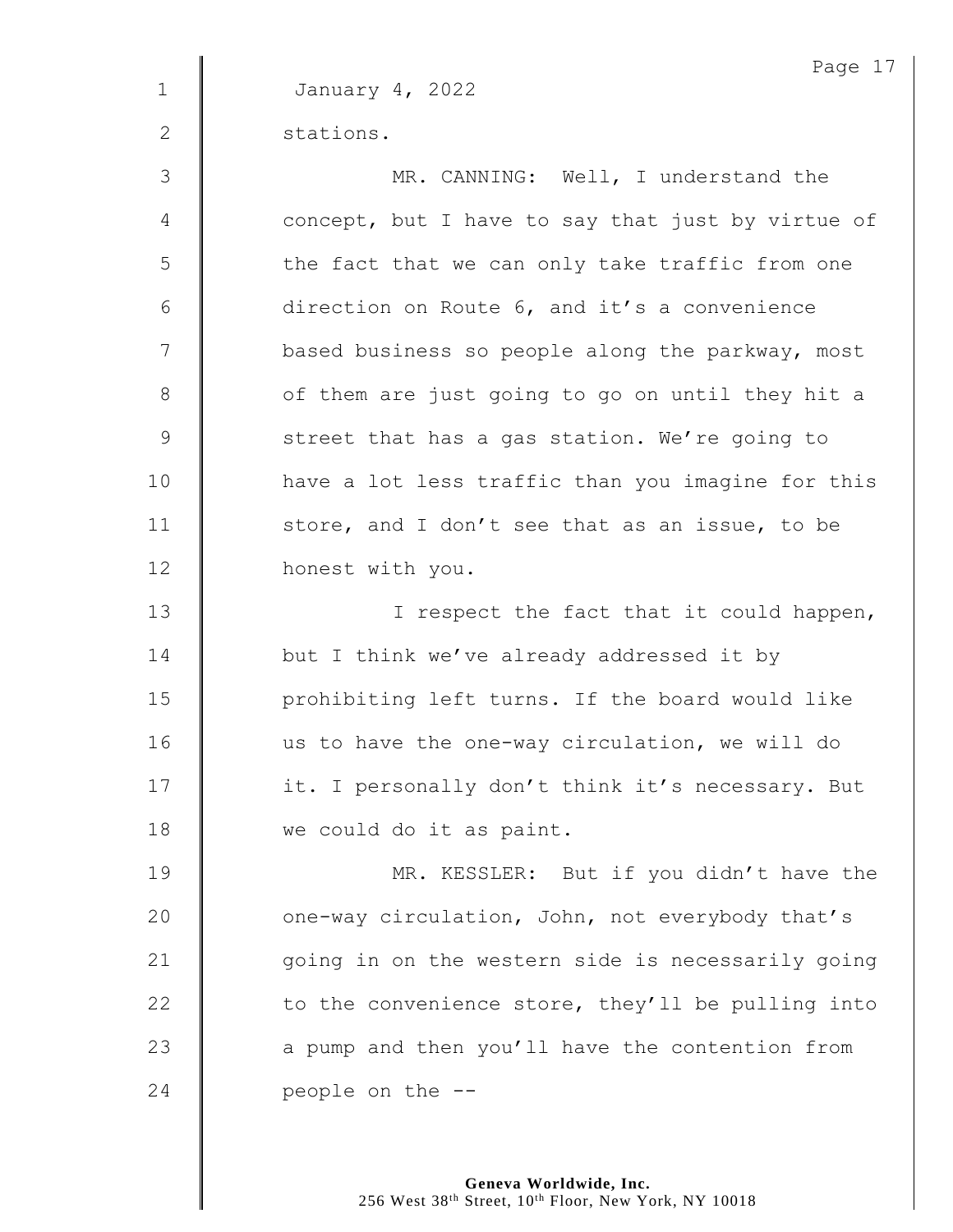|               | Page 18                                           |
|---------------|---------------------------------------------------|
| $\mathbf{1}$  | January 4, 2022                                   |
| $\mathbf{2}$  | MR. CANNING: You're right, they could.            |
| $\mathcal{S}$ | And we're happy to make it one-way so that        |
| 4             | everybody has to go around.                       |
| 5             | MR. KEHOE: But you want to make it one-           |
| 6             | way with striping. I think our consultant is      |
| 7             | showing a little raised island or something like  |
| $8\,$         | that. You would prefer pavement markings?         |
| $\mathcal{G}$ | MR. CANNING: We would prefer pavement             |
| 10            | markings. But, you know, if that's all that we're |
| 11            | left to discuss, whether it's pavement markings   |
| 12            | or a curbed island, I think we could get a curbed |
| 13            | island, so.                                       |
| 14            | MR. FOLEY: Can you go back over that?             |
| 15            | So in other words, up there, coming in on the     |
| 16            | left entrance, closest to the Bear Mountain       |
| 17            | Parkway, and those cars would be mostly coming    |
| 18            | across Route 6 off the Bear Mountain Parkway?     |
| 19            | MR. CANNING: Correct.                             |
| 20            | MR. FOLEY: So they, the way you have it           |
| 21            | now, they have to go to the right immediately     |
| 22            | once they get on site, and go all around. I'm not |
| 23            | [unintelligible] [00:16:42].                      |
| 24            | MR. CANNING: The way it's shown on the            |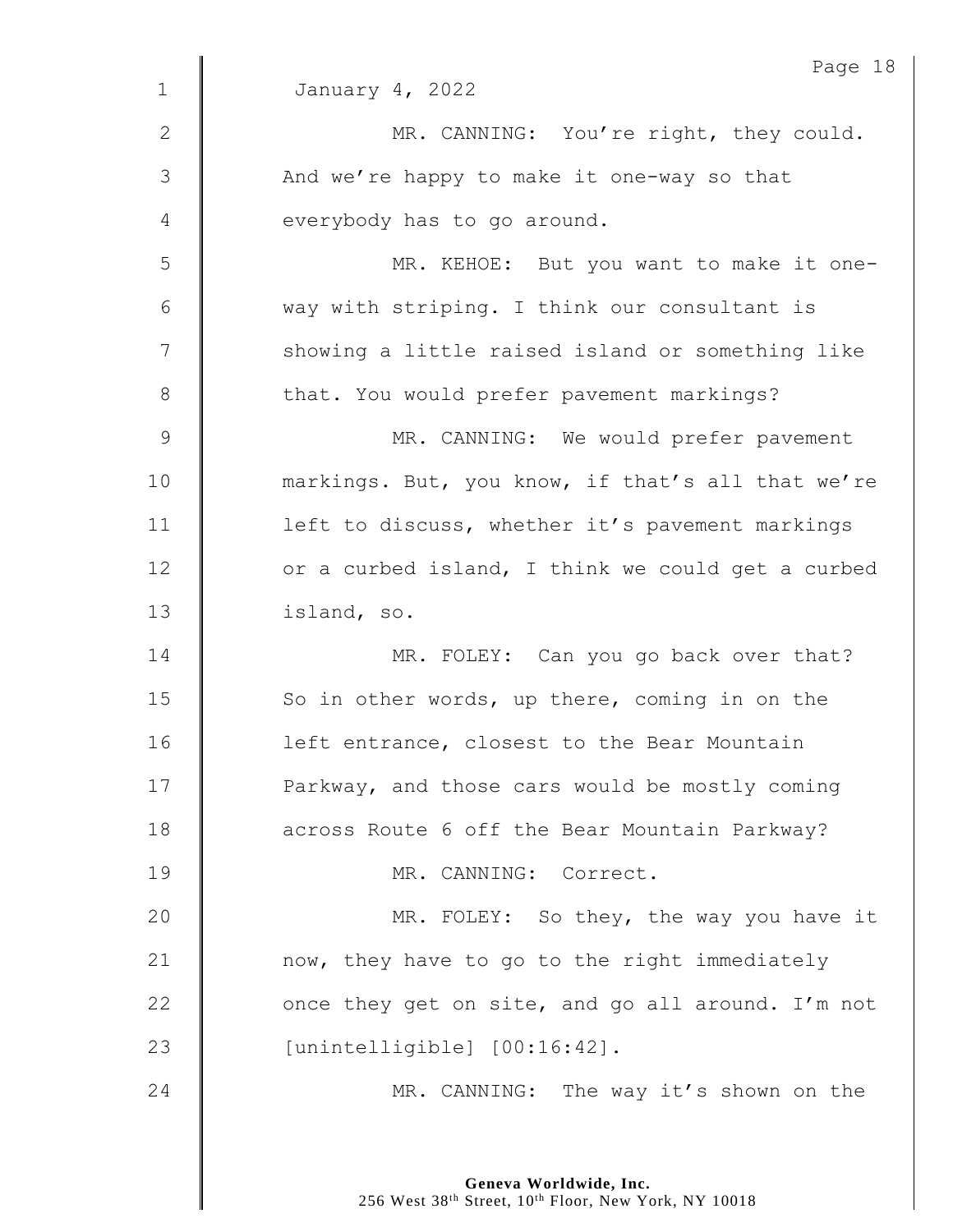|             | Page 19                                           |
|-------------|---------------------------------------------------|
| $\mathbf 1$ | January 4, 2022                                   |
| 2           | plan there, they come in and if they want to go   |
| 3           | to the convenience store, they go straight up and |
| 4           | turn left into a parking space.                   |
| 5           | MR. FOLEY: They can go straight and               |
| 6           | pull into a parking space.                        |
| 7           | MR. CANNING: If they want to get gas,             |
| 8           | they have a choice, as Mr. Kessler, I believe     |
| $\mathsf 9$ | pointed out. they could go straight up and make a |
| 10          | right into the pumps, or if they wanted to, for   |
| 11          | whatever reason, they could go right and go       |
| 12          | around and come back through the pumps the other  |
| 13          | way. So those are the options you would have as   |
| 14          | you came in.                                      |
| 15          | And if it was restriped, as it was                |
| 16          | suggested by your consultant, anybody who came in |
| 17          | at that location, as soon as they're on the site, |
| 18          | they would have to go right and then they would   |
| 19          | have to circulate around and then they would turn |
| 20          | and go westbound through the pumps, and if they   |
| 21          | wanted to shop at the convenience store they      |
| 22          | could go all the way around and pull in and park. |
| 23          | MR. KEHOE: I think that's important. I            |
| 24          | mean I'm sure the planning board members remember |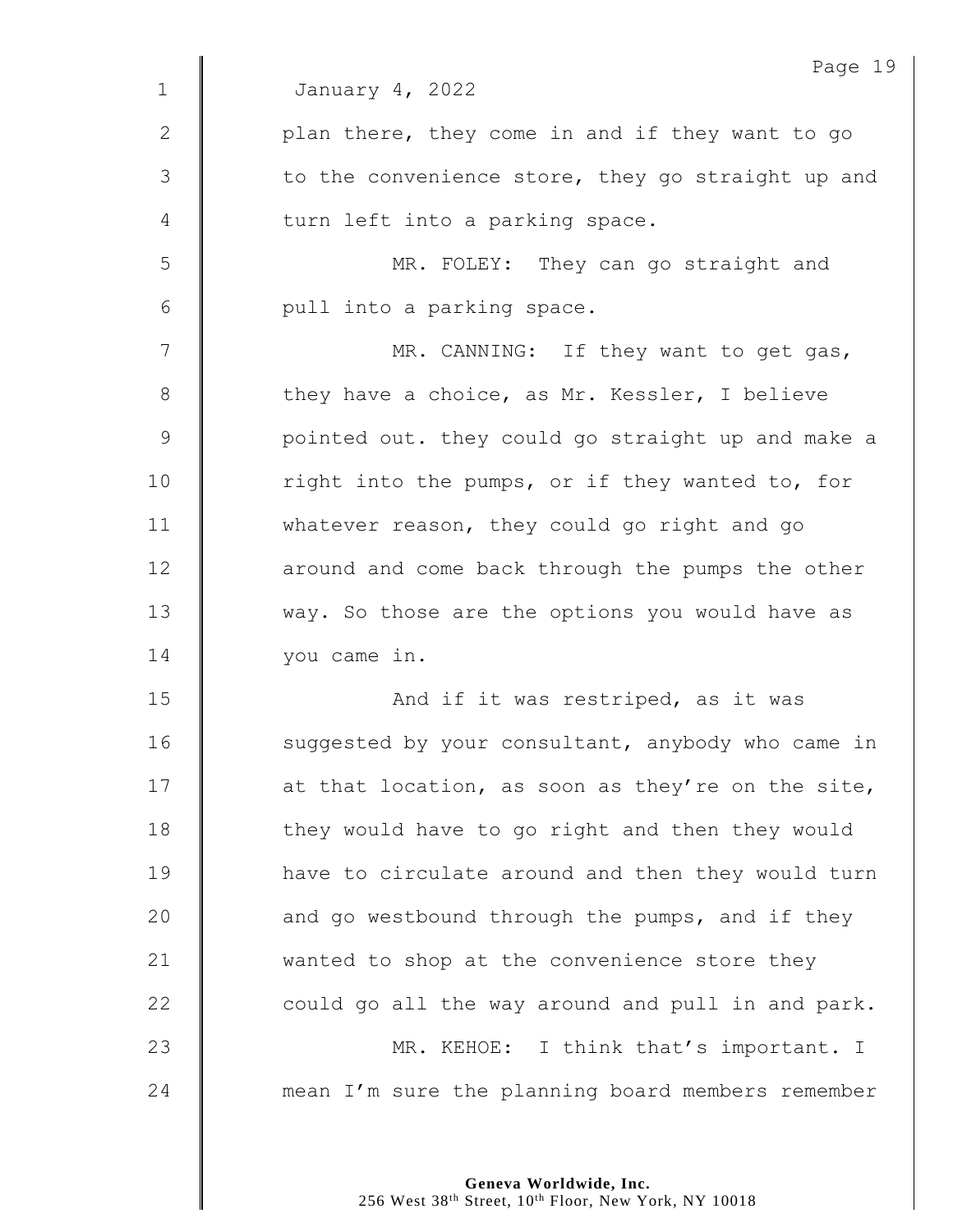|              | Page 20                                           |
|--------------|---------------------------------------------------|
| $\mathbf{1}$ | January 4, 2022                                   |
| $\mathbf{2}$ | that, but it was good to remind that that         |
| 3            | movement really is only for people coming off the |
| 4            | parkway.                                          |
| 5            | MR. CANNING: Correct.                             |
| 6            | MR. KEHOE: In theory, if you miss this            |
| 7            | turn, that maybe would, but you're not prohibited |
| $8\,$        | from making a right there. But this would seem to |
| $\mathsf 9$  | me to be the main way people are coming into the  |
| 10           | store.                                            |
| 11           | MR. CANNING: Absolutely.                          |
| 12           | MR. KEHOE: Yeah.                                  |
| 13           | MR. CANNING: You're probably going to             |
| 14           | get 60 vehicles an hour coming in at the right    |
| 15           | driveway and probably ten vehicles an hour coming |
| 16           | in at the left driveway. So, that's a car a       |
| 17           | minute at the right driveway and a car every six  |
| 18           | minutes at the left driveway.                     |
| 19           | MR. KEHOE: Because that's what you were           |
| 20           | saying. Not too many people are going to be on    |
| 21           | the Bear Mountain Parkway and determine that they |
| 22           | need to get their gas there.                      |
| 23           | MR. CANNING: Correct.                             |
| 24           | MR. FOLEY: Well, how do you know that             |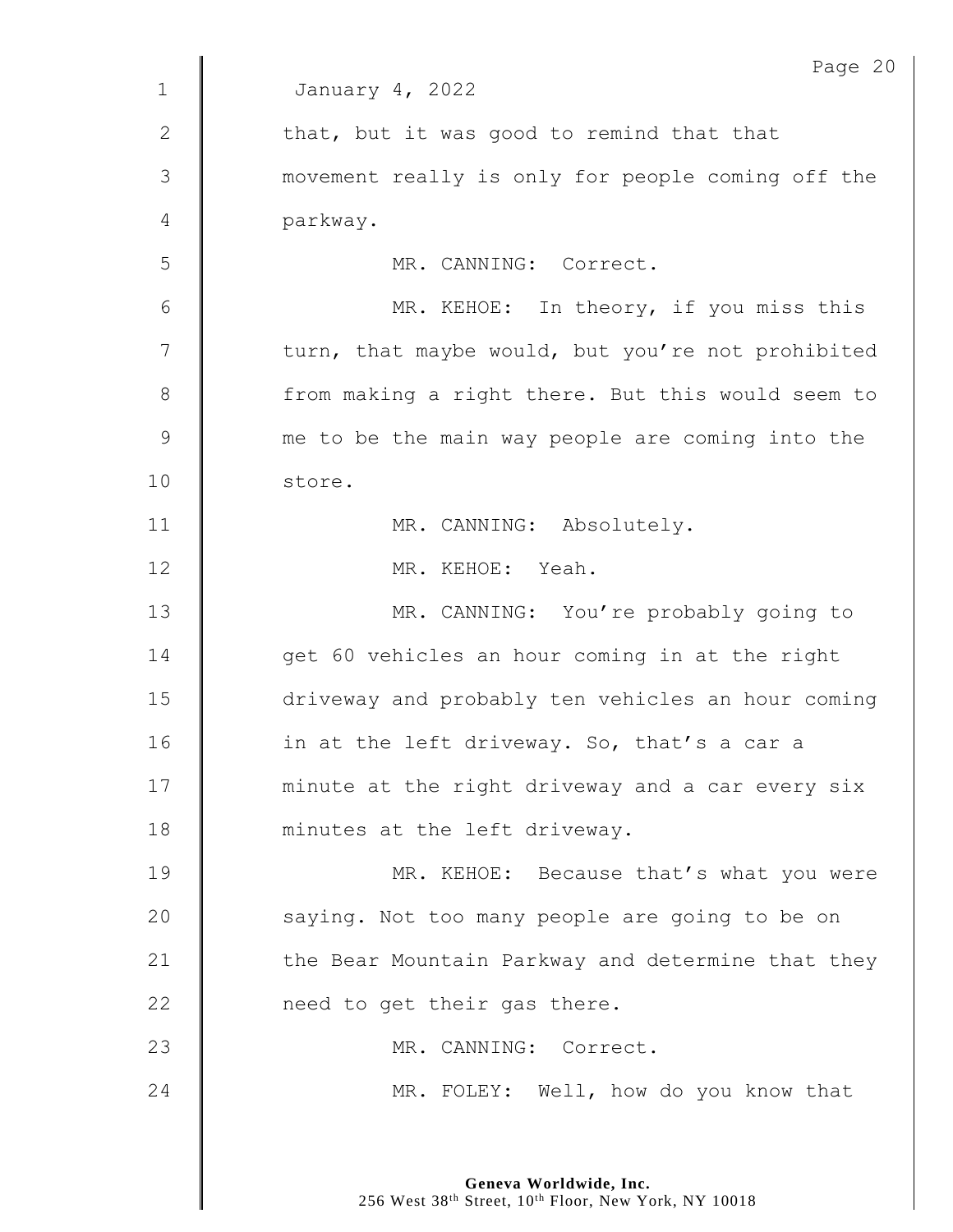|              | Page 21                                           |
|--------------|---------------------------------------------------|
| $\mathbf 1$  | January 4, 2022                                   |
| $\mathbf{2}$ | really, but --                                    |
| 3            | MR. CANNING: Well, it's a convenience             |
| 4            | business. So when you want gas, you look at --    |
| 5            | nobody wants to drive around on fumes, right. So  |
| 6            | you're down to a quarter of a tank, it's okay,    |
| 7            | I've got to get gas, and I'm a busy person, and I |
| $8\,$        | know I'm going here and I know the price is right |
| 9            | there, so when I'm passing it, I'll get it.       |
| 10           | That's most people.                               |
| 11           | Some people are a little more                     |
| 12           | conservative. They say I need gas now, I'm going  |
| 13           | to go for gas and that's my primary purpose. And  |
| 14           | so those people would say okay, I'm going to get  |
| 15           | off the parkway. Where it's more of a convenience |
| 16           | thing they say well I'm on the parkway, I'm not   |
| 17           | going to get off, wait for a signal, cross in,    |
| 18           | wait for a signal, cross out, go again, I'm going |
| 19           | to go until where I get to my destination or      |
| 20           | close to my destination and then when I'm on a    |
| 21           | road like Route 6 or 202, where there's a lot of  |
| 22           | gas stations, I'll find one, usually on the right |
| 23           | side, because I can make a right in and a right   |
| 24           | out, and continue on my way, as opposed to a left |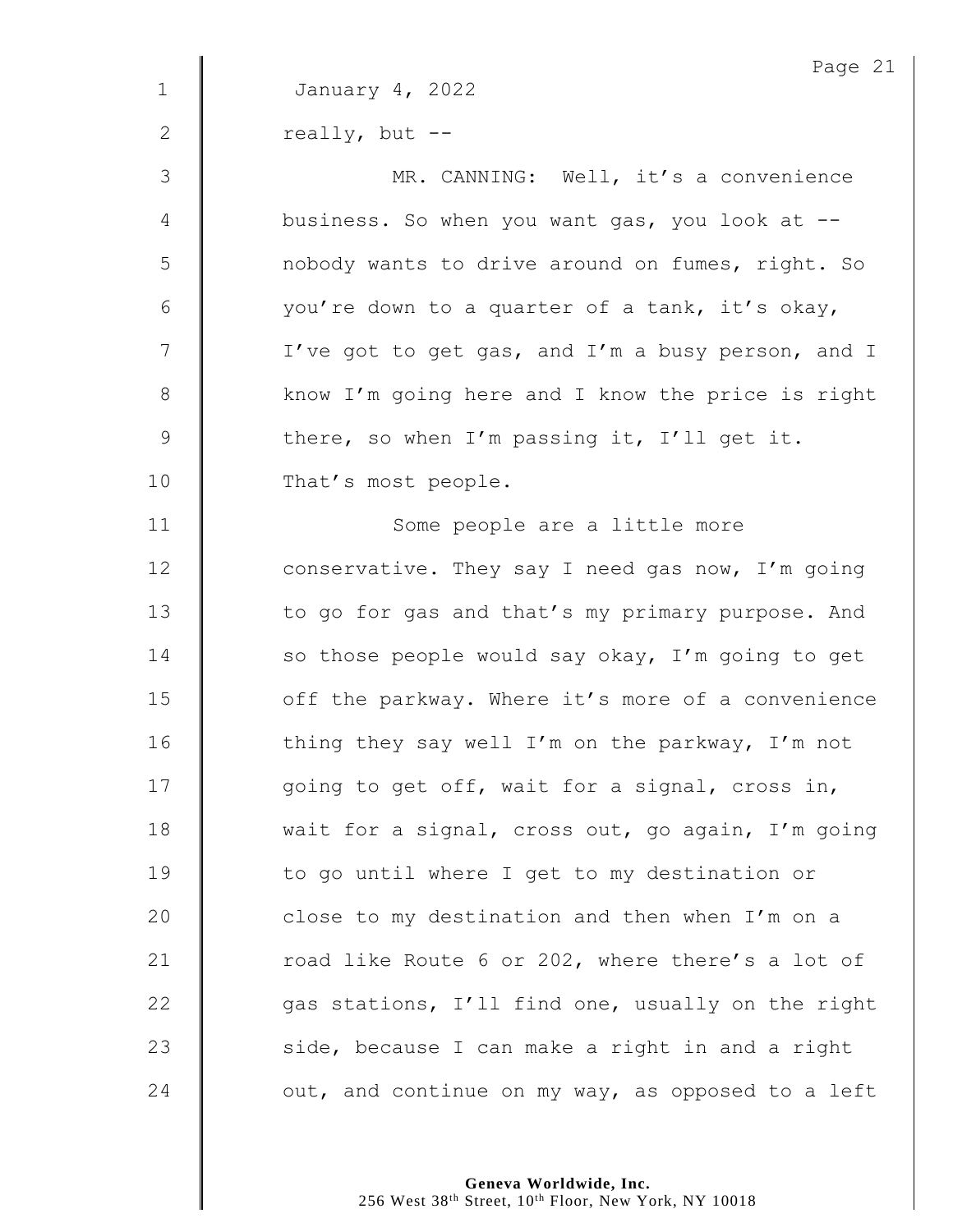|                | Page 22                                           |
|----------------|---------------------------------------------------|
| $\mathbf{1}$   | January 4, 2022                                   |
| $\mathbf{2}$   | in, left out.                                     |
| $\mathfrak{Z}$ | MR. FOLEY: Or, another theory could be            |
| 4              | they could be a local person commuting home from  |
| 5              | the south, getting off the Bear Mountain Parkway, |
| 6              | and that's their favorite gas station.            |
| 7              | MR. CANNING: Yep, yeah.                           |
| $\,8\,$        | MR. FOLEY: And they're going to go                |
| $\mathsf 9$    | straight across and fill up before the next       |
| 10             | morning.                                          |
| 11             | MR. CANNING: That's absolutely true.              |
| 12             | MR. FOLEY: So that's another theory.              |
| 13             | MR. CANNING: That's absolutely true.              |
| 14             | They could do that.                               |
| 15             | MR. FOLEY: Yeah, I mean coming in that            |
| 16             | way, I don't have a big problem if they were to   |
| 17             | come, if they were going to the deli, to come up  |
| 18             | and just make a left into one of the parking      |
| 19             | spaces. But it's the amount of room there is      |
| 20             | what's bothering me.                              |
| 21             | MR. KIMMERLING: Can I ask a question              |
| 22             | just about data? It seems like a lot of what      |
| 23             | folks are saying is, you know, this could happen  |
| 24             | or that could happen or what if a car went this   |
|                |                                                   |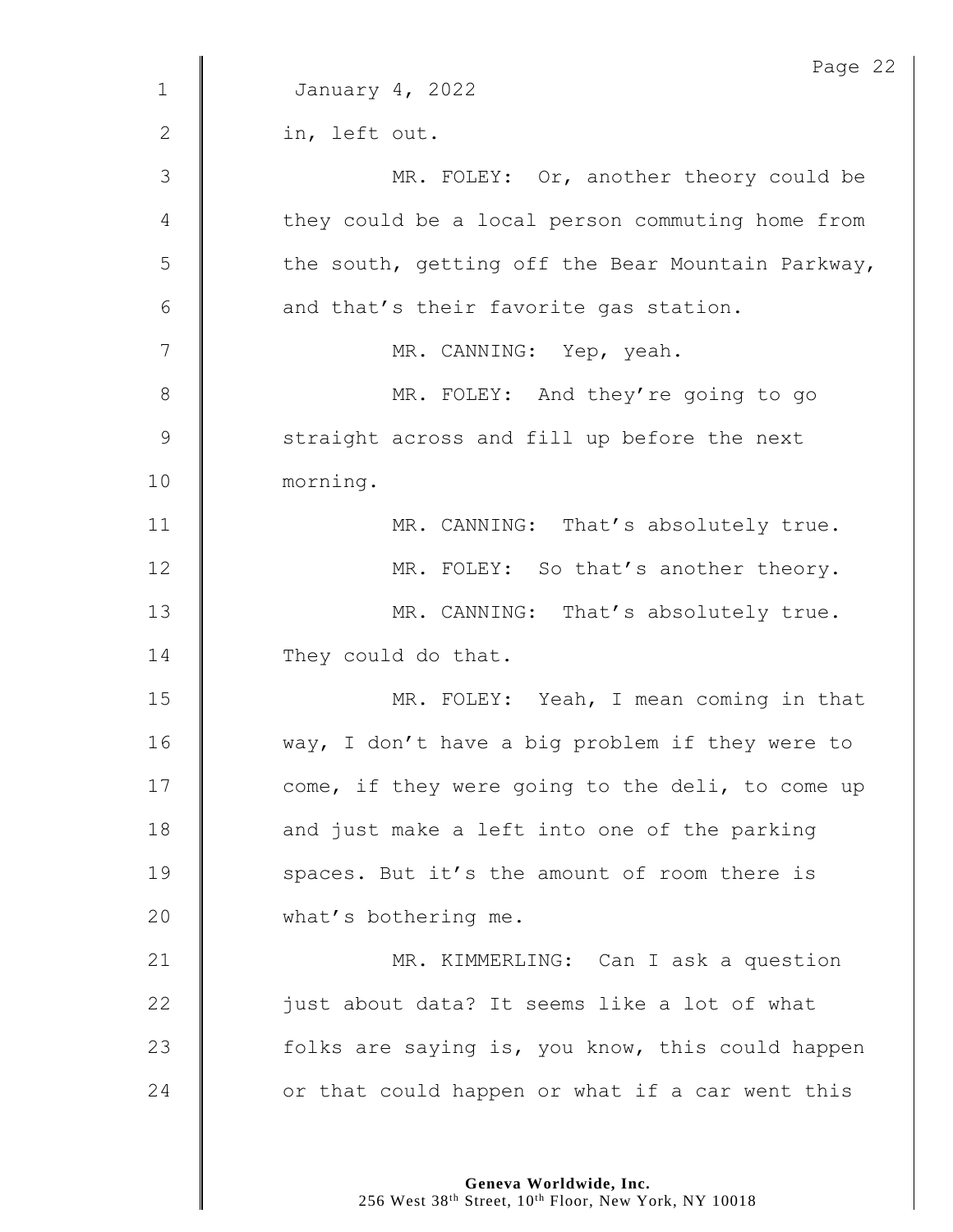|             | Page 23                                           |
|-------------|---------------------------------------------------|
| $\mathbf 1$ | January 4, 2022                                   |
| 2           | way and a car went that way, as if all the        |
| 3           | drivers are not paying attention. I mean is there |
| 4           | data on traffic accidents at gas stations and     |
| 5           | what causes them? I mean, just curious, right. I  |
| 6           | mean just does it happen a lot? Are there certain |
| 7           | gas stations and certain features of gas stations |
| 8           | that, you know, encourage or are more likely to   |
| $\mathsf 9$ | lead to accidents and then we could sort of use   |
| 10          | that information to decide whether this           |
| 11          | particular plan --                                |
| 12          | MR. CANNING: So I can tell you to the             |
| 13          | best of my knowledge, and I know not everything,  |
| 14          | but a good deal about this sort of stuff.         |
| 15          | MR. KIMMERLING: Yeah.                             |
| 16          | Mr. CANNING: There are no detailed                |
| 17          | studies about what the optimum design is for      |
| 18          | safety for a gas station. Unlike the highways, I  |
| 19          | know that the state and the county and sometimes  |
| 20          | towns and villages, undertake traffic safety      |
| 21          | studies where they look at all of the accidents   |
| 22          | on the highways and they say okay, where do they  |
| 23          | occur, how many were there, what type of          |
| 24          | accidents were there, what were the contributing  |
|             |                                                   |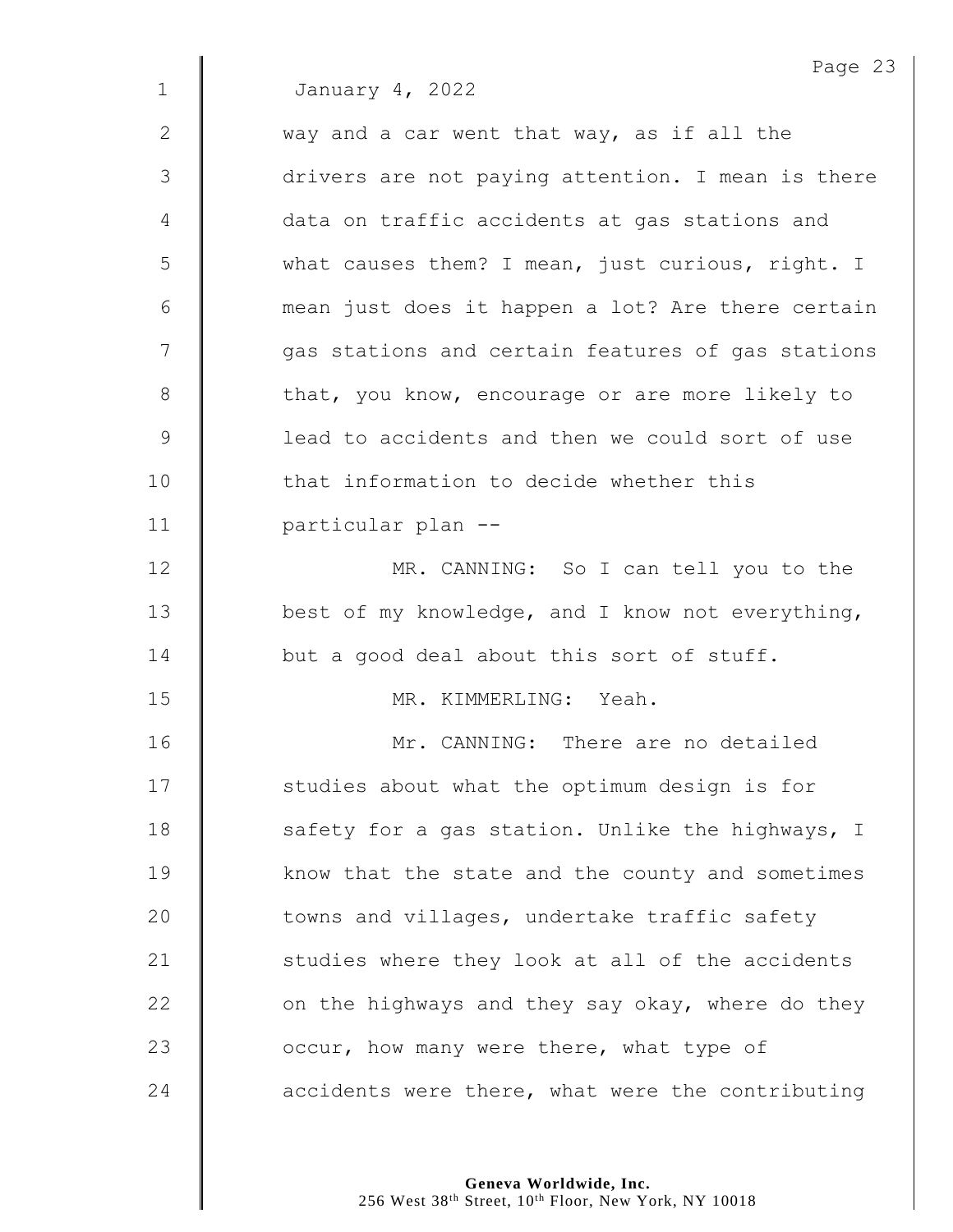2  $\parallel$  factors and what can we do to fix it. So I know 3 | that's done lots of places. I don't know of any 4 | studies where they've looked at gas stations and 5 said, okay, what's the safest way for a gas 6 | station to operate.

7 || MR. KIMMERLING: But like even within 8 | like the gas station industry, whatever that 9 **association would be, they've done -- and I'm not** 10 | challenging you or expecting you to have this 11 | information. I think it would just be helpful 12 **because there's a lot of kind of what if** 13 **dege** conversation going on and maybe, you know, I mean 14 **if there was this study by the gas station** 15 **association which is probably not a thing, that** 16 | said these are the kind of design elements or 17 **I** clearances that we need to avoid the kinds of 18 **d** accidents we're seeing on our members, right. 19 Wouldn't that be helpful? 20 **MR. CANNING:** It would, and --21 | MR. KIMMERLING: Again, I'm not 22 | suggesting you need --23 **MR.** CANNING: And I'm not saying that 24  $\parallel$  it's not out there. I'm just saying that I'm not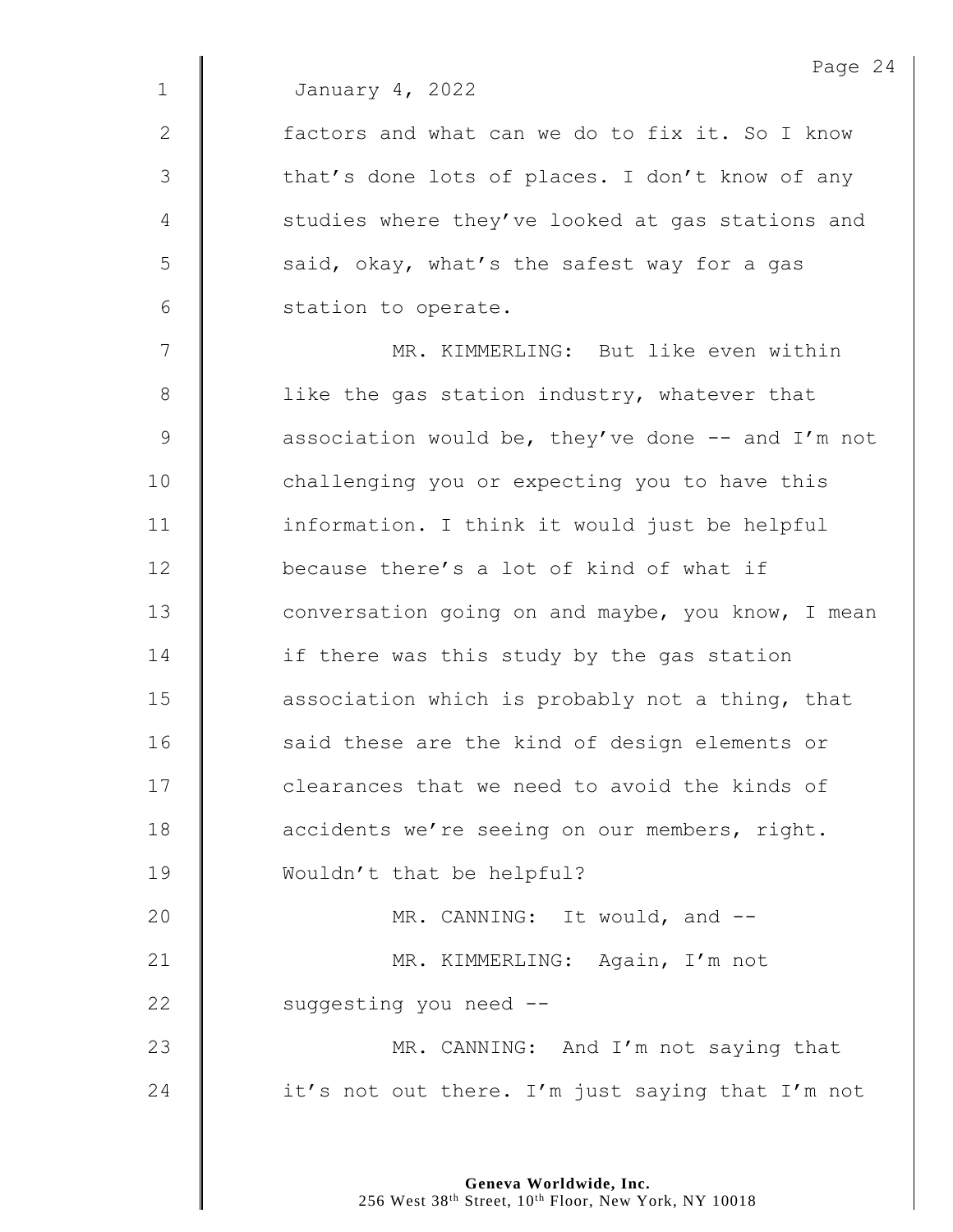Page 25 1 January 4, 2022  $2 \parallel$  aware that it's out there, but I do know a lot of 3 | this, this information. I will say that this is a 4 | very well designed, generous gas station. There's 5 | 32 foot travel isles, we have a traffic signal so 6 you can get in and out safely. There's lots of 7 | qas stations where access onto the main street is 8 uncontrolled and people are making left turns on  $9 \parallel$  a heavy road. That's not the case here. 10 MR. KIMMERLING: Yeah. 11 | MR. CANNING: We have, by design, an 12 | almost default one-way circulation which reduces 13 **deger** conflicts and we can implement, with striping and 14 | other measures, a one-way circulation which would 15 **be,** you know further homogenized activities. So I 16  $\parallel$  think we've got a safe design here is what I'm 17 | telling you. 18 **MR. KIMMERLING:** Well, I actually tend 19 | to agree and I think that there are far worse gas 20 **Stations in the town that have much crazier** 21 | setups with all kinds of traffic going all which 22 way. So, you know, I don't know. 23 | MR. KESSLER: I just want to point out 24  $\parallel$  that your, not your recommendation, but your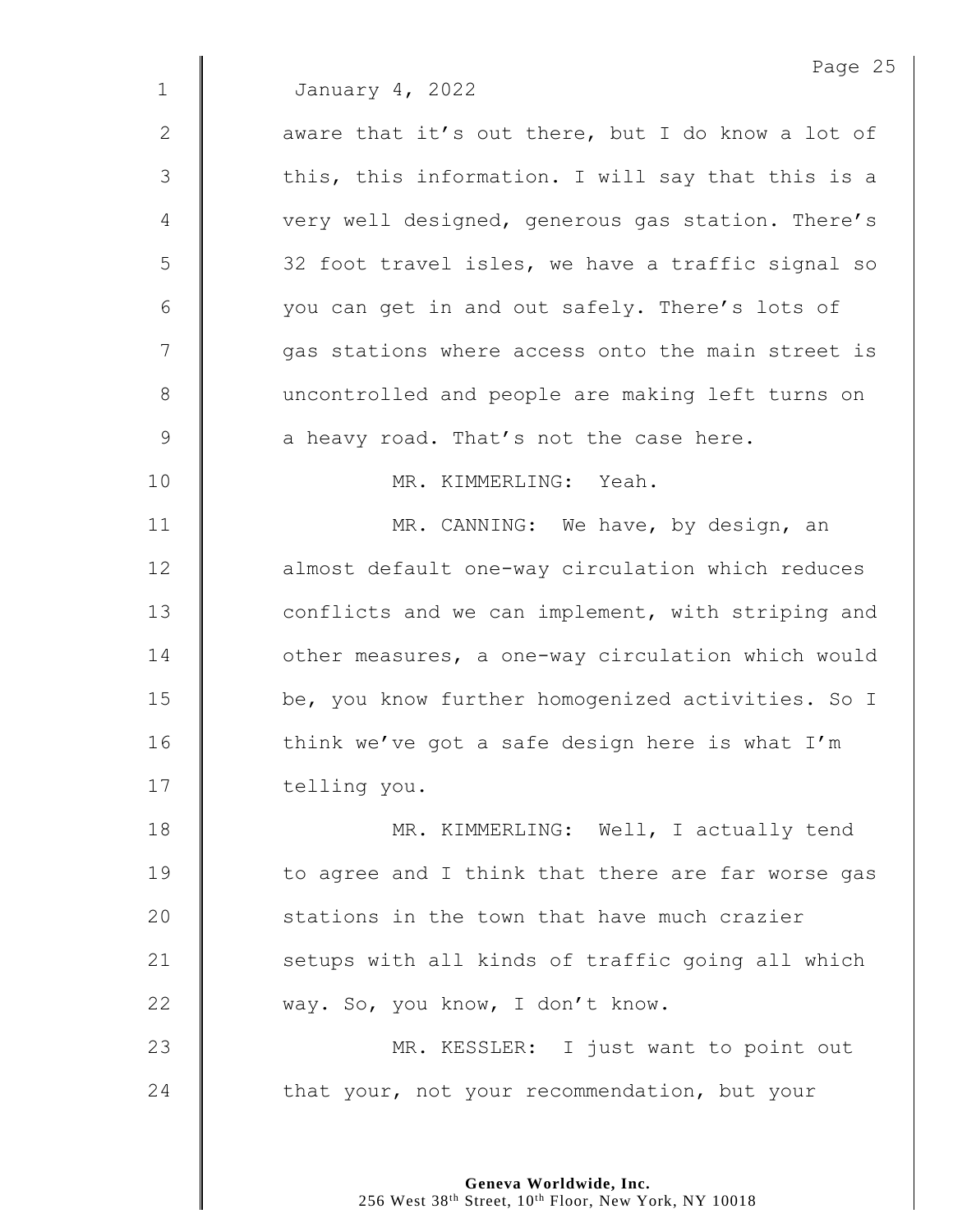Page 26 1 January 4, 2022 2  $\parallel$  offer to stripe that western entrance, so you 3 | force traffic over to the right, I don't think 4 Striping is going to work there. I think if we, 5 **decive** and if we want, and you agree on, forcing that  $6 \parallel$  turn, you're going to have to put a curb island  $7 \parallel$  there, because I can see people just going in,  $8$  | straight in, no matter what the striping says, 9 **A** and turning into the store. 10 MR. FOLEY: Yeah. 11 | MR. CANNING: Okay. So, I don't disagree 12 | with you. 13 | MR. KESSLER: I'm not proposing one way 14  $\parallel$  or the other, I'm just saying if you go that 15 | route, you're going to have to put a curbed 16 island in. 17 | MR. CANNING: Okay. Understood. 18 **MR. ROTHFEDER:** That just raises my 19 **concern** about going in that direction. I still 20 | feel we need to [unintelligible] [00:16:42] --21 | MR. CANNING: Well, so, look. 22 | MR. ROTHFEDER: -- get rid of the one 23 | pump. 24 **MR. CANNING:** We'd love to live in a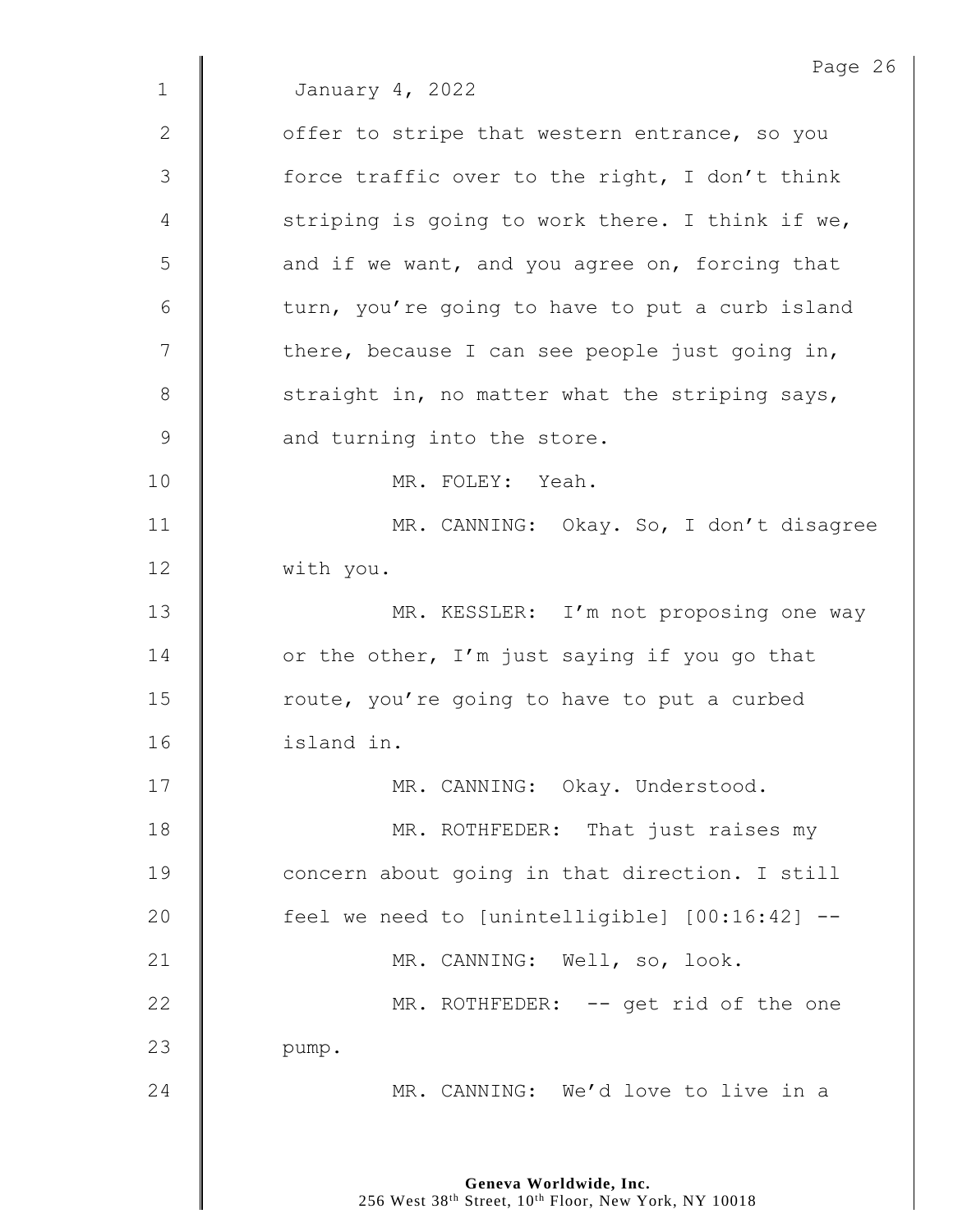|               | Page 27                                           |
|---------------|---------------------------------------------------|
| $\mathbf{1}$  | January 4, 2022                                   |
| $\mathbf{2}$  | perfect world.                                    |
| 3             | MR. ROTHFEDER: Well --                            |
| 4             | MR. CANNING: And parts of it are far              |
| 5             | from perfect. This gas station is about as close  |
| 6             | to perfect as we can get.                         |
| 7             | MR. ROTHFEDER: I know you're going to             |
| 8             | say that. And it just doesn't feel comfortable to |
| $\mathcal{G}$ | me with all the potential traffic coming in that  |
| 10            | way. So, but anyway, I did want to ask, because   |
| 11            | you mentioned it. Are you saying that if we       |
| 12            | approve a resolution that doesn't hue to this     |
| 13            | design, we shouldn't even go that direction?      |
| 14            | MR. CANNING: Uh --                                |
| 15            | MR. ROTHFEDER: If we prepare a                    |
| 16            | resolution?                                       |
| 17            | MR. CANNING: So I quess, let me state             |
| 18            | the answer carefully. If this board passes a      |
| 19            | resolution that states, that's the plan that's in |
| 20            | front of you, we approve this plan, provided that |
| 21            | you have the one-way circulation with the curbed  |
| 22            | island, I don't think that's a problem. If this   |
| 23            | board passes a resolution that says we approve    |
| 24            | this plan but there have to be two fewer vehicle  |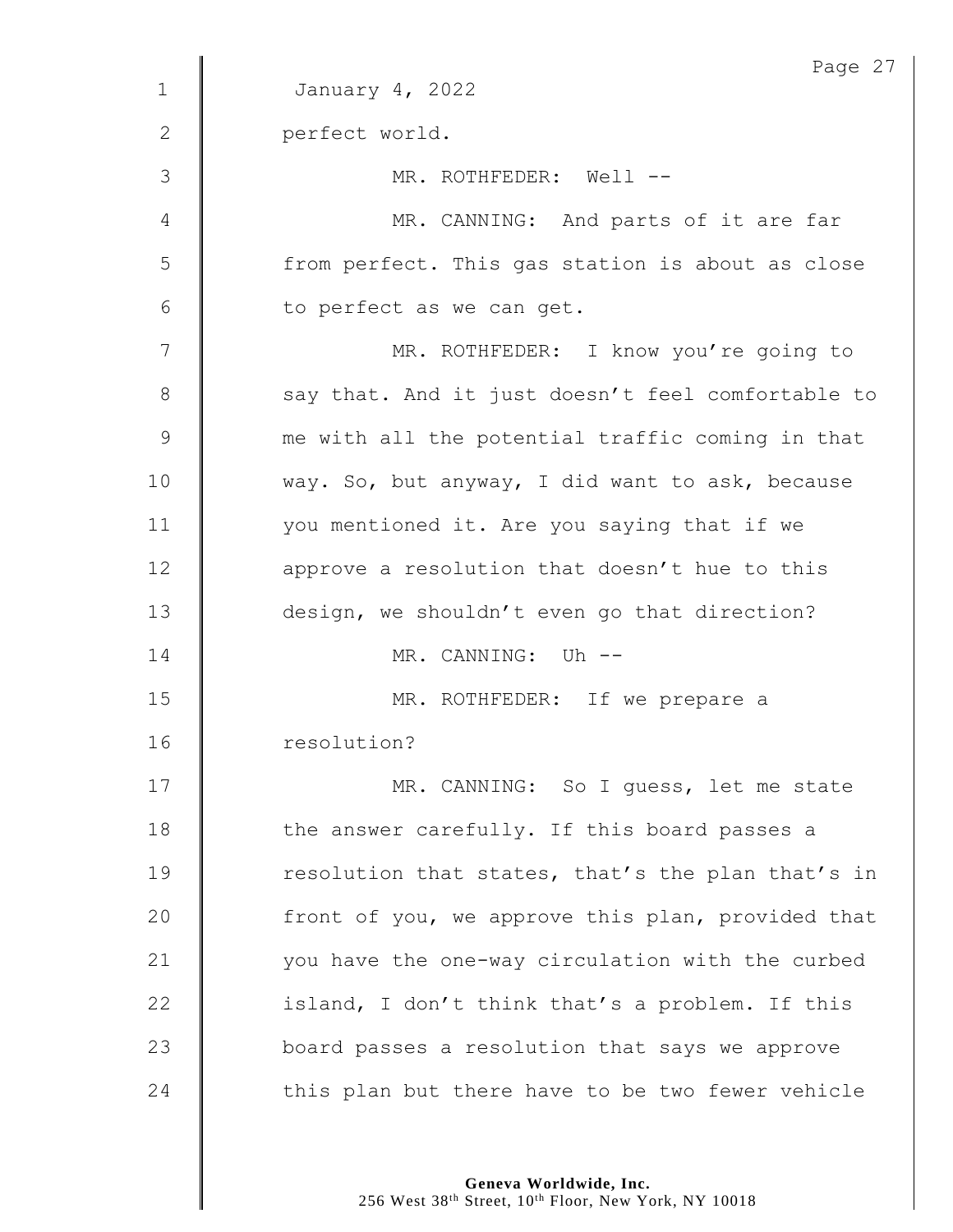|                | Page 28                                           |
|----------------|---------------------------------------------------|
| $\mathbf 1$    | January 4, 2022                                   |
| 2              | fueling positions, I think that will be a problem |
| 3              | for either the project won't get built or worse.  |
| 4              | MR. ROTHFEDER: Worse?                             |
| 5              | MR. KESSLER: What's worse?                        |
| 6              | MR. CANNING: I don't know. What's worse           |
| $\overline{7}$ | than the project not getting built?               |
| $\,8\,$        | MR. ROTHFEDER: I don't know. Staying              |
| $\mathcal{G}$  | the same as it is? Correct?                       |
| 10             | MR. FOLEY: And the reason --                      |
| 11             | MR. KEHOE: You may be implying a                  |
| 12             | lawsuit, right, John?                             |
| 13             | MR. CANNING: Maybe. [laughter]                    |
| 14             | MR. ROTHFEDER: Dunkin Donuts.                     |
| 15             | MR. CANNING: A Dunkin Donuts. But the             |
| 16             | point is, my client has listened to my            |
| 17             | representations from this board and believes that |
| 18             | he needs to have all the vehicle fueling          |
| 19             | positions and that the difference between having  |
| 20             | ten vehicle fueling positions and 12 fueling      |
| 21             | positions is more important to him than your      |
| 22             | concerns. That's his position.                    |
| 23             | MR. FOLEY: Okay. From a business                  |
| 24             | financial standpoint, correct?                    |
|                |                                                   |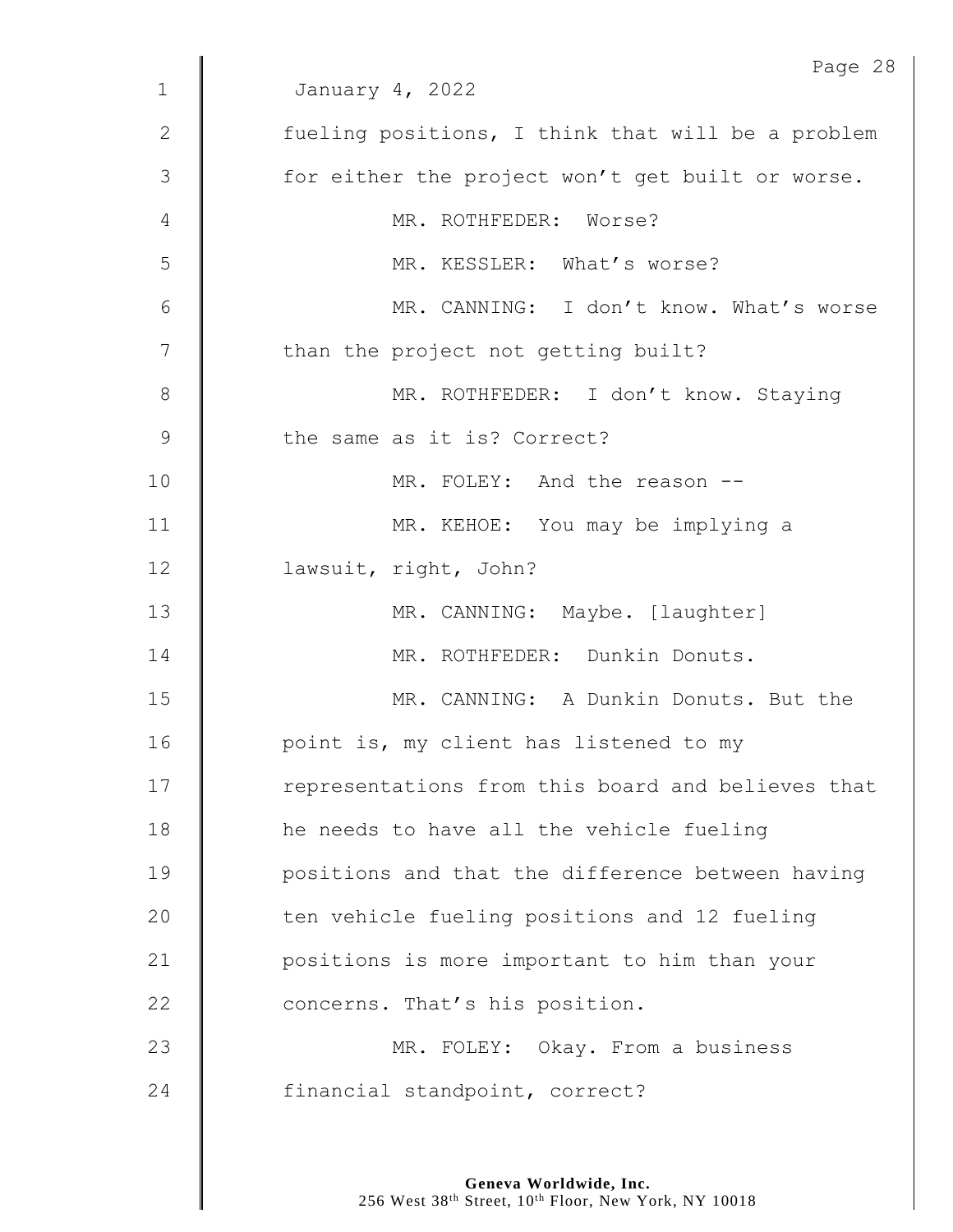|                | Page 29                                           |
|----------------|---------------------------------------------------|
| $\mathbf 1$    | January 4, 2022                                   |
| $\mathbf{2}$   | MR. CANNING: Yes, absolutely from a               |
| 3              | business --                                       |
| $\overline{4}$ | MR. FOLEY: How much, may I ask, as a              |
| 5              | board, how much do we as board members have to    |
| 6              | factor that part into our decision?               |
| 7              | MR. CANNING: Well, I think it's                   |
| $8\,$          | important and I know you guys, pardon, the wrong  |
| $\mathsf 9$    | word, I know you board members are executing your |
| 10             | job as conscientiously as possible, looking at    |
| 11             | everything right. And what faces you is you have  |
| 12             | an existing gas station that is less than         |
| 13             | optimal, right. Your choices are deny it and it   |
| 14             | stays as it is, approve this and are there risks, |
| 15             | safety risks? If you feel that there's safety     |
| 16             | risks, that's a major concern. Approve this on    |
| 17             | the knowledge that you've worked with your        |
| 18             | consultants, with staff, with the professionals,  |
| 19             | to make it the best gas station that you can.     |
| 20             | And I will offer this, that, you know,            |
| 21             | there are accidents at gas stations. Nowhere is   |
| 22             | perfect. But for the most part, people are doing  |
| 23             | five miles an hour and usually somebody backs     |
| 24             | into somebody else and that's the extent of it.   |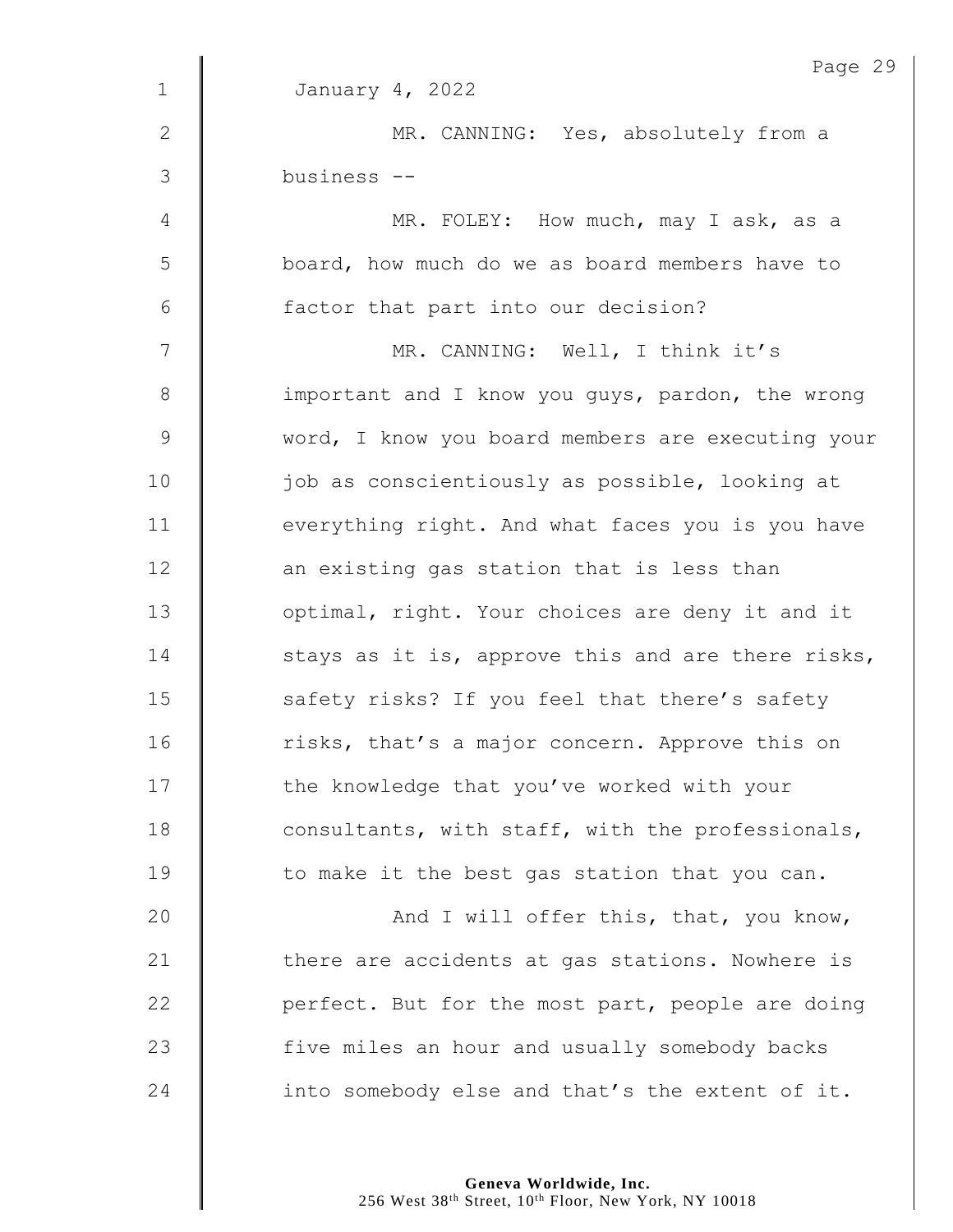Page 30

| $\mathbf{2}$   | Very, very, very rarely do you see something that |
|----------------|---------------------------------------------------|
| 3              | is catastrophic. But if you go on You Tube,       |
| $\overline{4}$ | you're bound to find a gas station that's going   |
| 5              | up in flames because somebody came off the        |
| 6              | highway somehow and thought they were in Die Hard |
| 7              | and just went right into the gas station. But     |
| $\,8\,$        | that's not a function of the design. That's a     |
| $\mathcal{G}$  | function of just operator error.                  |
| 10             | MR. FOLEY: But John, we were, those of            |
| 11             | us who have still questioned part of this are     |
| 12             | focusing in on the safety angle. I know what      |
| 13             | you're saying and you've done a lot of good work  |
| 14             | on this and it's much improved. And then the      |
| 15             | comparison of what's there now, it's terrible,    |
| 16             | it's dangerous, we know that. But the question is |
| 17             | can it be made a little safer from some of the    |
| 18             | suggestions we're making and apparently, you're   |
| 19             | saying your client says no and mostly it's based  |
| 20             | on how many pumps he needs to make a profit and   |
| 21             | all that?                                         |
| 22             | MR. CANNING: So what I'm saying is I              |
| 23             | think we have already made it a lot safer and --  |
| 24             | MR. FOLEY: Yeah, I know that.                     |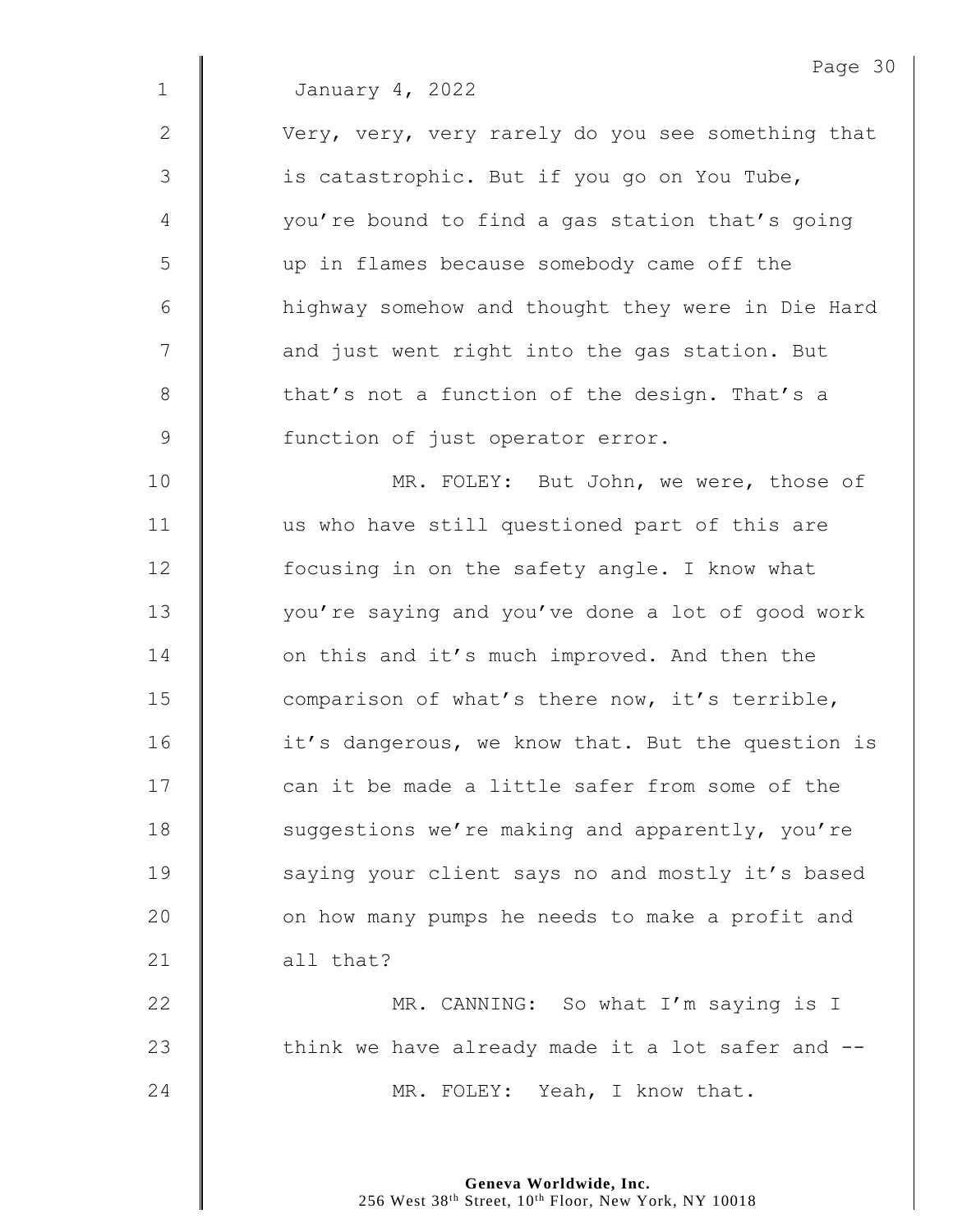|               | Page 31                                           |
|---------------|---------------------------------------------------|
| $\mathbf{1}$  | January 4, 2022                                   |
| $\mathbf{2}$  | MR. CANNING: -- that my professional              |
| 3             | opinion, you're not going to make it              |
| 4             | statistically, measurably safer by eliminating    |
| 5             | two pumps. Accidents happen on a scale of one per |
| 6             | million occurrences, right. So in maybe ten       |
| 7             | years, you'll have one or two accidents at this   |
| $\,8\,$       | location, as you would have at any well designed  |
| $\mathcal{G}$ | gas station. And you may not, because accidents   |
| 10            | are such a random event. But statistically, I     |
| 11            | think we have made this gas station as safe as    |
| 12            | you can make it.                                  |
| 13            | MR. FOLEY: Chris did you say AKRF did             |
| 14            | see John's newer plan, and Ralph's plan?          |
| 15            | MR. KEHOE: They saw John Canning's memo           |
| 16            | -- no, they saw everything. But, I'd have to      |
| 17            | confirm, you know, I did not get another memo     |
| 18            | from them, which I can look into.                 |
| 19            | MR. FOLEY: I'd be curious what they say           |
| 20            | in reference to the December 21st memo, which     |
| 21            | we're discussing. And Ralph's also.               |
| 22            | MR. CUNNINGHAM: And John, just for the            |
| 23            | record, I'm not saying the board would go along   |
| 24            | with this, but from your client's perspective,    |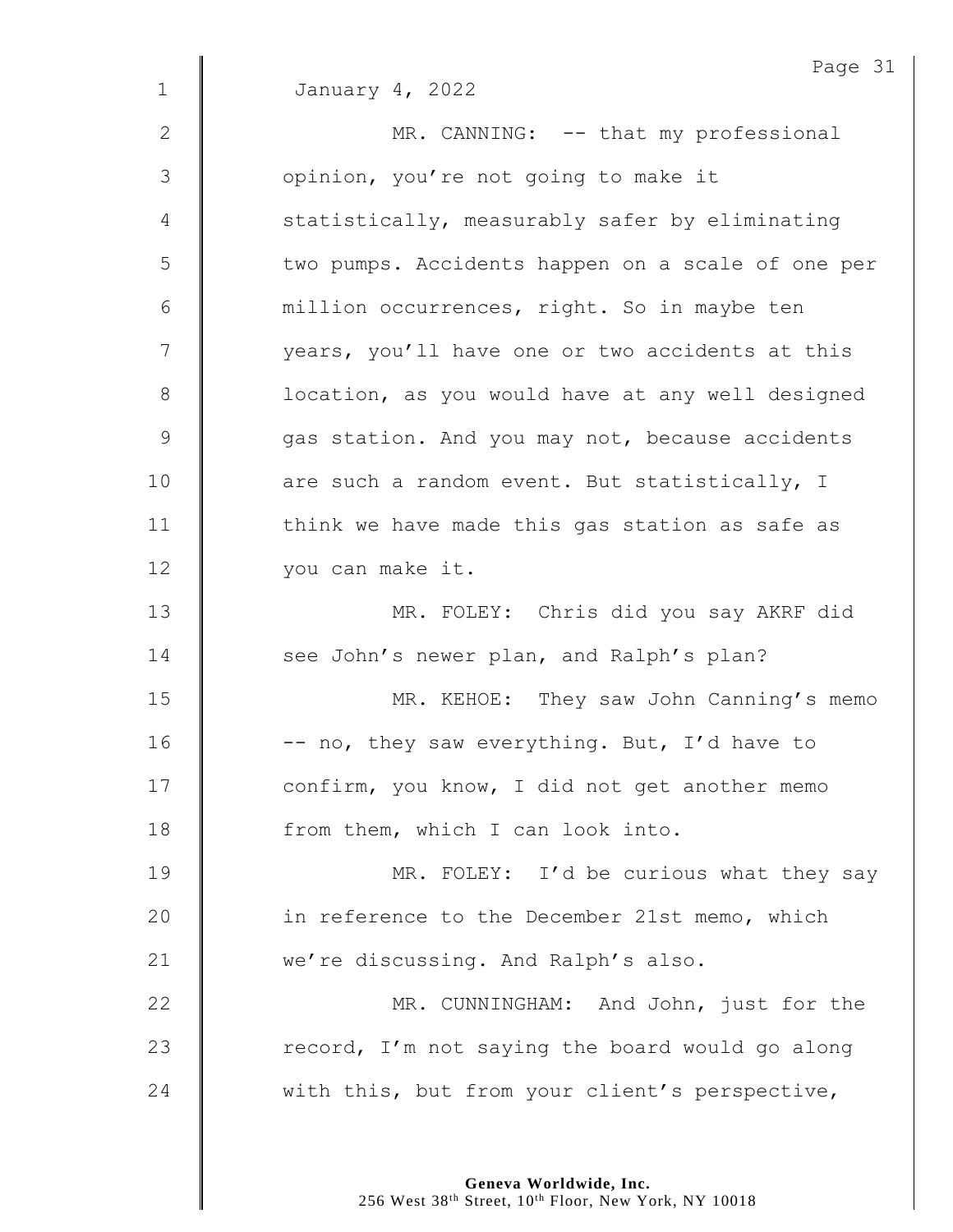|              | Page 32                                           |
|--------------|---------------------------------------------------|
| $\mathbf 1$  | January 4, 2022                                   |
| $\mathbf{2}$ | they would not be -- they would not even consider |
| 3            | reorienting the building and keeping the same     |
| 4            | number of pumps?                                  |
| 5            | MR. CANNING: So when you mean                     |
| 6            | reorienting the building and pushing it --        |
| 7            | MR. CUNNINGHAM: To the west, pushing it           |
| 8            | to the west.                                      |
| 9            | MR. CANNING: Well, the west is still              |
| 10           | left.                                             |
| 11           | MR. KESSLER: Up, top, you're talking              |
| 12           | about?                                            |
| 13           | MR. CUNNINGHAM: Towards the top.                  |
| 14           | MR. CANNING: So putting it above the              |
| 15           | pumps where the two curvy arrows are?             |
| 16           | MR. CUNNINGHAM: Putting it above the              |
| 17           | pumps the way that Michael Preziosi described at  |
| 18           | the last meeting.                                 |
| 19           | MR. CANNING: So, we believe that that's           |
| 20           | disadvantage to everybody, frankly. It puts the   |
| 21           | building back into the slope by about 15, 20      |
| 22           | feet, it means that the fuel delivery truck has   |
| 23           | to go in front of the store. Right now, it goes   |
| 24           | at the back of the site away from everything. So  |
|              |                                                   |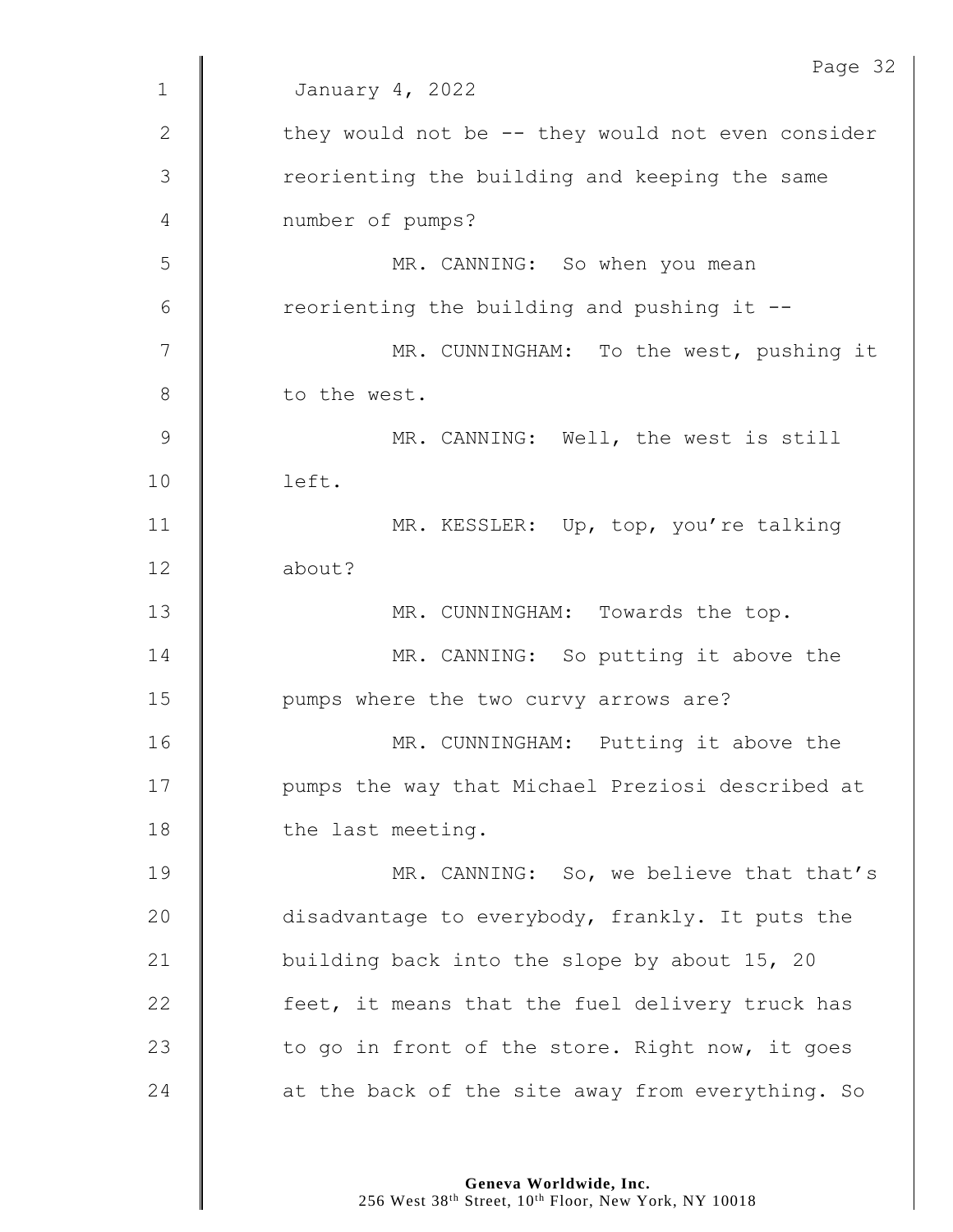|             | Page 33                                           |
|-------------|---------------------------------------------------|
| $\mathbf 1$ | January 4, 2022                                   |
| 2           | I mean it just doesn't make any sense for the     |
| 3           | operator to have it like that. I don't think it   |
| 4           | makes sense for the town to have it like that     |
| 5           | either, personally.                               |
| 6           | MR. FOLEY: The operator visibility, it            |
| 7           | would be bad for them, as opposed to where it is  |
| $8\,$       | now, at least for westbound traffic on Route 6,   |
| 9           | seeing it from the road.                          |
| 10          | MR. CANNING: That's true.                         |
| 11          | MR. KEHOE: Well, can I suggest at a               |
| 12          | minimum that we close the public hearing?         |
| 13          | MR. KESSLER: Yeah. And bring it back              |
| 14          | under old business and discuss it and have a      |
| 15          | resolution for the following meeting?             |
| 16          | MR. KEHOE: Yes. I mean I don't                    |
| 17          | necessarily, you know, this is one of the few     |
| 18          | cases where it's not just, you know, Chris        |
| 19          | prepare a resolution.                             |
| 20          | MR. KESSLER: Right.                               |
| 21          | MR. KEHOE: And I know that we don't               |
| 22          | want to do straw polls or anything like this, you |
| 23          | know, so yes, I guess the option would be they're |
| 24          | going to close the public hearing, but they're    |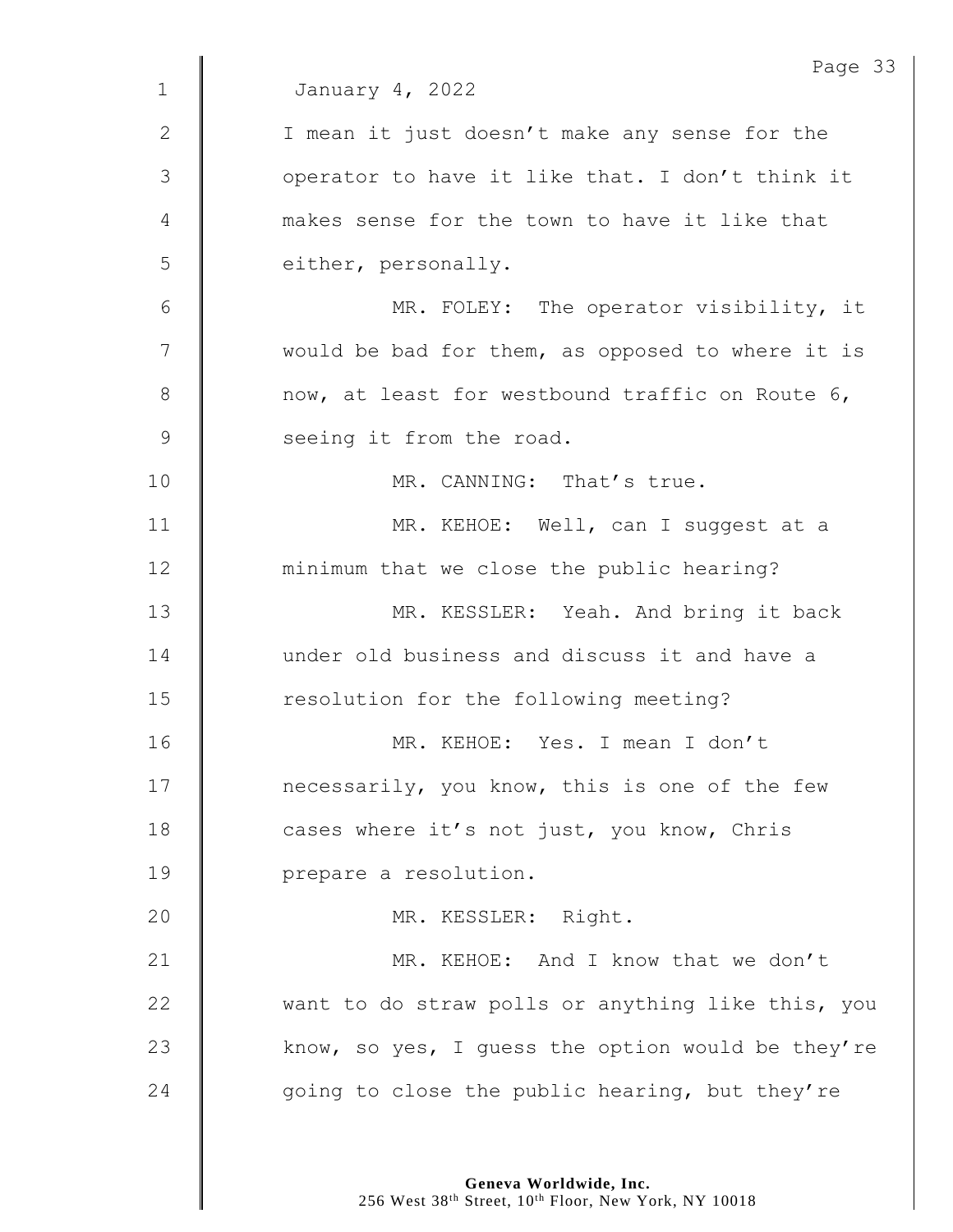| $\mathbf{1}$  | Page 34<br>January 4, 2022                        |
|---------------|---------------------------------------------------|
|               |                                                   |
| $\mathbf{2}$  | not directing me to prepare a resolution.         |
| 3             | MR. KESSLER: Right. We'll bring it back           |
| 4             | under old business next meeting, we'll discuss    |
| 5             | what, if any, changes we'd like to see made, or   |
| 6             | what needs to go into a resolution.               |
| 7             | MR. KEHOE: Do you want the applicant to           |
| $8\,$         | revise the drawing to show the curbed island so   |
| $\mathcal{G}$ | to speak?                                         |
| 10            | MS. TAYLOR: That would be helpful.                |
| 11            | MR. KESSLER: Yeah. I think the striping           |
| 12            |                                                   |
| 13            | MR. KEHOE: I think the majority -- I'm            |
| 14            | not sure Jeff is on board with that, but I think  |
| 15            | the majority of the board wants it channelized to |
| 16            | the right.                                        |
| 17            | MR. KESSLER: I think there probably               |
| 18            | needs to be a sign there on the western side just |
| 19            | saying right turn only, in addition to the        |
| 20            | striping.                                         |
| 21            | MR. KEHOE: Okay.                                  |
| 22            | MR. KESSLER: Maybe on the island, you             |
| 23            | know.                                             |
| 24            | MR. KEHOE: Okay.                                  |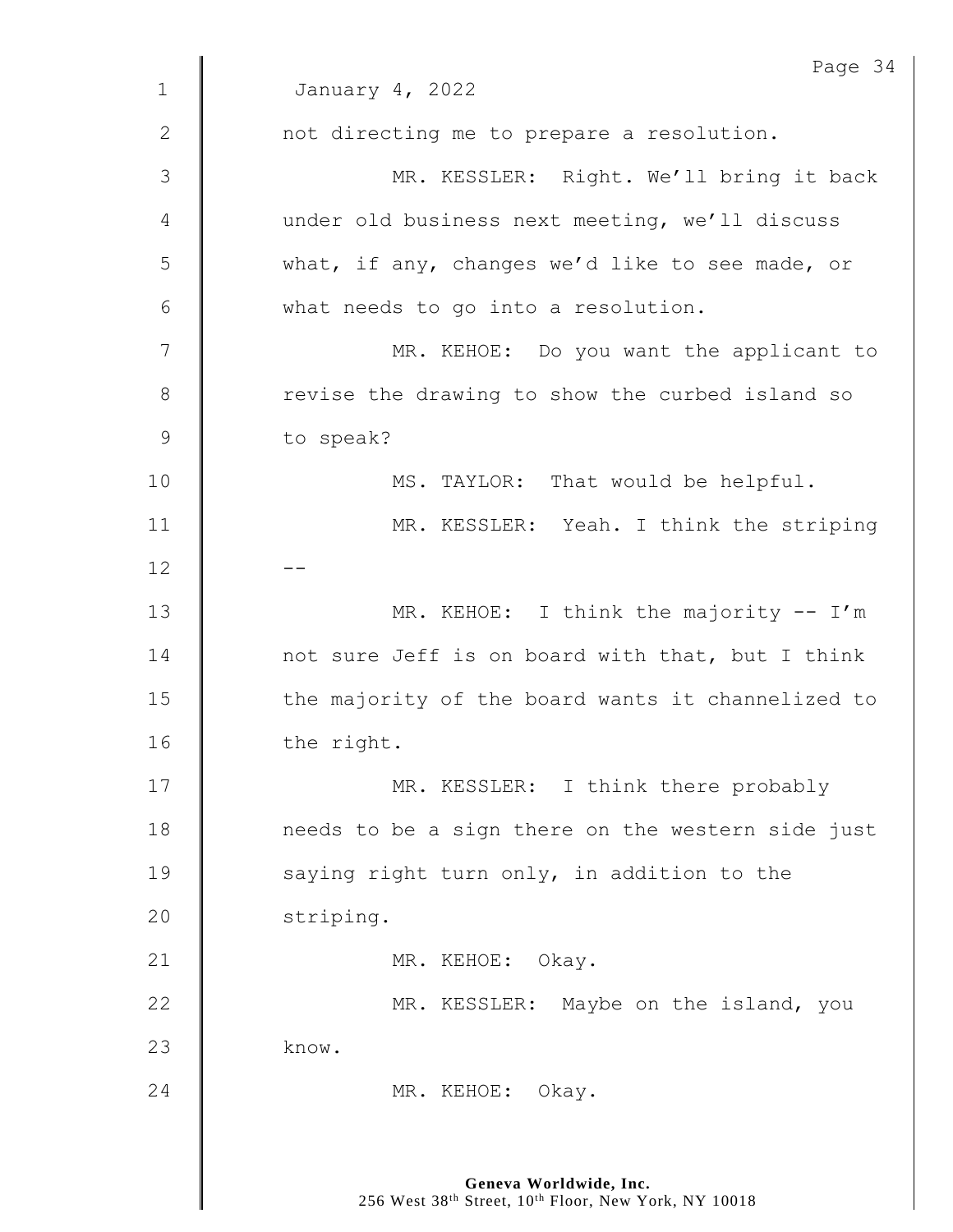|                | Page 35                                           |
|----------------|---------------------------------------------------|
| $\mathbf{1}$   | January 4, 2022                                   |
| $\mathbf{2}$   | MR. CANNING: So just so I'm clear, it             |
| 3              | would be the striping, the island and a sign      |
| 4              | saying right turn only?                           |
| 5              | MR. KESSLER: Sounds right.                        |
| $6\,$          | MR. CANNING: Okay.                                |
| $\overline{7}$ | MR. KEHOE: And maybe a flashing light.            |
| $8\,$          | I'm just kidding. [laughter]                      |
| $\mathcal{G}$  | MR. ROTHFEDER: And a person there all             |
| 10             | the time.                                         |
| 11             | MR. KESSLER: Right, with a big sign.              |
| 12             | MR. KIMMERLING: I mean just for the               |
| 13             | record, I would like to say that I think that it  |
| 14             | doesn't make sense to make all the traffic go all |
| 15             | the way around to get to the convenience store.   |
| 16             | MS. DECKER: Yeah, I'm with Mr.                    |
| 17             | Kimmerling.                                       |
| 18             | MR. KIMMERLING: I just don't think                |
| 19             | that's reasonable. I don't think it's reasonable  |
| 20             | for customers to have to travel all the way       |
| 21             | around.                                           |
| 22             | MS. DECKER: I also think the more you             |
| 23             | drive the more you risk hitting something, so     |
| 24             | $like$ $-$                                        |
|                |                                                   |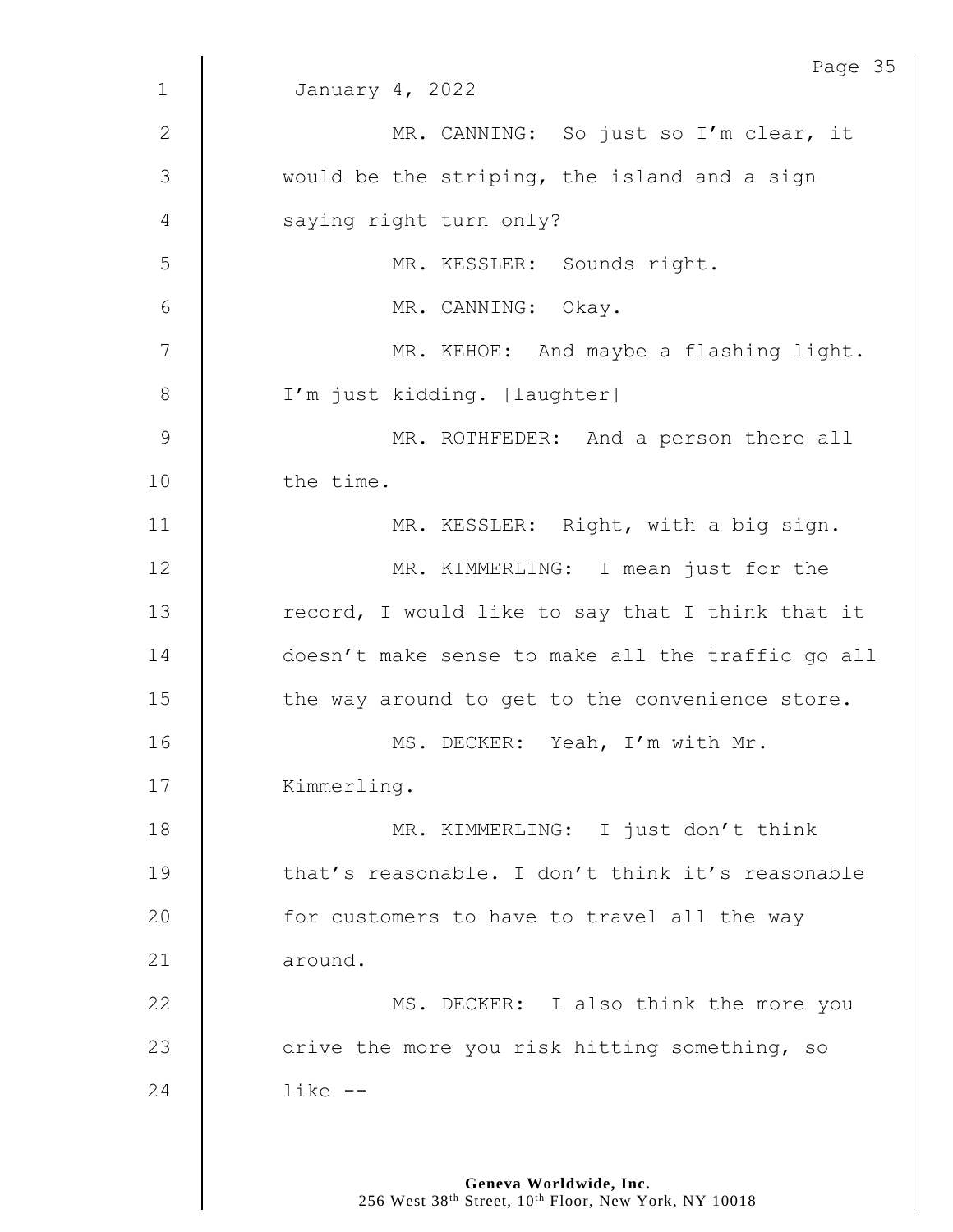|             | Page 36                                           |
|-------------|---------------------------------------------------|
| $\mathbf 1$ | January 4, 2022                                   |
| 2           | MR. KEHOE: Well, that's -- to Ralph's             |
| 3           | point, about all of the driving.                  |
| 4           | MS. DECKER: I disagree.                           |
| 5           | [CROSSTALK]                                       |
| 6           | MR. MAYES: [unintelligible] [00:31:35]            |
| 7           | and I kind of agree with that sentiment as well.  |
| 8           | I think making everything going in the one        |
| $\mathsf 9$ | direction is going to cause too much.             |
| 10          | MR. KESSLER: Yeah, but people could               |
| 11          | also cut -- you know, if there's nobody occupying |
| 12          | the pump, they're going to just cut straight      |
| 13          | through to the convenience store also, not        |
| 14          | necessarily all the time going all the way        |
| 15          | around.                                           |
| 16          | MR. KIMMERLING: Right.                            |
| 17          | MS. DECKER: Yeah. So that's why --                |
| 18          | MR. FOLEY: The smaller example --                 |
| 19          | MR. KESSLER: I just think there's some            |
| 20          | merit that everybody is facing the same way.      |
| 21          | That's all I'm saying, because you can't          |
| 22          | guarantee that people going straight up are not   |
| 23          | going to go to the gas pumps. I understand you're |
| 24          | saying go straight to the convenience store, but  |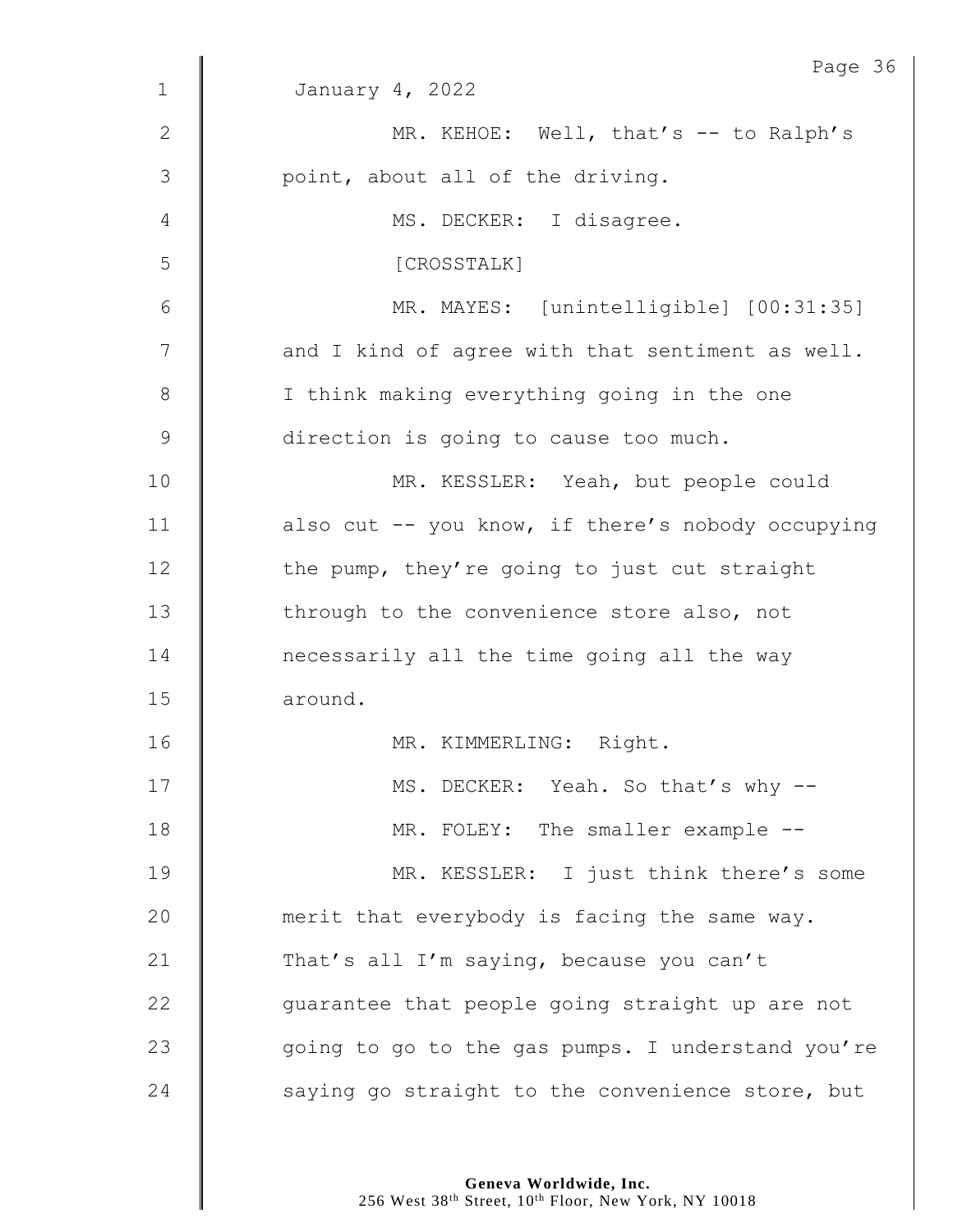| January 4, 2022                                  |
|--------------------------------------------------|
|                                                  |
| not everyone is going to do that.                |
| MR. KIMMERLING: But that's how it works          |
| in most gas stations. People go from both        |
| directions to pull up to the pumps.              |
| MR. KESSLER: If we get rid of --                 |
| MR. BIANCHI: Really messy -- if we               |
| don't have the island, then you have more people |
| backing out and you're creating more issues.     |
| MR. ROTHFEDER: Then it's really a                |
| problem with this site.                          |
| MR. KIMMERLING: But, but --                      |
| MR. BIANCHI: If we don't have the                |
| island, and I see somewhat the advantage of just |
| going straight up and pulling into the store, we |
| want to make sure that the cars don't pull in to |
| the right.                                       |
| MR. KIMMERLING: Well, when would they            |
| go backwards after fueling?                      |
| MR. BIANCHI: To the gas pumps either.            |
| Because there's a car in front of it.            |
| MR. KESSLER: Because that's going to             |
| upset the flow of going on the other side.       |
| MR. FOLEY: And they'll be cheating kind          |
|                                                  |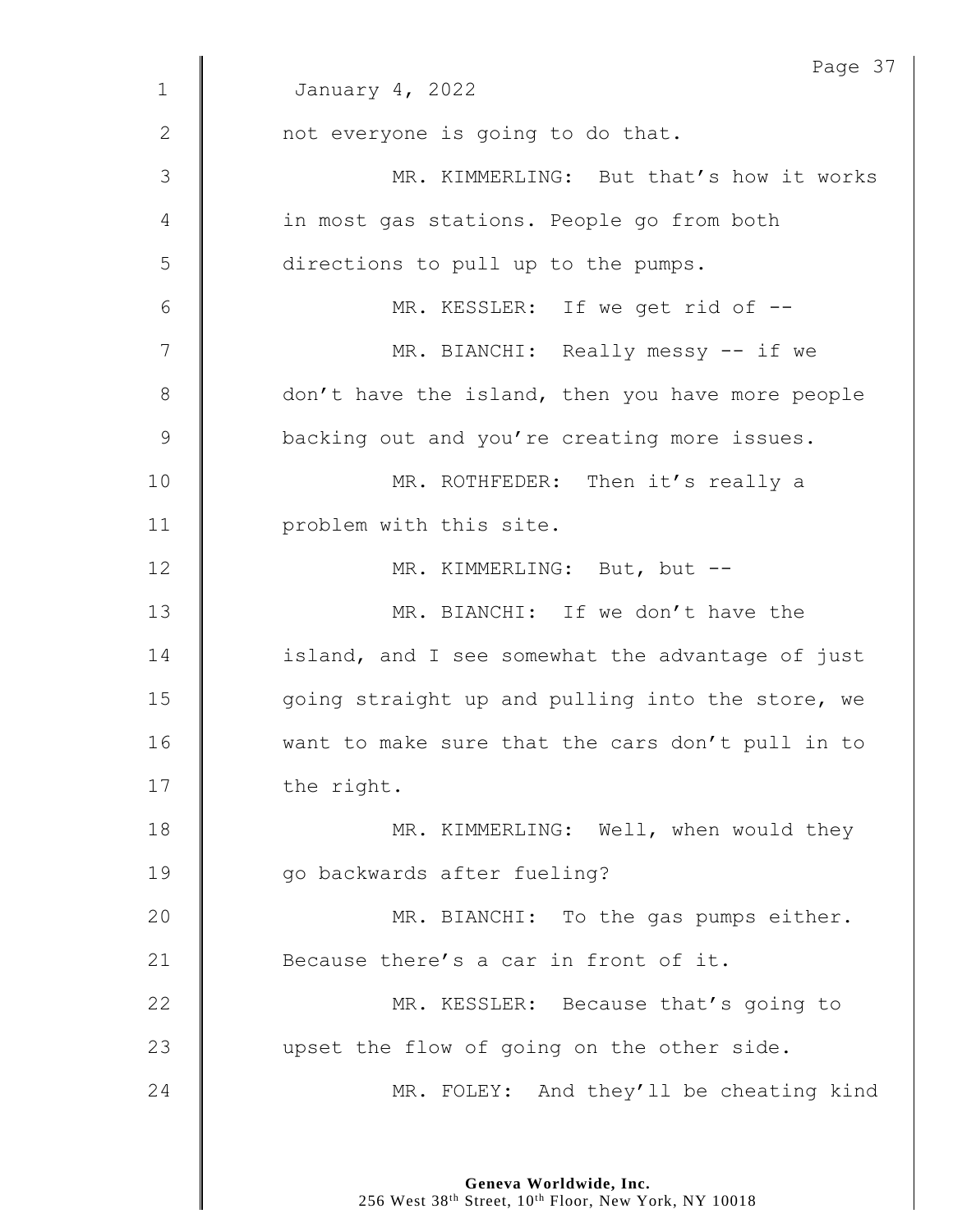|                | Page 38                                           |
|----------------|---------------------------------------------------|
| $\mathbf 1$    | January 4, 2022                                   |
| $\mathbf{2}$   | of. Cutting in.                                   |
| 3              | [CROSSTALK]                                       |
| 4              | MR. KESSLER: So I don't know if there's           |
| 5              | any signage to prevent that from happening.       |
| 6              | MR. CANNING: Well, we could -- we could           |
| $\overline{7}$ |                                                   |
| $\,8\,$        | MR. KESSLER: Of if there's room between           |
| 9              | the two.                                          |
| 10             | MR. CANNING: -- put a solid line across           |
| 11             | the left side of the pumps and say do not enter,  |
| 12             | and so it would be -- and put an arrow behind it  |
| 13             | so it would be clear that that was the direction  |
| 14             | you were supposed to travel through the pumps.    |
| 15             | MR. KESSLER: Right.                               |
| 16             | MR. CANNING: Is that going to prevent             |
| 17             | everybody from doing it? No, but it'll prevent 90 |
| 18             | percent of people from doing it.                  |
| 19             | MR. FOLEY: A real life, real time                 |
| 20             | example is down the road to the west, the Burger  |
| 21             | King, granted on a smaller scope. When we         |
| 22             | approved that or reapproved it for something a    |
| 23             | few years ago, when you come in, you can't,       |
| 24             | there's something that prevents you from, well if |
|                |                                                   |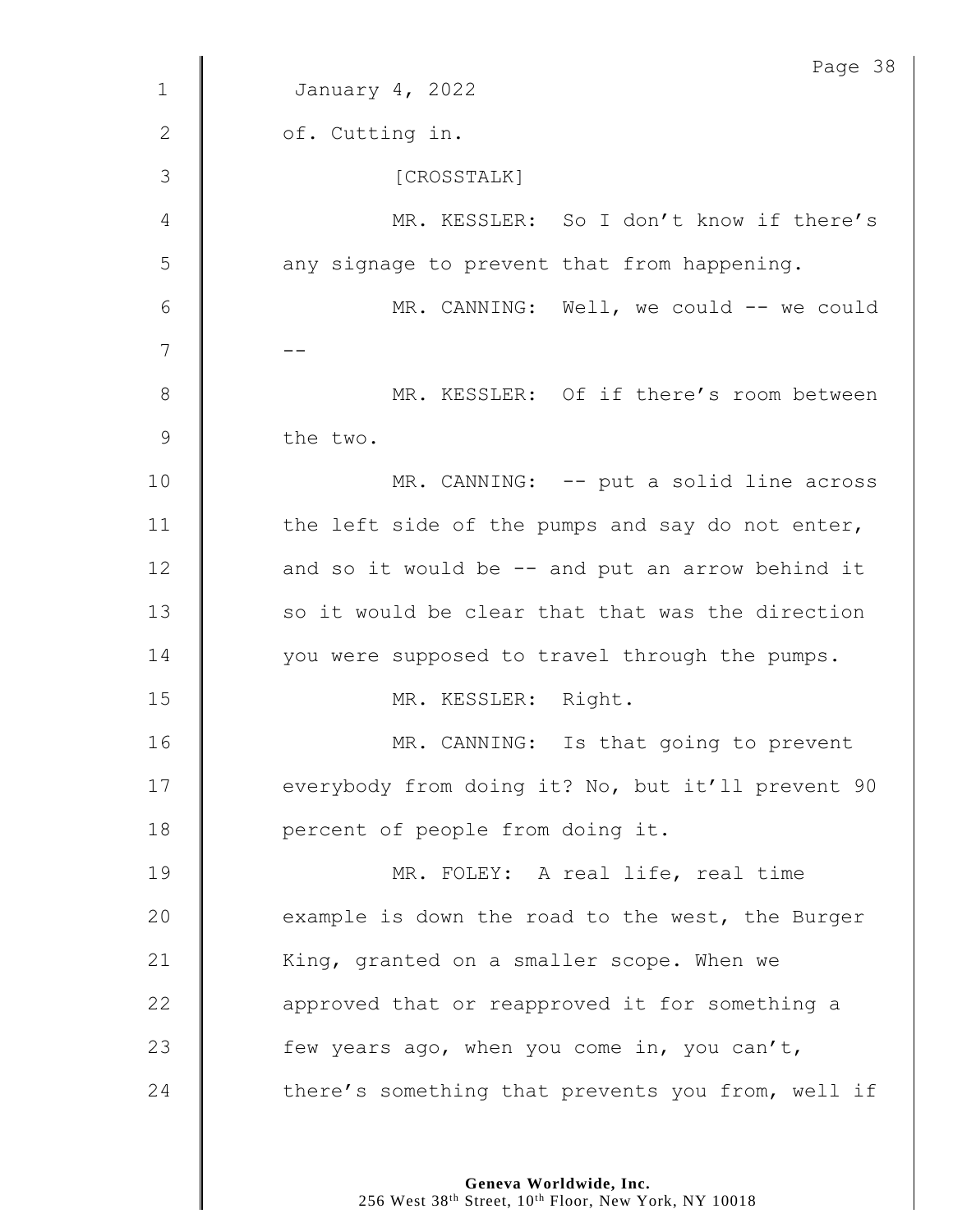Page 39 1 January 4, 2022 2 | vou come in from Conklin straight across into 3 | Burger King, you have to make a right when you  $4 \parallel$  come in. You can't scoot up by the takeout line,  $5 \parallel$  the drive up and go around to order. I think if  $6$  | it works there, you know, if you're not just 7 || coming into Burger King to park in the front then 8 walk in. That may be one example of 9 [unintelligible] [00:33:42]. 10 | MR. KEHOE: But what I'm hearing is 11  $\parallel$  that, you know, I'm making it up, it's four/three 12 | one way, five/two the other, you know, who knows. 13 So maybe you just bring this plan back. I mean 14 | you could discuss it now, right. 15 **MS. TAYLOR:** But that's what we're 16 doing. 17 | MR. KEHOE: Well, discuss it now and 18 **come** to a conclusion now, because the only option 19 | is you're going to do the same thing again next 20 | month. So either do it now or do it next month. I 21 don't care. We'll bring it back next month. 22 MR. ROTHFEDER: We should wait til next 23  $\parallel$  time because that's when we'll discuss the  $24$  | resolution, what's going to be in the resolution.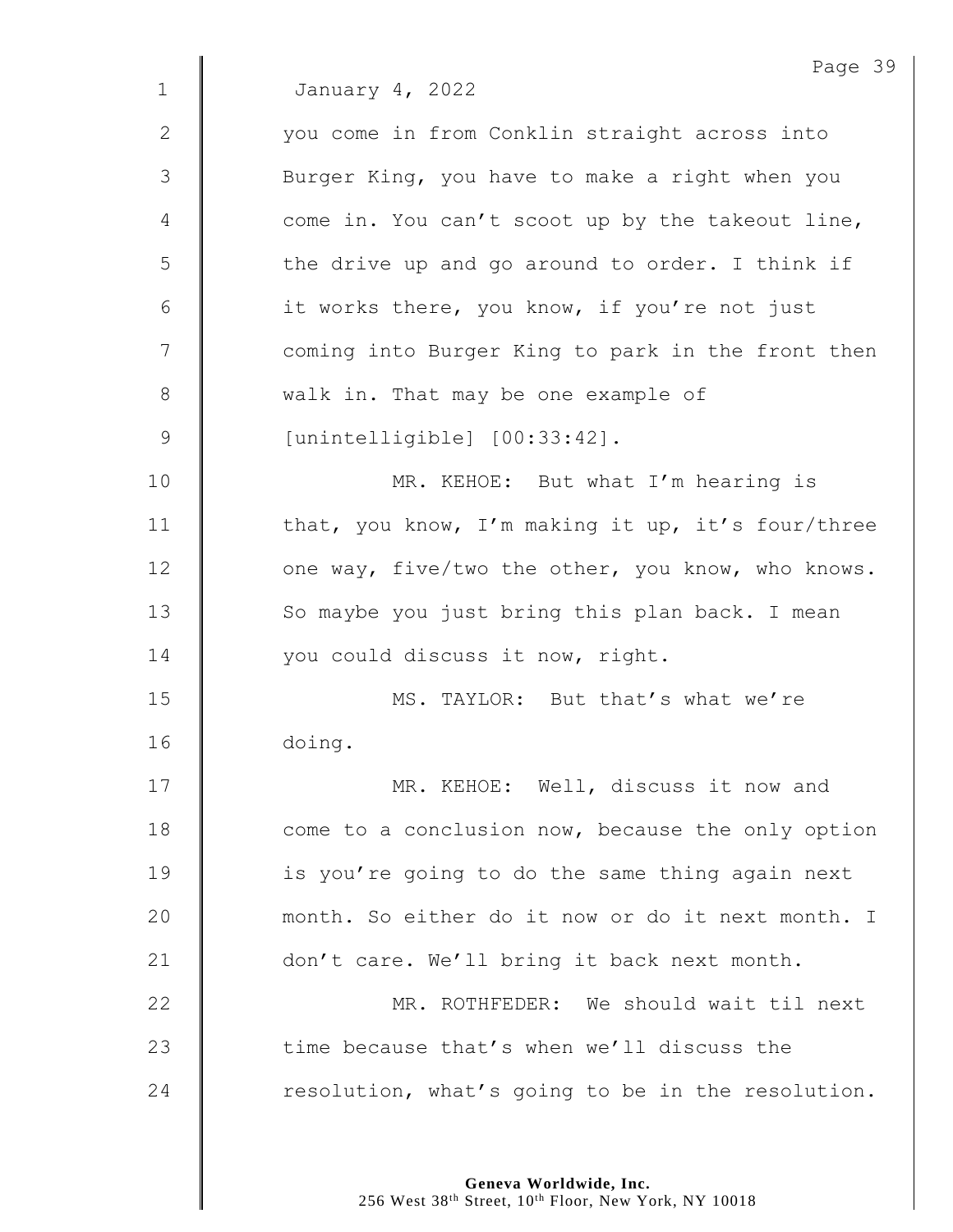|               | Page 40                                           |
|---------------|---------------------------------------------------|
| $\mathbf 1$   | January 4, 2022                                   |
| $\mathbf{2}$  | MR. KEHOE: Well, I won't have a                   |
| 3             | resolution.                                       |
| 4             | MR. ROTHFEDER: No, no, I said next                |
| 5             | time.                                             |
| 6             | MR. KEHOE: Okay.                                  |
| 7             | MR. ROTHFEDER: For the time after.                |
| $\,8\,$       | MR. KEHOE: Alright. So --                         |
| $\mathcal{G}$ | MR. ROTHFEDER: Next time, we're going             |
| 10            | to discuss what we want on the resolution.        |
| 11            | MR. KEHOE: -- you may have to, Mike you           |
| 12            | correct me, but they may $--$ it's not really a   |
| 13            | straw vote, but you, someone would say I really   |
| 14            | want that island and then I've got to pick up the |
| 15            | cues that at least five other people say no I     |
| 16            | don't want the island. I mean where it's going to |
| 17            | be some of that next month.                       |
| 18            | MR. CUNNINGHAM: I think for Chris's               |
| 19            | ease at least, it would help if we had an idea of |
| 20            | who's in favor of the one-way, the                |
| 21            | counterclockwise motion and who's in favor of     |
| 22            | being able to go straight to the convenience      |
| 23            | store.                                            |
| 24            | MR. KEHOE: And we can do that next                |
|               |                                                   |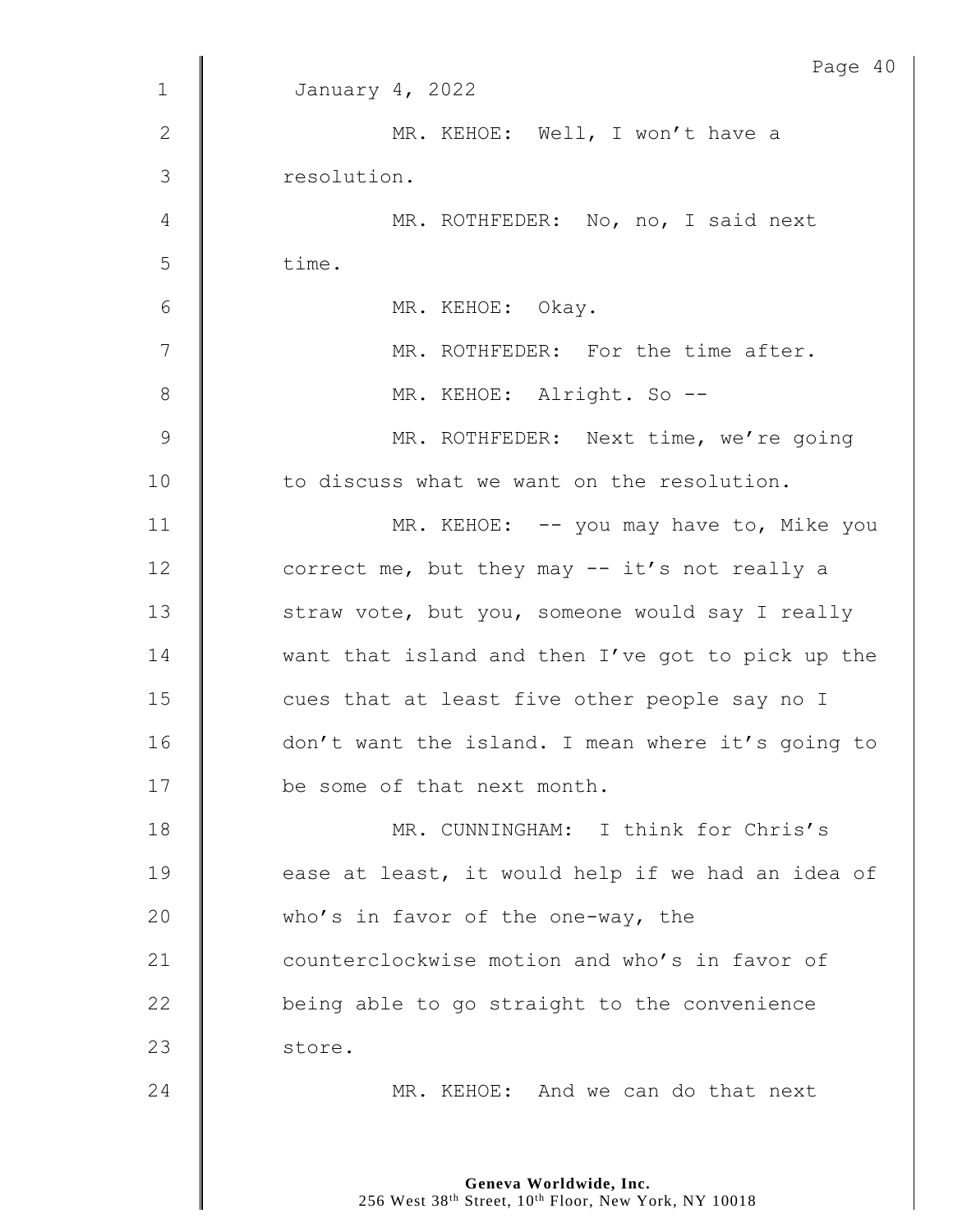|              | Page 41                                         |
|--------------|-------------------------------------------------|
| $\mathbf{1}$ | January 4, 2022                                 |
| 2            | month, which is fine and then because that will |
| 3            | be more fresh for me to put into the resolution |
| 4            | for the following month.                        |
| 5            | [CROSSTALK]                                     |
| 6            | MR. KEHOE: Or you could do it now.              |
| 7            | MR. CUNNINGHAM: Why can't we just do it         |
| 8            | now?                                            |
| 9            | [CROSSTALK]                                     |
| 10           | MS. TAYLOR: Yeah, the question is               |
| 11           | you're either for --                            |
| 12           | MR. KESSLER: If that's the hang up,             |
| 13           | then let's resolve it.                          |
| 14           | MS. TAYLOR: -- this or not.                     |
| 15           | MR. BIANCHI: But that's not only hang           |
| 16           | up.                                             |
| 17           | MS. TAYLOR: And we pretty much know,            |
| 18           | pretty much, what we want. We want it either to |
| 19           | go to the right or not.                         |
| 20           | MR. KEHOE: The only --                          |
| 21           | MS. TAYLOR: Why do we need to wait              |
| 22           | until the next time to do that?                 |
| 23           | MR. KESSLER: Because that's not the             |
| 24           | only hang up and --                             |
|              |                                                 |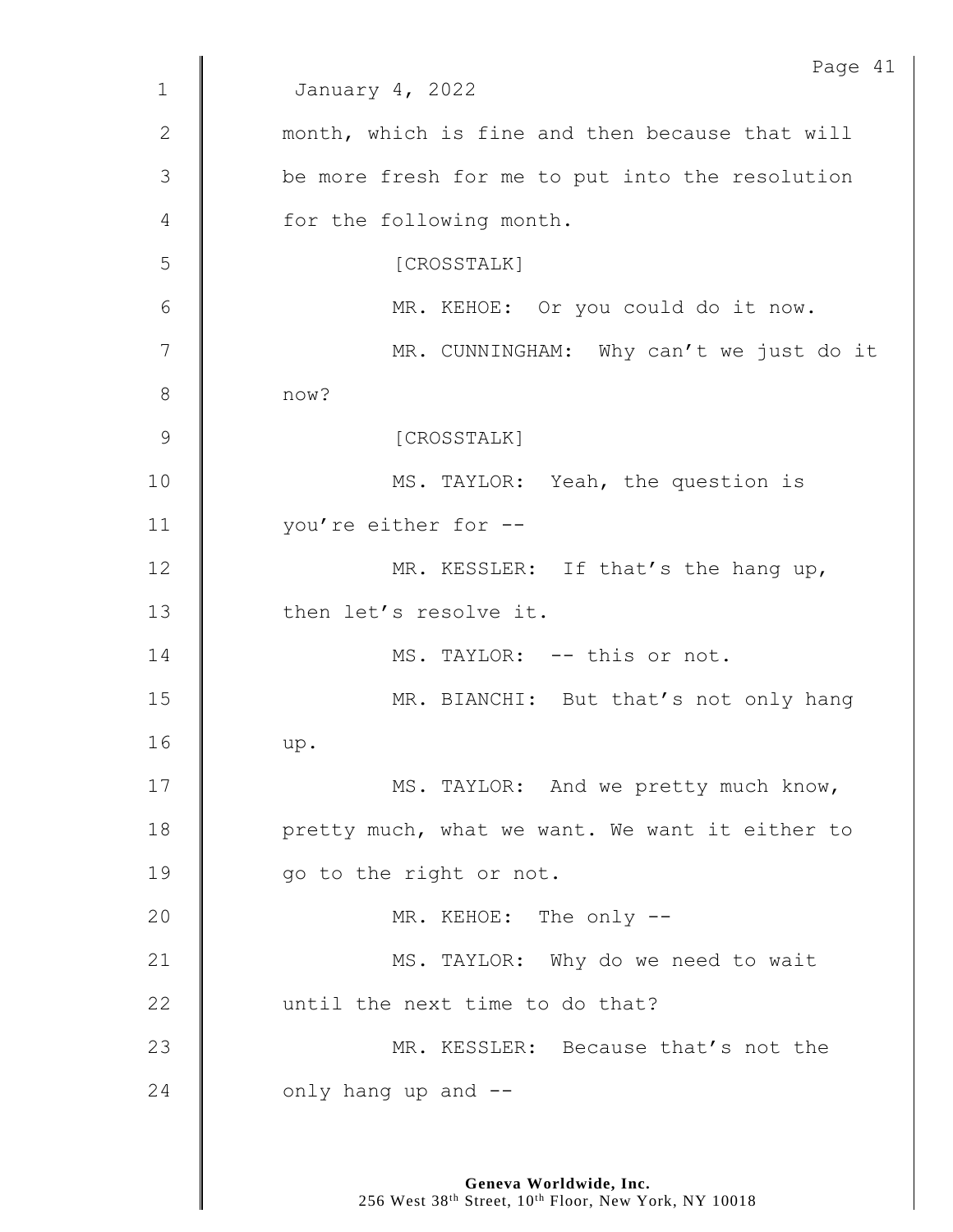|               | Page 42                                           |
|---------------|---------------------------------------------------|
| $\mathbf{1}$  | January 4, 2022                                   |
| $\mathbf{2}$  | MR. KEHOE: The only person I have, and            |
| 3             | correct me if I'm wrong, I'm sensing that the     |
| 4             | majority of you are leaning towards figuring that |
| 5             | we're getting pretty close and I don't think Jeff |
| 6             | is in that camp. But I'm not sensing anyone else  |
| 7             | is in Jeff's camp. But I could be wrong. Alright. |
| $8\,$         | So I am wrong. So then it means that maybe we     |
| $\mathcal{G}$ | bring this back and hash this out more, because   |
| 10            | we're not as ready to, well make this make this   |
| 11            | tweak, make that tweak, we're ready to go.        |
| 12            | MR. KESSLER: And AKRF memo I think is             |
| 13            | important to react, see what their reaction is to |
| 14            | the latest drawings.                              |
| 15            | MR. FOLEY: Yeah, so they'd be aware of            |
| 16            | what's being said by John tonight, because the    |
| 17            | issue of the lesser pumps to me is still an       |
| 18            | issue.                                            |
| 19            | MR. BIANCHI: Well, AKRF too, point that           |
| 20            | out to them because in their initial report they  |
| 21            | had, the whole, you know, the whole set going     |
| 22            | down, one whole set. And we actually are just     |
| 23            | asking for the two pumps instead of four, so I'd  |
| 24            | like to hear what they think now.                 |
|               |                                                   |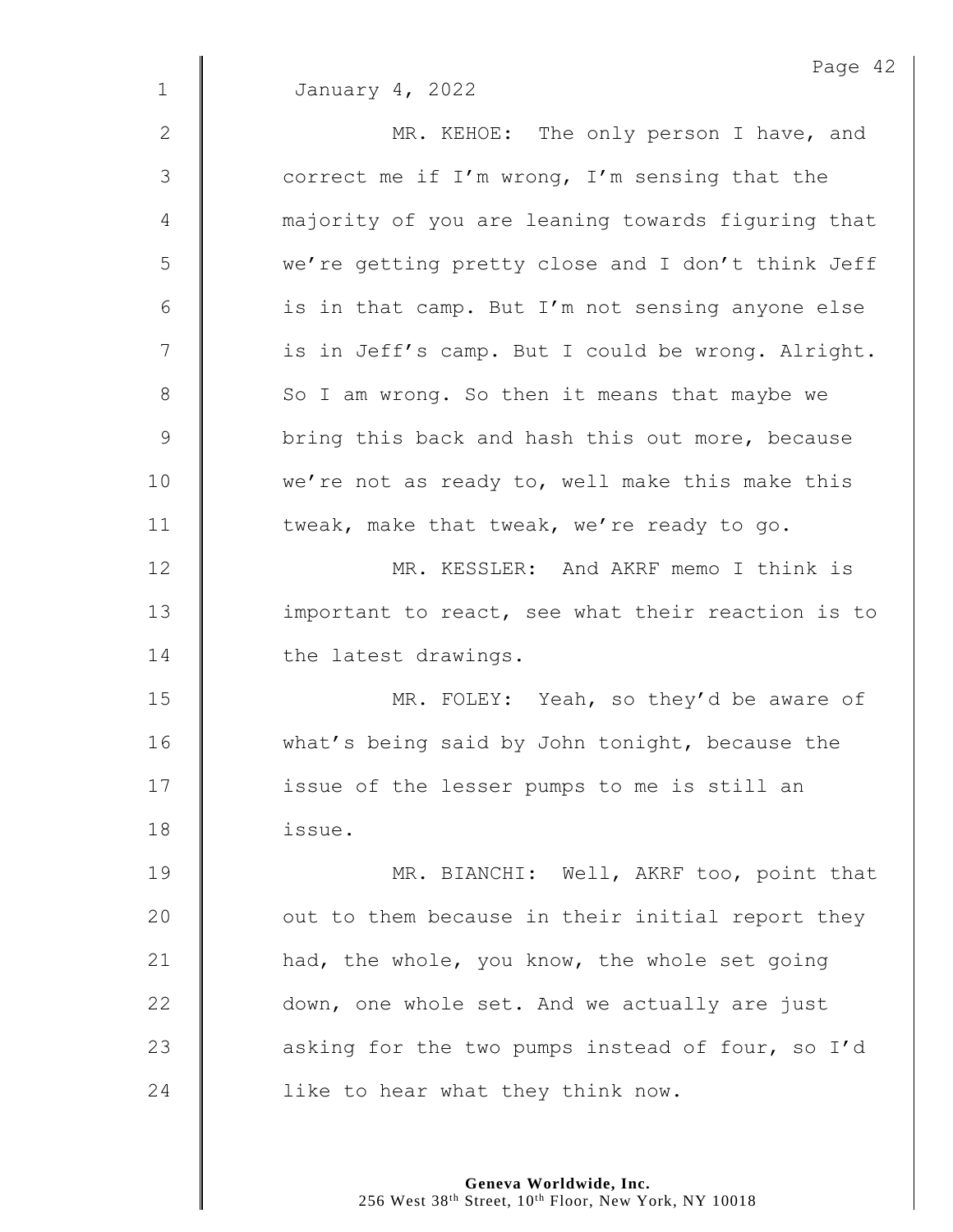|              | Page 43                                          |
|--------------|--------------------------------------------------|
| $\mathbf{1}$ | January 4, 2022                                  |
| $\mathbf{2}$ | MR. FOLEY: Right. I agree.                       |
| 3            | MR. KESSLER: But they have to do that            |
| 4            | before the comment period closes, right, Chris?  |
| 5            | If we close the public hearing?                  |
| 6            | [CROSSTALK]                                      |
| 7            | MR. CUNNINGHAM: The public hasn't                |
| 8            | spoken in the past few meetings.                 |
| 9            | MR. KEHOE: The public hearing is for             |
| 10           | the public, so $-$ -                             |
| 11           | MR. KESSLER: No, I thought it was for            |
| 12           | all correspondence as it relates to the          |
| 13           | application.                                     |
| 14           | MR. CANNING: But you could close it              |
| 15           | with a date for comment, right?                  |
| 16           | MR. KEHOE: Well, yeah. I mean, you               |
| 17           | know, you could keep it open for ten days and    |
| 18           | I'll make sure that I get the letter from them.  |
| 19           | MR. KESSLER: That's it. That's all I'm           |
| 20           | saying. Make sure we get the letter. That's all. |
| 21           | MR. CANNING: So for the benefit of the           |
| 22           | board, I hope, anyway --                         |
| 23           | MS. TAYLOR: For my benefit as well,              |
| 24           | because I think [unintelligible] [00:36:53]. You |
|              |                                                  |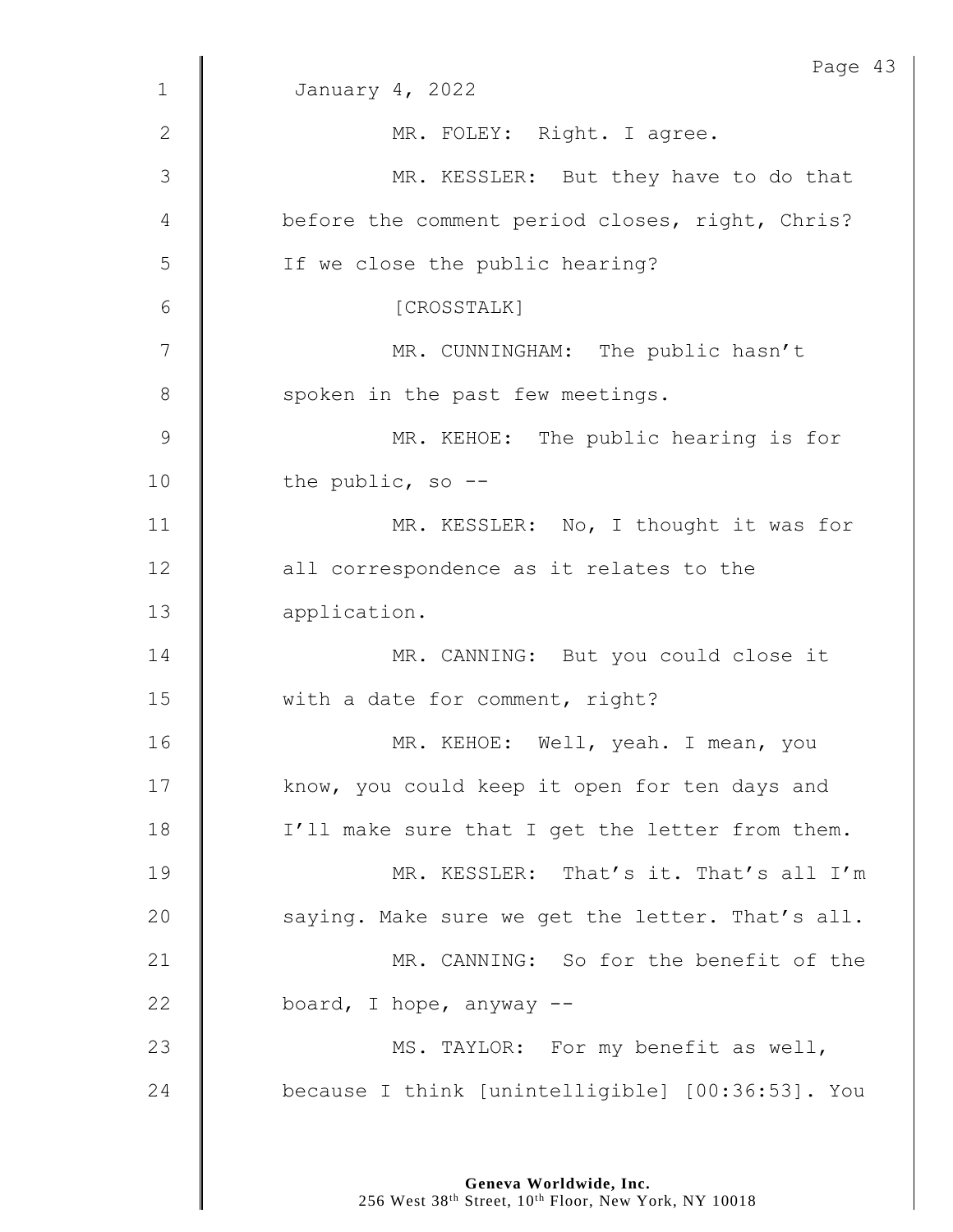|              | Page 44                                           |
|--------------|---------------------------------------------------|
| $\mathbf{1}$ | January 4, 2022                                   |
| $\mathbf{2}$ | know. Okay.                                       |
| 3            | MR. CANNING: Just on the circulation              |
| 4            | issue, there's three, there's sort of two-and-a-  |
| 5            | half options.                                     |
| 6            | MS. TAYLOR: Right.                                |
| 7            | MR. CANNING: Option one is the                    |
| 8            | counterclockwise with the island. And the         |
| $\mathsf 9$  | disadvantage of that is that you're pushing       |
| 10           | everybody into the entrance lane that comes in.   |
| 11           | The few people that come in the west lane, you're |
| 12           | pushing them into the entrance lane. I think      |
| 13           | that's the concern that was expressed about that. |
| 14           | Is that correct?                                  |
| 15           | MS. TAYLOR: Mm-hmm.                               |
| 16           | MR. CANNING: Option two is do the plan            |
| 17           | as it is there and the concern about that was     |
| 18           | twofold, one, you have people going up to the     |
| 19           | convenience store and people coming out of the    |
| 20           | gas pumps, and more concerning was you have       |
| 21           | people going up and turning into the gas pumps,   |
| 22           | right. And then option two-and-a-half would be    |
| 23           | leave it as it is there, except put a line and an |
| 24           | arrow on the pumps indicating that you're         |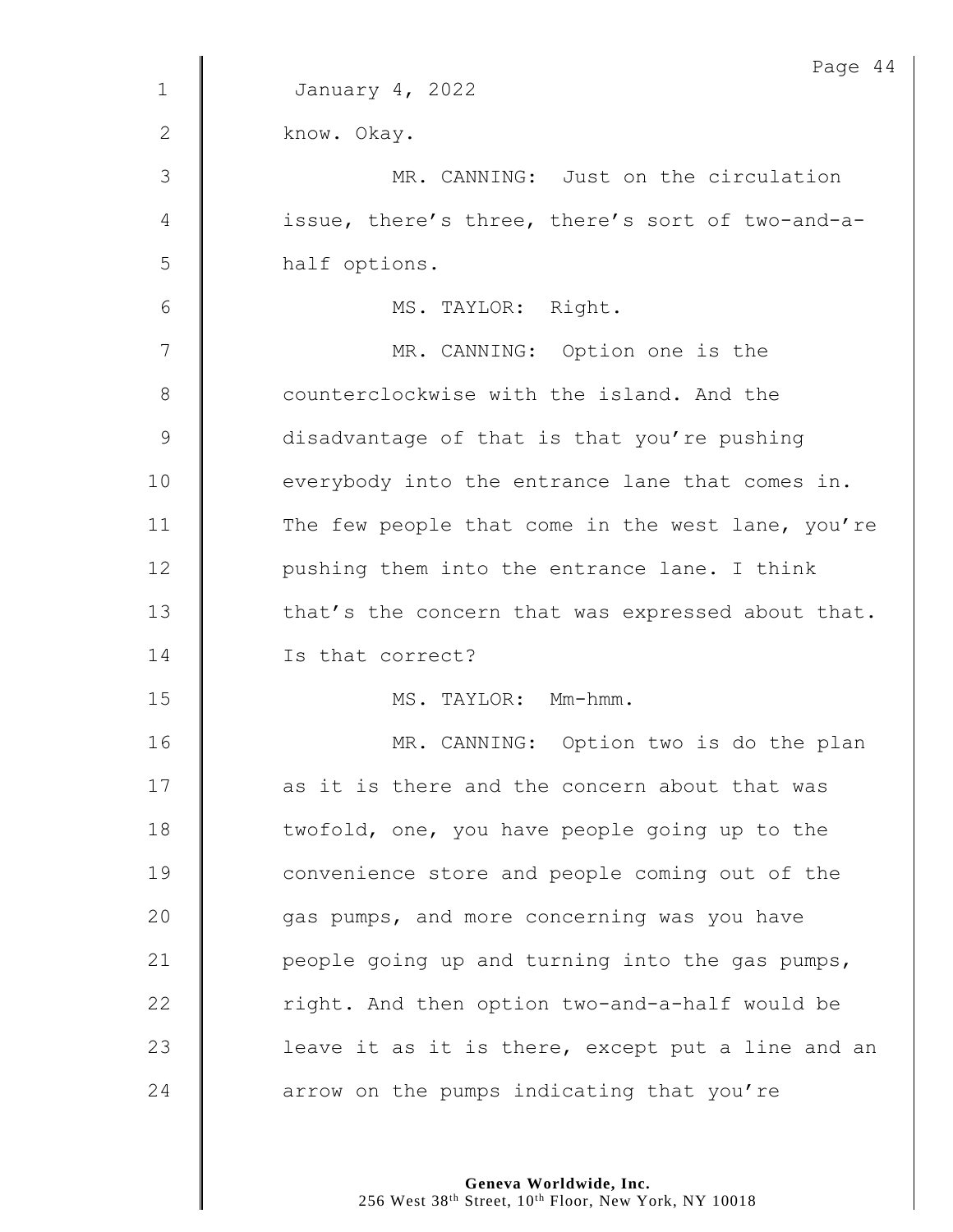|              | Page 45                                           |
|--------------|---------------------------------------------------|
| $\mathbf 1$  | January 4, 2022                                   |
| $\mathbf{2}$ | supposed to go westbound through them. And that   |
| 3            | would reduce, if not eliminate people going up    |
| 4            | and turning right. So those are the three --      |
| 5            | MR. KESSLER: What do those people do              |
| 6            | when they see that sign? That's the issue?        |
| 7            | MR. CANNING: Well, they could go up,              |
| 8            | around, I guess.                                  |
| $\mathsf 9$  | MR. KESSLER: You can't. You can't.                |
| 10           | That's the problem.                               |
| 11           | MR. CANNING: Well, they could go                  |
| 12           | through the one way, they could go through the    |
| 13           | one-way around the back of the building.          |
| 14           | [laughter]                                        |
| 15           | MR. KESSLER: I don't think the half               |
| 16           | works.                                            |
| 17           | MR. KEHOE: Pick up a coffee at that               |
| 18           | window.                                           |
| 19           | MR. KESSLER: And in your first issue,             |
| 20           | stress the word a few people, because you're      |
| 21           | exactly right. It's the few people that are going |
| 22           | to be coming in on the westbound side. You know   |
|              |                                                   |
| 23           | [unintelligible] [00:36:53] --                    |
| 24           | MR. CANNING: I agree, I agree.                    |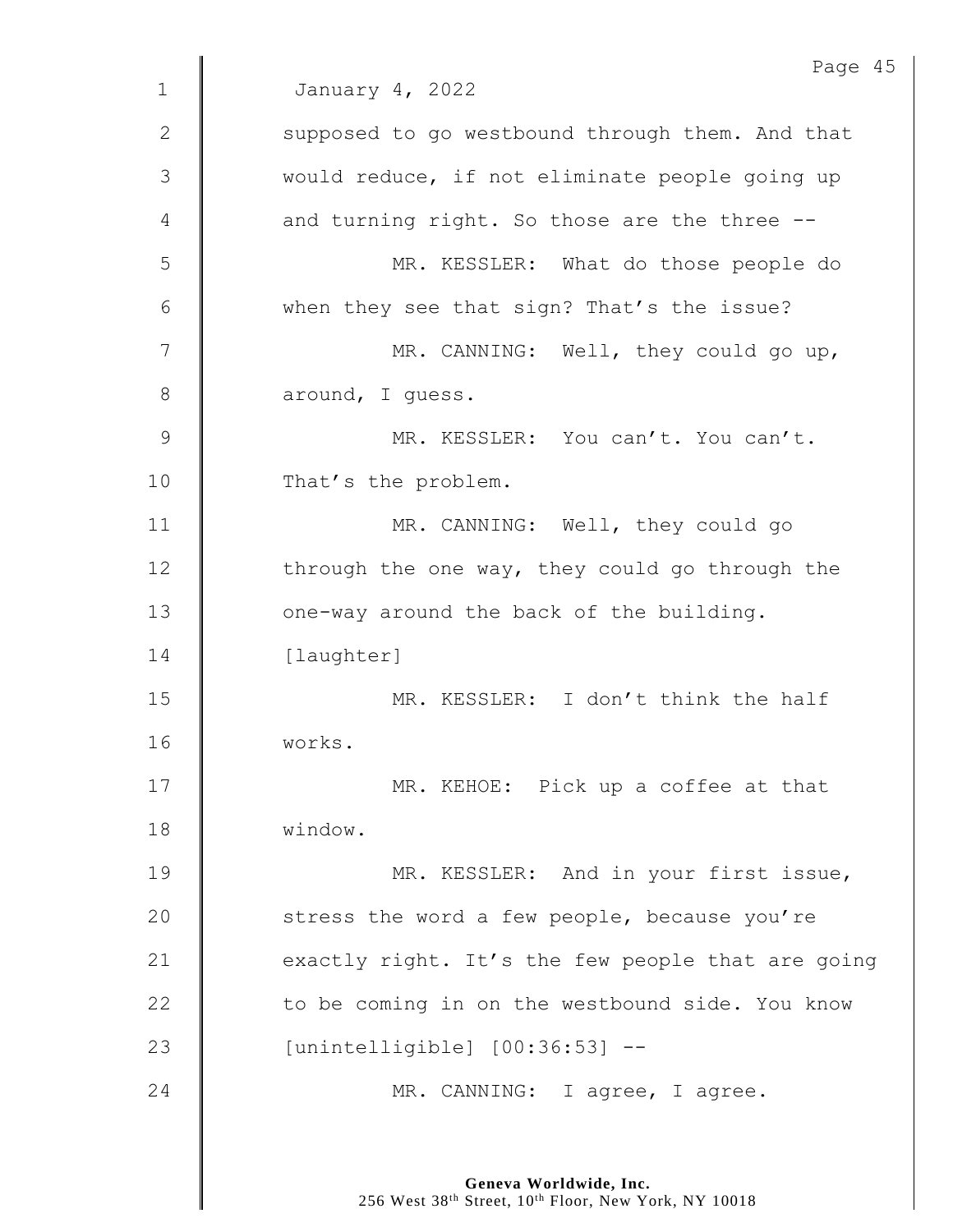|               | Page 46                                          |
|---------------|--------------------------------------------------|
| $\mathbf 1$   | January 4, 2022                                  |
| $\mathbf{2}$  | MR. KESSLER: The ten out of 60 or                |
| 3             | whatever you said.                               |
| 4             | MR. CANNING: Okay. So those are the              |
| 5             | two-and-a-half options and I already hear some   |
| 6             | logical arguments about the second half, right,  |
| 7             | which is the line. And I'm hoping that after you |
| $8\,$         | hear from your consultant and you've had a month |
| $\mathcal{G}$ | to ruminate on it that we can discuss it quickly |
| 10            | next month and find some consensus even if we    |
| 11            | don't all love it and hopefully move on.         |
| 12            | MR. KESSLER: Alright. I'd like to make           |
| 13            | a motion that we close the public hearing and    |
| 14            | bring this back under old business at the next   |
| 15            | meeting.                                         |
| 16            | MR. BIANCHI: Second.                             |
| 17            | MS. TAYLOR: Alright.                             |
| 18            | MR. CANNING: Do you want a comment               |
| 19            | period, Chris?                                   |
| 20            | MR. KEHOE: Yeah, with a ten-day comment          |
| 21            | period for written comments, mainly for our      |
| 22            | consultant, but for anyone.                      |
| 23            | MR. KESSLER: So amended.                         |
| 24            | MR. BIANCHI: Second.                             |
|               |                                                  |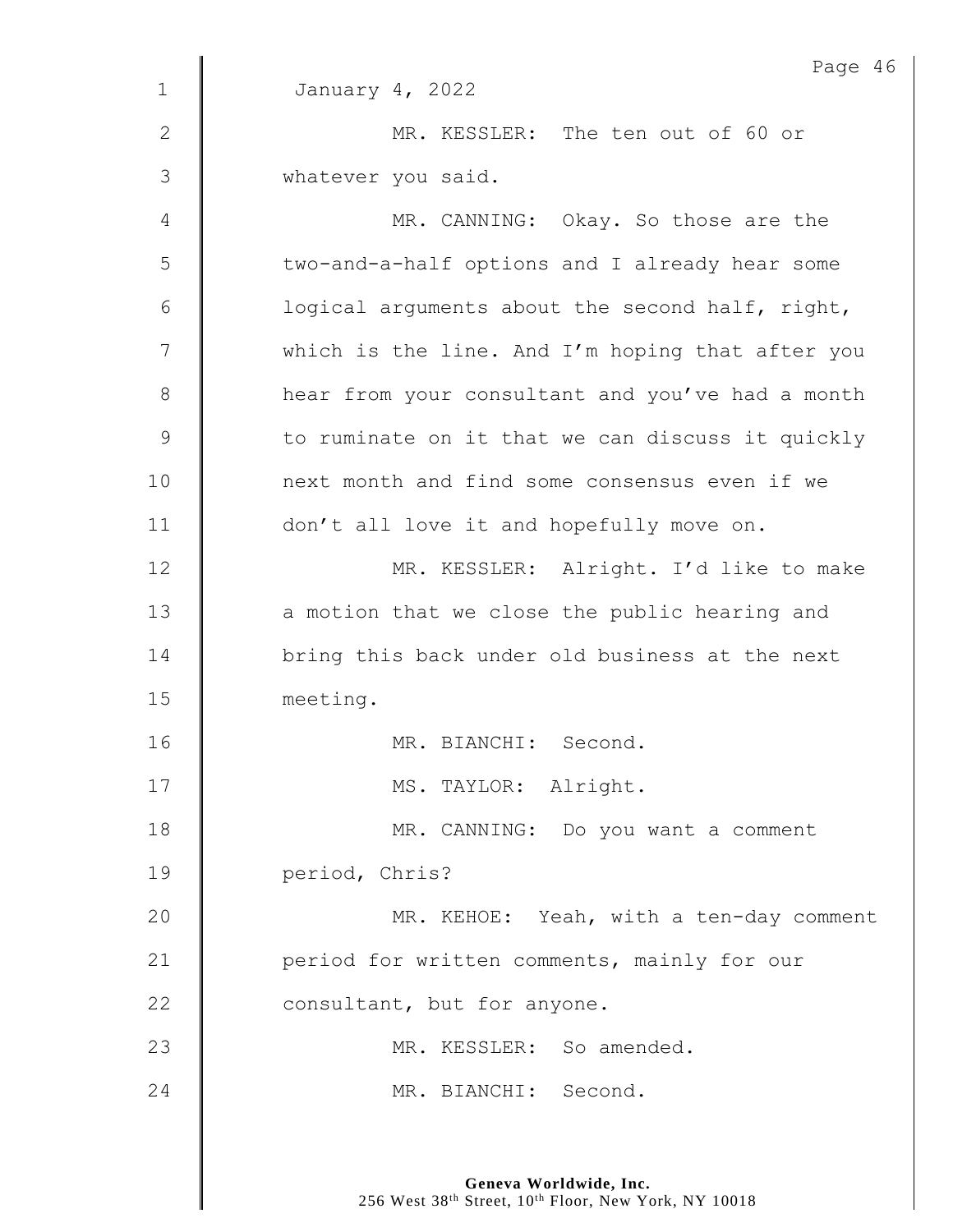|                 | Page 47                                           |
|-----------------|---------------------------------------------------|
| $\mathbf{1}$    | January 4, 2022                                   |
| $\mathbf{2}$    | MS. TAYLOR: Alrightie.                            |
| 3               | MR. CANNING: Thank you all very much.             |
| 4               | MS. TAYLOR: Let us have the vote,                 |
| 5               | please.                                           |
| $6\phantom{1}6$ | MR. FOLEY: Do we have a second?                   |
| $\overline{7}$  | MS. TAYLOR: No, we got a second                   |
| $8\,$           | already. Alright. Thank you. All in favor?        |
| 9               | MULTIPLE: Aye.                                    |
| 10              | MS. TAYLOR: Opposed?                              |
| 11              | MR. CANNING: Thank you now.                       |
| 12              | MR. CUNNINGHAM: Okay. Stay safe.                  |
| 13              | MR. CANNING: Okay, bye-bye.                       |
| 14              | MR. FOLEY: Chris, does the neighbors              |
| 15              | who had appeared, do they get a notice?           |
| 16              | MR. KEHOE: Yeah.                                  |
| 17              | MR. FOLEY: Wow, that's over with.                 |
| 18              | MS. TAYLOR: Okay. Now the final, or               |
| 19              | what would have been the final item on the agenda |
| 20              | is PB 6-15, which the applicant has asked us to   |
| 21              | adjourn to January 26th, and at that point, we    |
| 22              | would have a special meeting to hear what has     |
| 23              | been discussed about this particular application  |
| 24              | at this point. The applicant is meeting with some |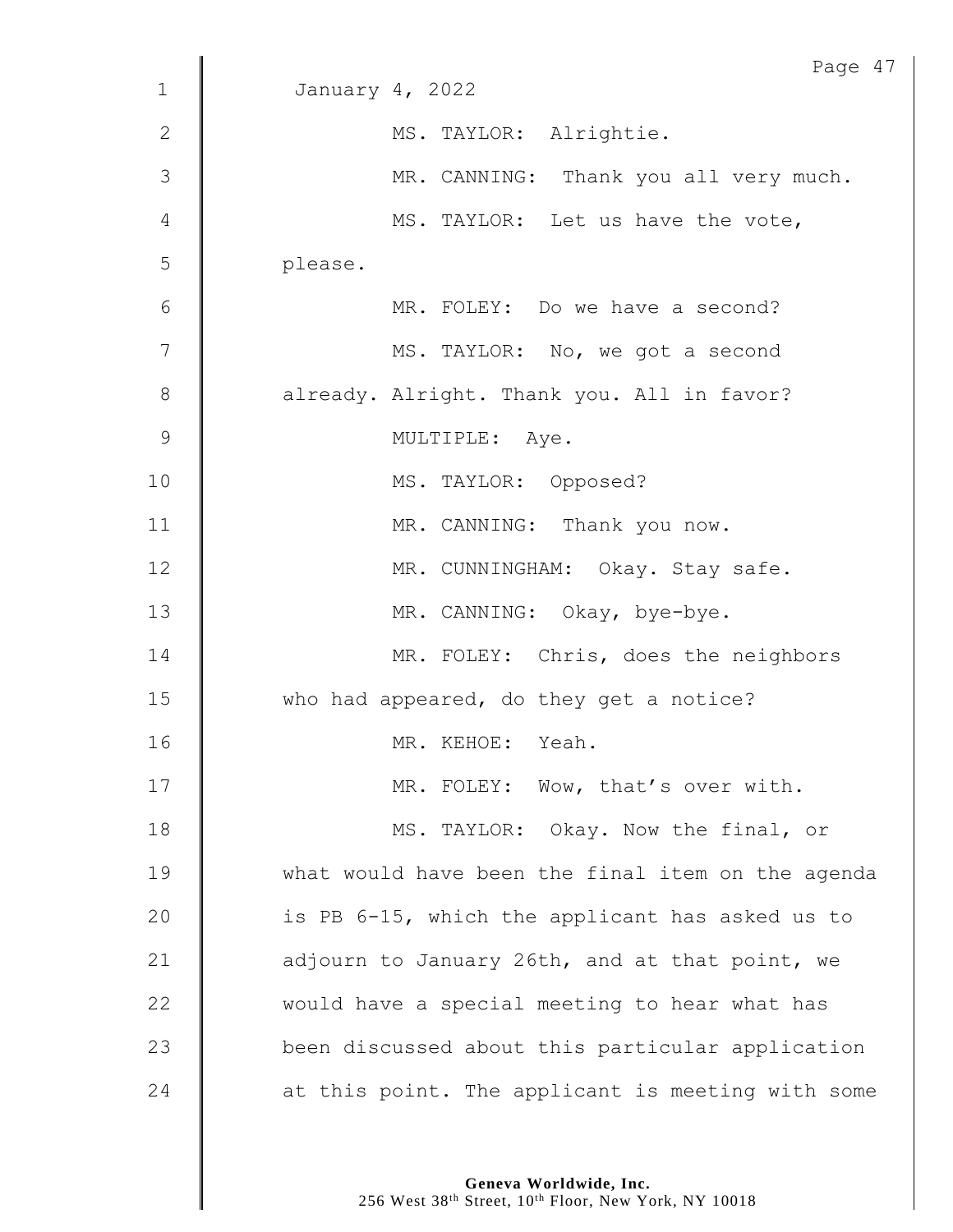|              | Page 48                                           |
|--------------|---------------------------------------------------|
| $\mathbf{1}$ | January 4, 2022                                   |
| $\mathbf{2}$ | people from, what is it, CRSID [phonetic], yeah.  |
| 3            | And so actually, they may have reached an         |
| 4            | agreement of some sort. We need to hear what it   |
| 5            | is. There are other people who are not part of    |
| 6            | that group apparently, who also may have some     |
| 7            | input. So we will have that special meeting on    |
| $8\,$        | the 26th, and I would need somebody to motion for |
| 9            | that.                                             |
| 10           | MR. KESSLER: Did we agree on that,                |
| 11           | because I know, Tom, you had some issues.         |
| 12           | MR. BIANCHI: Well, I'm just not sure as           |
| 13           | to whether or not we can do it with the regular   |
| 14           | meeting, given the agenda is not done. I don't    |
| 15           | have a problem with the special meeting. It's     |
| 16           | okay. Maybe there's going to be a lot more people |
| 17           | here than I expect anyway.                        |
| 18           | MR. KIMMERLING: So just if, I know                |
| 19           | we're not on the question yet, so if we decide to |
| 20           | follow this time table and we have the special    |
| 21           | meeting on the 26th with the draft agreement,     |
| 22           | with the agreement, right, to us, by the 19th,    |
| 23           | would people coming to the public hearing be able |
| 24           | to -- will they have been able to read that       |
|              |                                                   |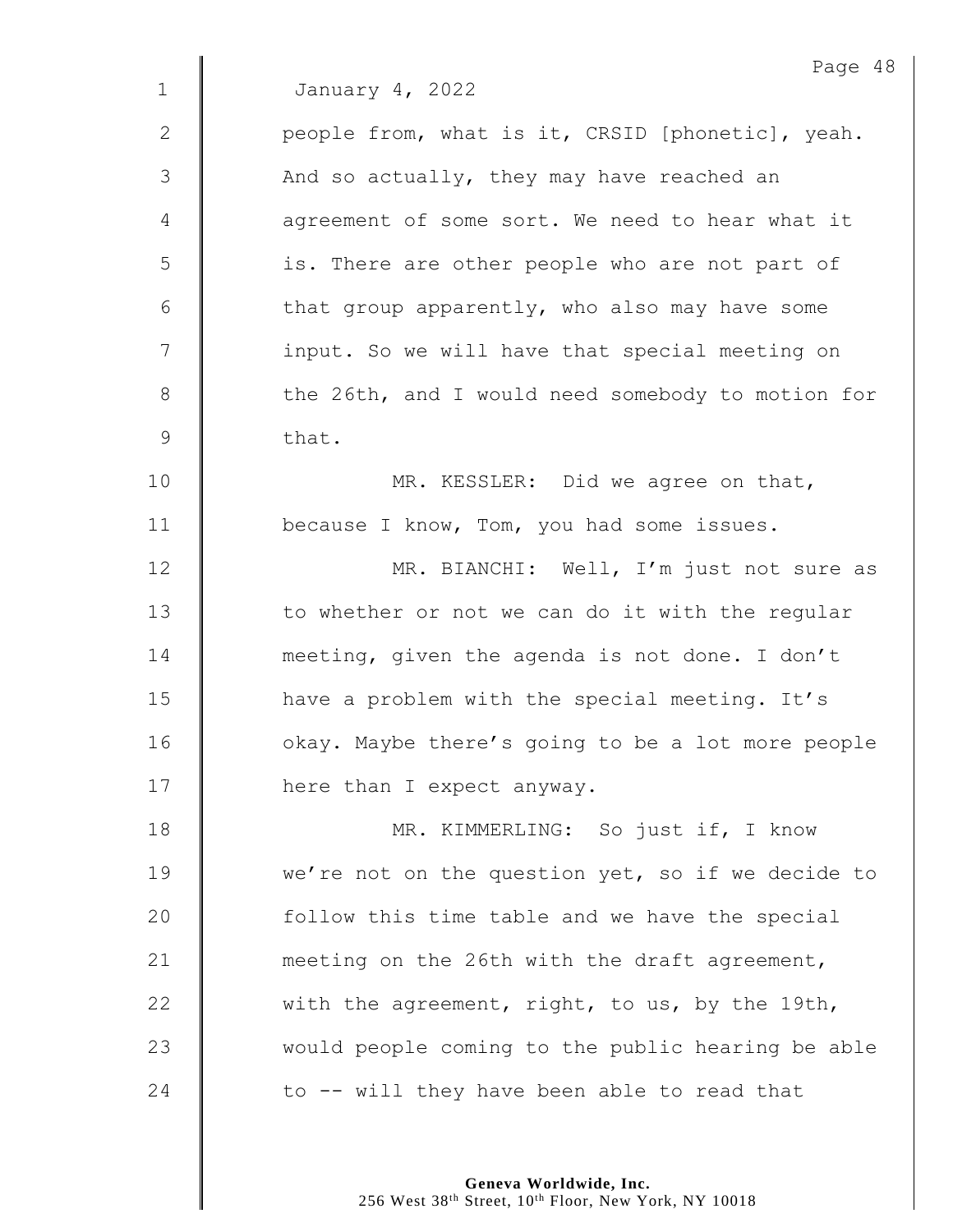|                | Page 49                                           |
|----------------|---------------------------------------------------|
| $\mathbf 1$    | January 4, 2022                                   |
| $\mathbf{2}$   | agreement prior to their coming to the public     |
| 3              | hearing so that everyone can talk about that      |
| $\overline{4}$ | agreement and the people not party to that        |
| 5              | agreement can say I like or don't like this,      |
| 6              | right?                                            |
| 7              | MR. KEHOE: I would have to confirm with           |
| $\,8\,$        | our legal department, but in advance of every     |
| $\mathsf 9$    | meeting, all of the items are posted on our       |
| 10             | website. So all the plans, John Canning's memo    |
| 11             | for this, Ralph, they were all up there. Assuming |
| 12             | that this is a public document, which I assume it |
| 13             | would be, I will put it up prior to the January   |
| 14             | 26th meeting, and I'm in constant contact with a  |
| 15             | lot of these people. I mean they're not yet       |
| 16             | sending me Christmas cards, but they're calling   |
| 17             | me all the time. So I would reach out to them if  |
| 18             | I'm authorized to, to alert them, because it      |
| 19             | would make the public hearing much easier if      |
| 20             | people weren't coming in here not aware of that.  |
| 21             | MR. KIMMERLING: Yeah, that wouldn't               |
| 22             | really be a public hearing, people would have     |
| 23             | need to have read that to come in to comment,     |
| 24             | because that would be a really material change in |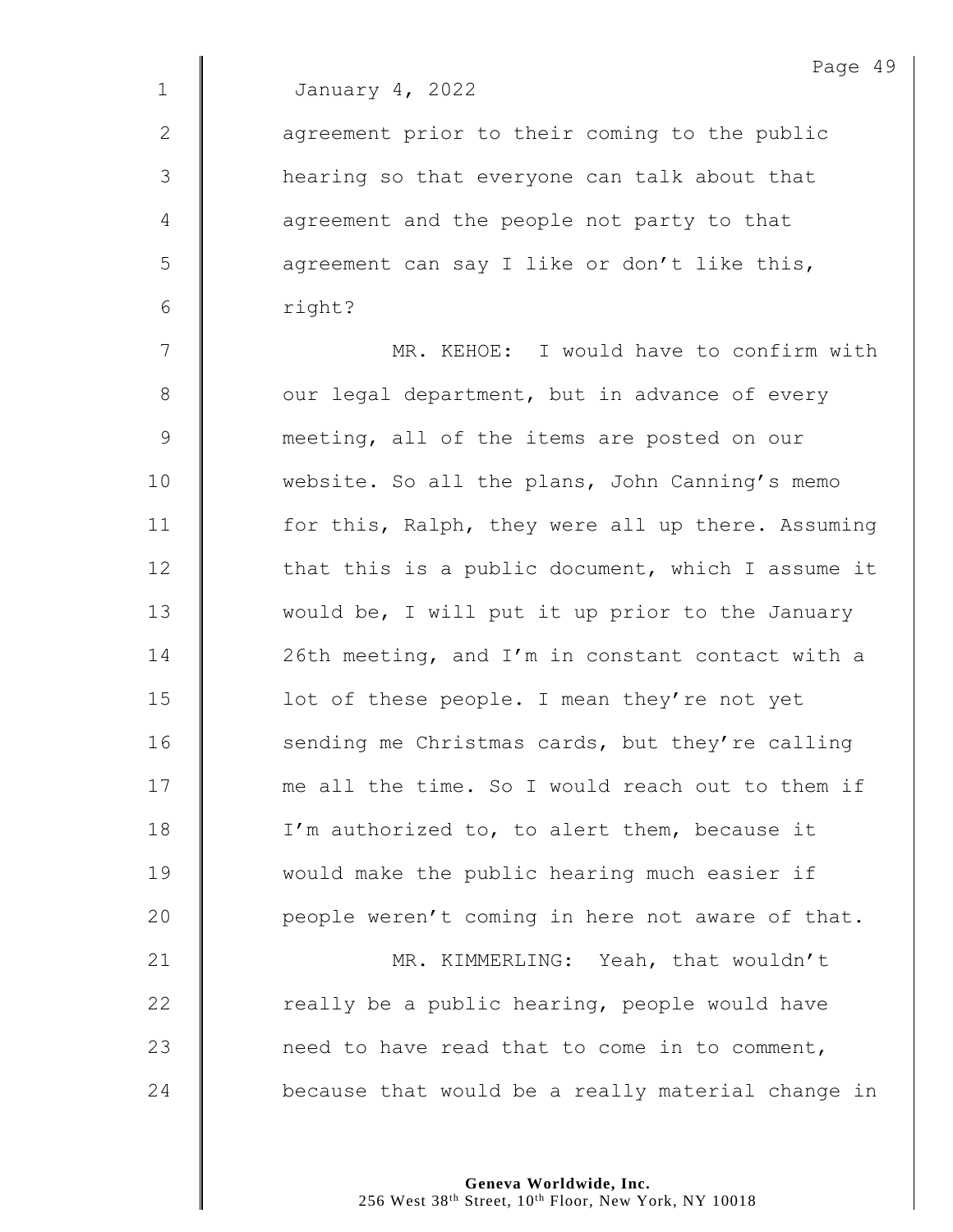|                | Page 50                                           |
|----------------|---------------------------------------------------|
| $1\,$          | January 4, 2022                                   |
| $\mathbf{2}$   | the record.                                       |
| 3              | MR. KESSLER: Right.                               |
| 4              | MR. KEHOE: Yeah.                                  |
| 5              | MR. FOLEY: And it's only two --                   |
| 6              | MR. KESSLER: Any sense of how big this            |
| $\overline{7}$ | agreement is? I mean is it two pages or is this   |
| $\,8\,$        | 20 pages?                                         |
| $\mathcal{G}$  | MR. KEHOE: I don't know.                          |
| 10             | MR. FOLEY: And it's only two weeks from           |
| 11             | now.                                              |
| 12             | MR. KESSLER: And if it doesn't come in            |
| 13             | by the 19th, do we still have the meeting?        |
| 14             | MR. KEHOE: Well, why don't we -- what             |
| 15             | you're going to do on the 19th, on the 26th I     |
| 16             | believe, is you're going to have your work        |
| 17             | session, so you don't have to come out, because   |
| 18             | the work session was regularly scheduled for the  |
| 19             | 27th. So no matter what you're going to be here   |
| 20             | on the 26th to hold your work session and then    |
| 21             | you'll go into the public hearing. If it all      |
| 22             | falls apart, I'll just do what I did for the past |
| 23             | six or seven months, is I'll notify everyone the  |
| 24             | public hearing is not happening on the 26th.      |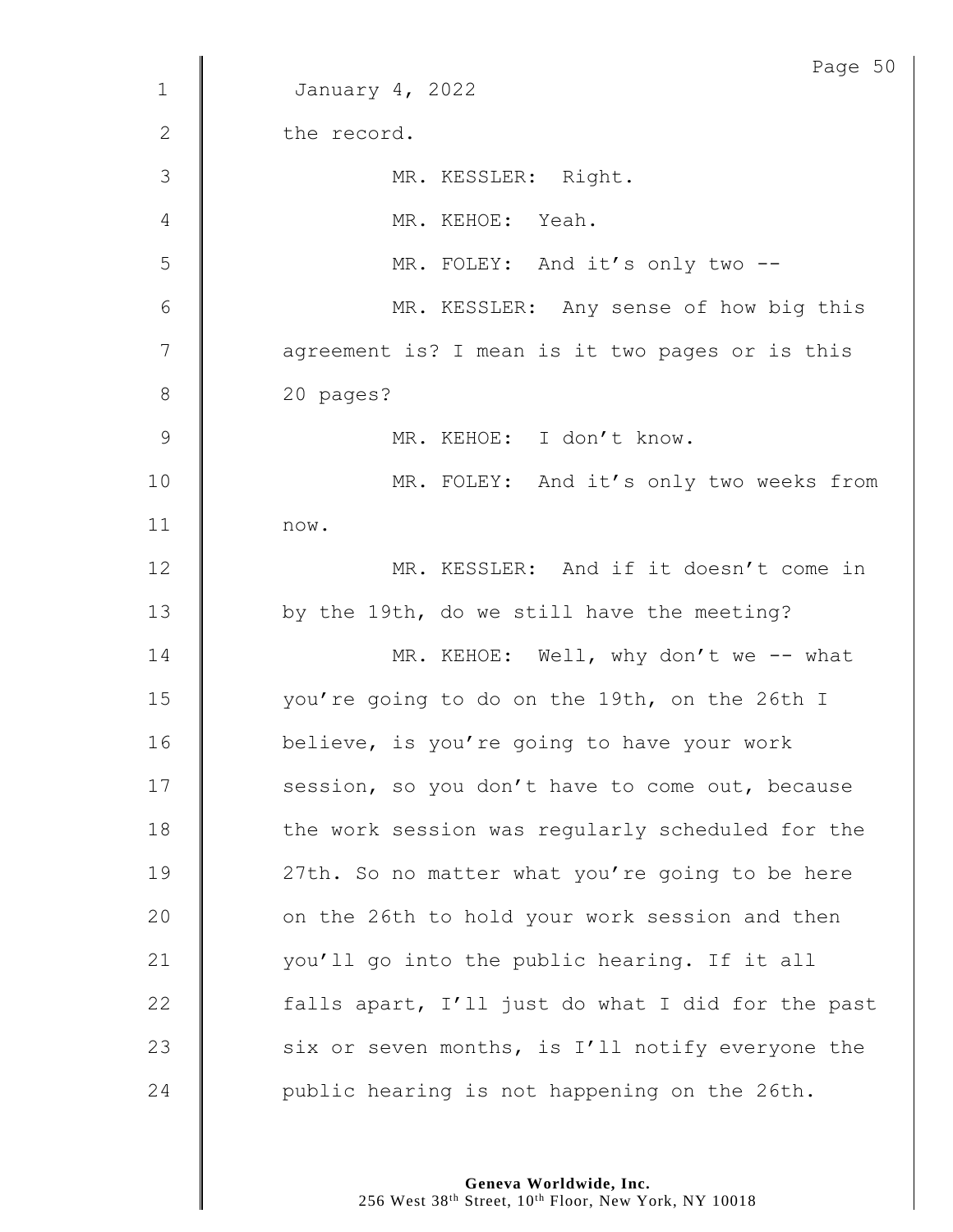|                | Page 51                                           |
|----------------|---------------------------------------------------|
| $\mathbf 1$    | January 4, 2022                                   |
| $\mathbf{2}$   | MR. KESSLER: And we'll just have the              |
| $\mathfrak{Z}$ | work session?                                     |
| 4              | MR. KEHOE: Yes.                                   |
| 5              | MR. ROTHFEDER: I just realized I'm not            |
| $\epsilon$     | going to be here on the 26th so. That's not one   |
| 7              | of the reasons why I didn't want it, but I just   |
| 8              | realized that. I just want to put that on the     |
| $\mathsf 9$    | record, that's all.                               |
| 10             | MS. TAYLOR: Right. Okay.                          |
| 11             | MR. KEHOE: Yeah, that's a Wednesday,              |
| 12             | not a Thursday, Wednesday the 26th.               |
| 13             | MR. KIMMERLING: Can we agree if we have           |
| 14             | the special session on the 26th, we're not going  |
| 15             | to bring it back the following Tuesday?           |
| 16             | MR. KEHOE: I can't agree to any of                |
| 17             | that. The only things that are sure is that you   |
| 18             | will hold a public hearing on the 26th. Any other |
| 19             |                                                   |
| 20             | MR. KIMMERLING: Well, we have to vote             |
| 21             | on that, so it's not sure.                        |
| 22             | MR. KEHOE: Well, if you vote on that,             |
| 23             | but any other bullets below that on what you --   |
| 24             | that's dependent in my opinion on what happens on |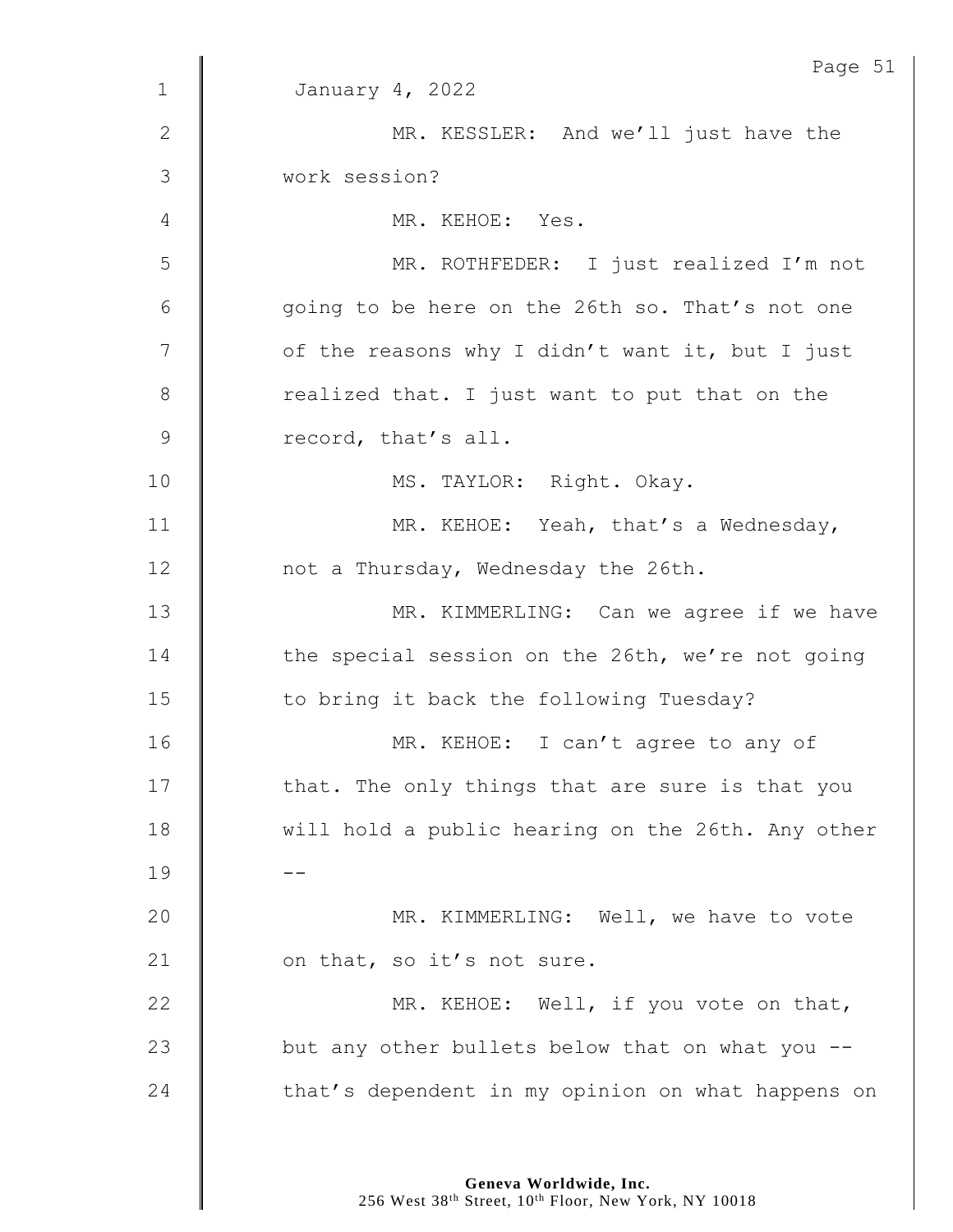|             | Page 52                                          |
|-------------|--------------------------------------------------|
| $\mathbf 1$ | January 4, 2022                                  |
| 2           | the 26th. You know.                              |
| 3           | MR. KIMMERLING: Okay.                            |
| 4           | MR. KEHOE: You'll have to see what               |
| 5           | happens on the 26th, so.                         |
| 6           | MR. KESSLER: Right.                              |
| 7           | MS. TAYLOR: We will on the question at           |
| $\,8\,$     | this point. All in favor?                        |
| 9           | MULTIPLE: Aye.                                   |
| 10          | MS. TAYLOR: Opposed?                             |
| 11          | MR. KIMMERLING: I'm not sure we                  |
| 12          | actually made a motion, did we? Or am I          |
| 13          | forgetting?                                      |
| 14          | MR. KESSLER: I don't know if we made a           |
| 15          | motion either or not.                            |
| 16          | MR. KIMMERLING: I don't think we made a          |
| 17          | motion.                                          |
| 18          | MR. KESSLER: So the motion is to have a          |
| 19          | public hearing for Hudson Wellness on the 26th,  |
| 20          | following the work session, which is now being   |
| 21          | rescheduled from the 27th to Wednesday the 26th. |
| 22          | MR. KEHOE: Correct.                              |
| 23          | MS. DECKER: Of January.                          |
| 24          | MS. TAYLOR: Okay.                                |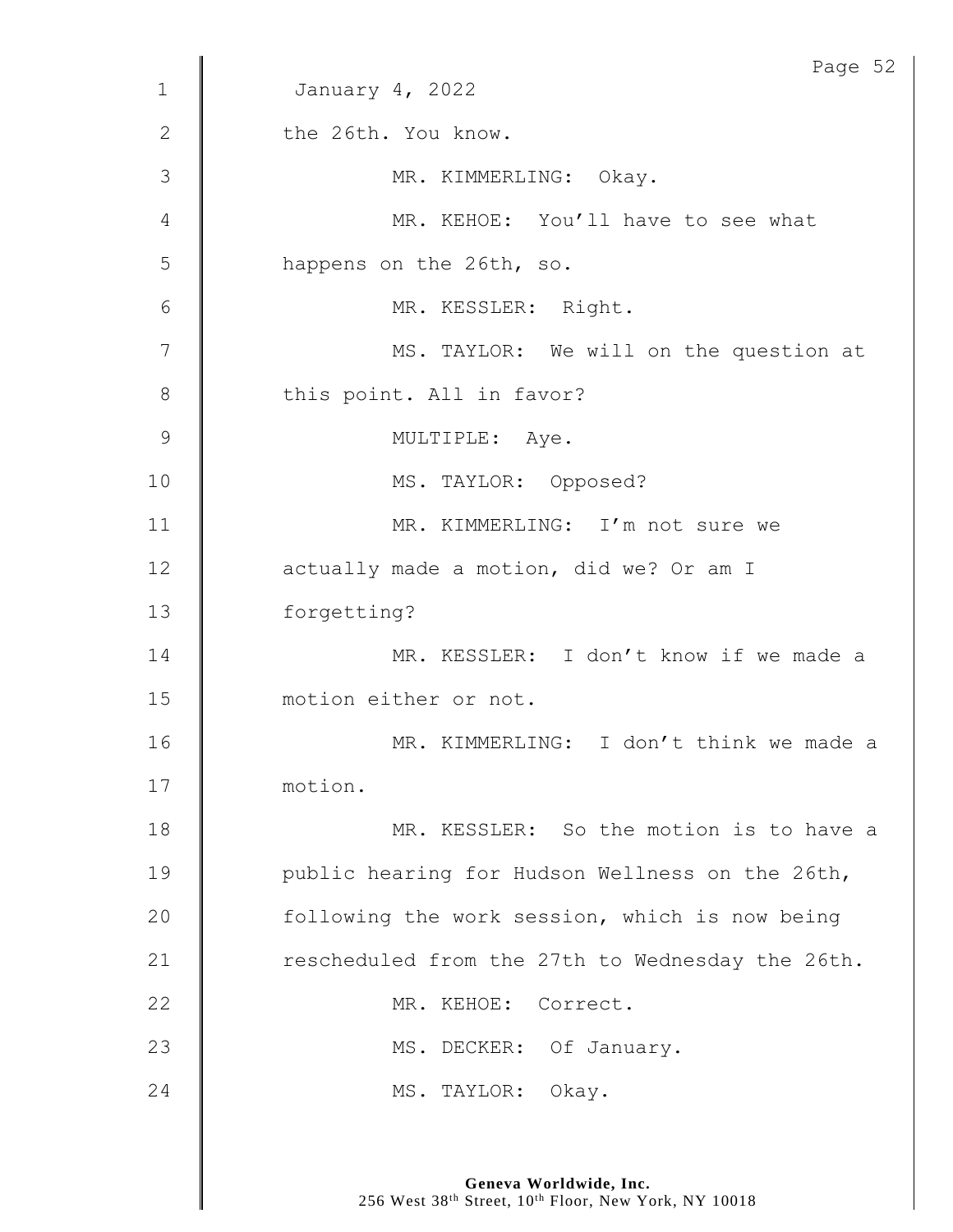|              | Page 53                                           |
|--------------|---------------------------------------------------|
| $\mathbf{1}$ | January 4, 2022                                   |
| $\mathbf{2}$ | MR. KESSLER: This year.                           |
| 3            | MR. ROTHFEDER: I'll second that motion.           |
| 4            | MS. TAYLOR: Thank you. Okay. So we can            |
| 5            | move forward now. On the question? All in favor?  |
| 6            | MULTIPLE: Aye.                                    |
| 7            | MS. TAYLOR: Opposed? Good. And I think            |
| $8\,$        | it just says here, I wanted to just say in        |
| 9            | addition to saying that I'm pleased that we're    |
| 10           | all back and well, I wanted to make a bit of a    |
| 11           | change as it pertains to how we leave or disband. |
| 12           | I notice that from time to time, well, maybe more |
| 13           | than from time to time, people are standing up    |
| 14           | and packing up as we are closing out. I would     |
| 15           | appreciate it if everybody would let, well,       |
| 16           | you're the newest member at this point, so you    |
| 17           | would be closing us out so to speak, Madam Chair  |
| 18           | it's such and such a time, you know, the meeting  |
| 19           | is adjourned. Then we get up and leave. But let's |
| 20           | please, let's get up after the motion to adjourn  |
| 21           | has been satisfied, okay. I'd appreciate that.    |
| 22           | The last time I was here, we were here            |
| 23           | in December, I was trying to say something about, |
| 24           | you know, Linda's retirement and people were      |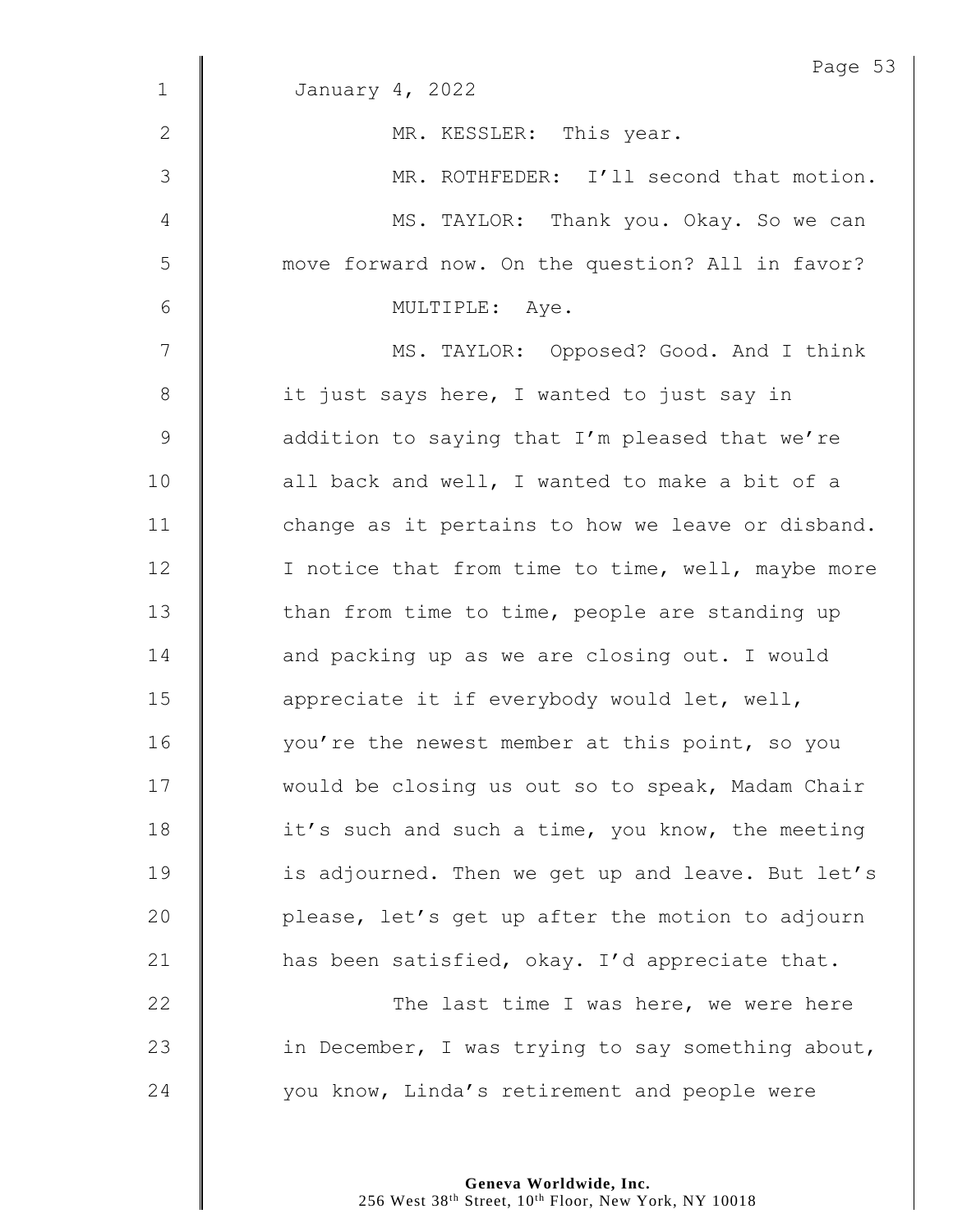Page 54 1 January 4, 2022 2 | packing up and walking out and I'm talking. It 3 | didn't look good. I mean I think she deserved at 4 | least some kind of acknowledgement from this 5 | board, you know, in terms of her 30 year tenure  $6$  | as a supervisor and I really felt a little bad 7 | about the fact that we didn't appear at least, to 8 Show a certain amount of respect for that. So I  $9 \parallel$  really want to, in the future, let's all try this 10 | vear to wait until at least we have been formally 11 | adjourned and then we can all head for the door. 12 **C** Okay. Thank you so much. 13 MR. KIMMERLING: Sounds good. 14 **MS. DECKER:** On that note, Madam 15  $\parallel$  Chairperson, I move that we adjourn at 7:20 p.m. 16 **MS. TAYLOR:** Thank you so much, the 17 **meeting is adjourned.** 18 || (The public board meeting concluded at 19 7:20 p.m.) 20 21 22 23 24